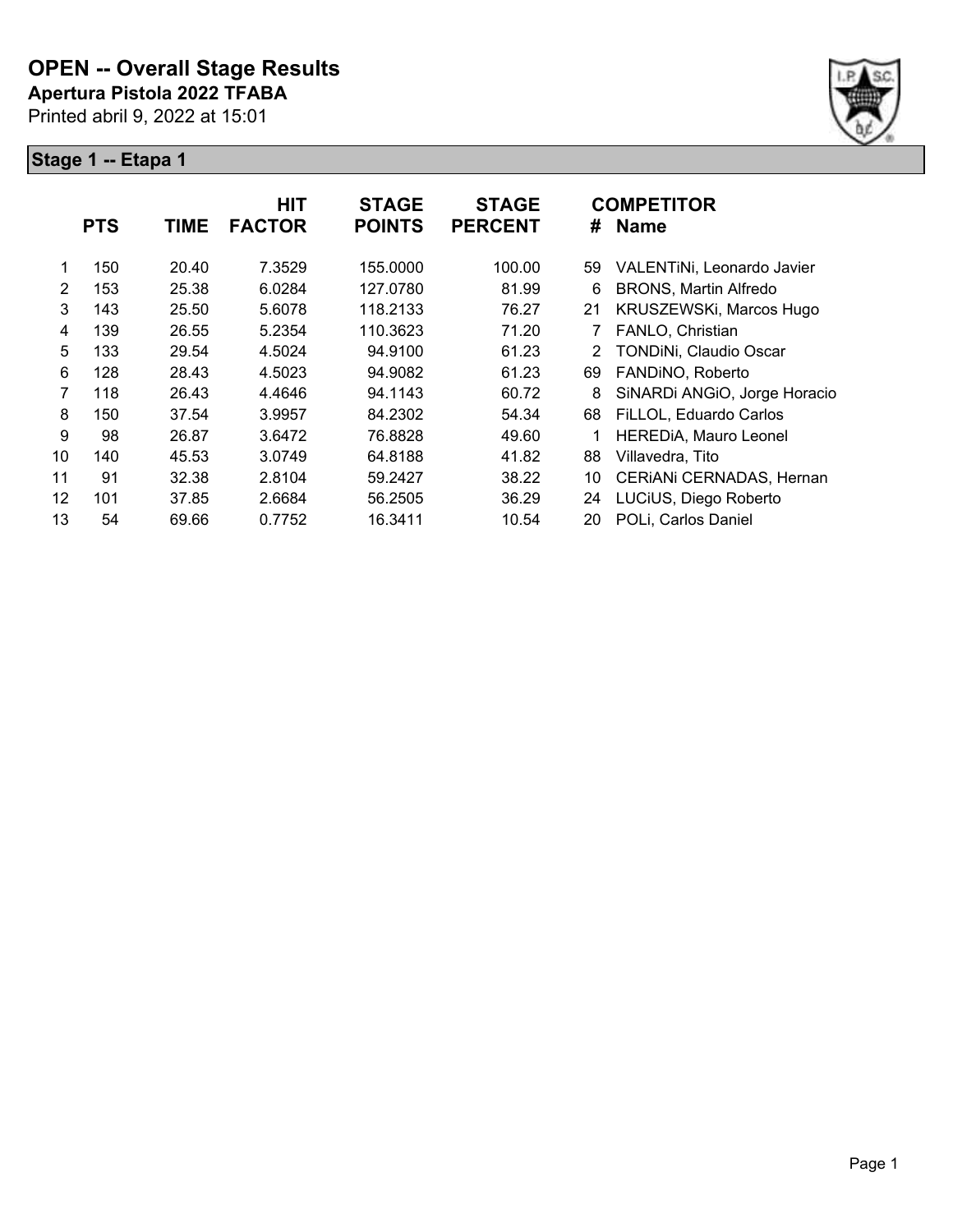

|   | <b>PTS</b> | <b>TIME</b> | <b>HIT</b><br><b>FACTOR</b> | <b>STAGE</b><br><b>POINTS</b> | <b>STAGE</b><br><b>PERCENT</b> | <b>COMPETITOR</b><br># Name |
|---|------------|-------------|-----------------------------|-------------------------------|--------------------------------|-----------------------------|
|   | 144        | 27.82       | 5.1761                      | 155.0000                      | 100.00                         | 41 PEREYRA, Esteban Emilio  |
| 2 | 147        | 29.14       | 5.0446                      | 151.0616                      | 97.46                          | 56 GENTILE, Ricardo Aurelio |
| 3 | 141        | 29.64       | 4.7571                      | 142.4516                      | 91.90                          | 62 LOPEZ, Alvaro Javier     |
| 4 | 132        | 29.52       | 4.4715                      | 133.9010                      | 86.39                          | 45 LUCES, Hector Hernan     |
| 5 | 114        | 28.93       | 3.9405                      | 118,0002                      | 76.13                          | 5 GRAMiGNA, Martin Eduardo  |
|   |            |             |                             |                               |                                |                             |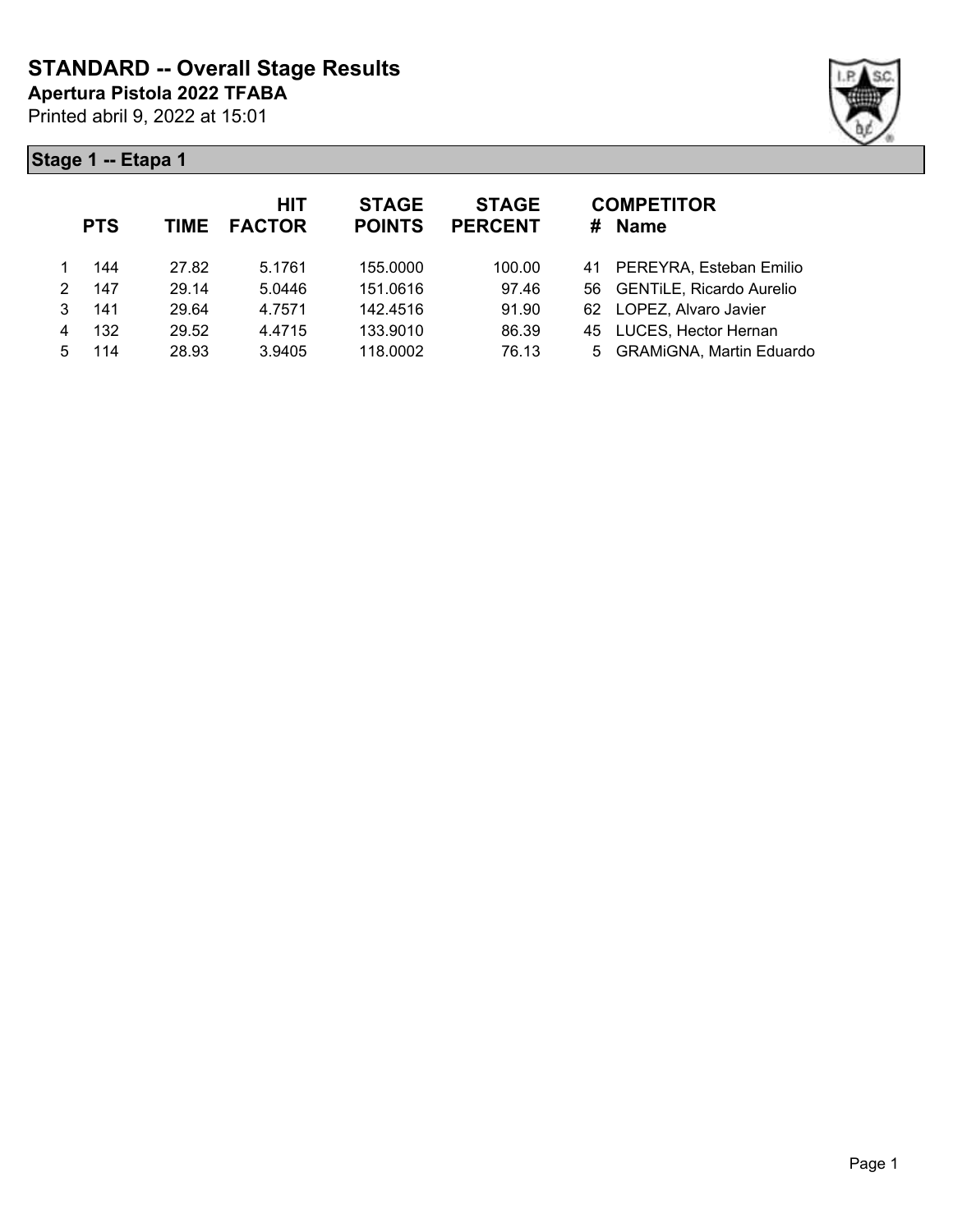**Apertura Pistola 2022 TFABA**

Printed abril 9, 2022 at 15:01



|                         | <b>PTS</b> | <b>TIME</b> | HIT<br><b>FACTOR</b> | <b>STAGE</b><br><b>POINTS</b> | <b>STAGE</b><br><b>PERCENT</b> | <b>COMPETITOR</b><br><b>Name</b><br># |                               |
|-------------------------|------------|-------------|----------------------|-------------------------------|--------------------------------|---------------------------------------|-------------------------------|
| 1                       | 151        | 25.35       | 5.9566               | 155.0000                      | 100.00                         | 35                                    | GiNi, Sebastian Pedro         |
| $\boldsymbol{2}$        | 137        | 23.76       | 5.7660               | 150.0399                      | 96.80                          | 57                                    | ZAMANi, Ivan                  |
| $\mathbf 3$             | 143        | 26.09       | 5.4810               | 142.6247                      | 92.02                          | 53                                    | Savarelli, Franco             |
| $\overline{\mathbf{4}}$ | 143        | 27.24       | 5.2496               | 136.6034                      | 88.13                          | 86                                    | Baigorria, Omar               |
| $\mathbf 5$             | 149        | 28.78       | 5.1772               | 134.7188                      | 86.92                          | 65                                    | GENTILE, Diego Cesar          |
| 6                       | 141        | 27.28       | 5.1686               | 134.4954                      | 86.77                          | 42                                    | Cassola, Federico             |
| $\overline{7}$          | 137        | 27.93       | 4.9051               | 127.6387                      | 82.35                          | 71                                    | NiKiFORUK, Nicolas Andres     |
| 8                       | 141        | 29.04       | 4.8554               | 126.3442                      | 81.51                          | 84                                    | Meixner, Carlos               |
| $\boldsymbol{9}$        | 122        | 25.30       | 4.8221               | 125.4793                      | 80.95                          | 49                                    | Zancaner, Federico            |
| 10                      | 137        | 28.82       | 4.7536               | 123.6970                      | 79.80                          | 22                                    | GONZALEZ, Diego Fabian        |
| 11                      | 133        | 29.78       | 4.4661               | 116.2143                      | 74.98                          | 54                                    | CORREA, Leonardo              |
| 12                      | 143        | 32.68       | 4.3758               | 113.8641                      | 73.46                          | 34                                    | Valente, Luciano              |
| 13                      | 143        | 32.78       | 4.3624               | 113.5167                      | 73.24                          | 37                                    | LOPEZ, Jorge Alberto          |
| 14                      | 123        | 28.92       | 4.2531               | 110.6725                      | 71.40                          | 29                                    | Fasci, Omar                   |
| 15                      | 135        | 31.98       | 4.2214               | 109.8470                      | 70.87                          | 9                                     | PiACAMPO, Deborah Natalia     |
| 16                      | 133        | 31.98       | 4.1588               | 108.2196                      | 69.82                          | 82                                    | Palomba, Esteban              |
| 17                      | 131        | 31.97       | 4.0976               | 106.6256                      | 68.79                          | 80                                    | ZiCCARELLi, Ziccarelli        |
| 18                      | 139        | 34.17       | 4.0679               | 105.8528                      | 68.29                          | 38                                    | CAViA, Miguel                 |
| 19                      | 101        | 25.48       | 3.9639               | 103.1465                      | 66.55                          | 83                                    | Bastiani, Juan Pablo          |
| 20                      | 129        | 32.60       | 3.9571               | 102.9686                      | 66.43                          | 72                                    | Tassara Arcieri, Francisco    |
| 21                      | 101        | 27.25       | 3.7064               | 96.4467                       | 62.22                          | 63                                    | HEUSINGER, Carlos Valentin    |
| 22                      | 131        | 35.95       | 3.6439               | 94.8211                       | 61.17                          | 81                                    | Farinha, Maximiliano          |
| 23                      | 139        | 38.76       | 3.5862               | 93.3176                       | 60.20                          | 36                                    | SABACH, Marcelo Victor        |
| 24                      | 147        | 43.38       | 3.3887               | 88.1780                       | 56.89                          | 13                                    | TEJERINA, Eduardo Martin      |
| 25                      | 102        | 31.15       | 3.2745               | 85.2069                       | 54.97                          | 11                                    | OJEDA, Lucas                  |
| 26                      | 114        | 35.59       | 3.2031               | 83.3508                       | 53.77                          | 87                                    | Ortiz, Facundo                |
| 27                      | 127        | 40.39       | 3.1443               | 81.8206                       | 52.79                          | 61                                    | BOYACIYAN, Daniel Arturo      |
| 28                      | 120        | 38.25       | 3.1373               | 81.6362                       | 52.67                          | 39                                    | Rodolfi, Walter               |
| 29                      | 119        | 38.33       | 3.1046               | 80.7869                       | 52.12                          | 17                                    | RAFFO, Martin Alberto         |
| 30                      | 122        | 39.52       | 3.0870               | 80.3296                       | 51.83                          |                                       | 73 ViLLA, Pablo Horacio       |
| 31                      | 129        | 42.59       | 3.0289               | 78.8161                       | 50.85                          | 3                                     | ALVAREZ BERRO, Aditardo Cesar |
| 32                      | 122        | 40.54       | 3.0094               | 78.3085                       | 50.52                          | 55                                    | CORREA, Joaquin               |
| 33                      | 116        | 39.25       | 2.9554               | 76.9044                       | 49.62                          | 60                                    | RONCHi, Mateo ignacio         |
| 34                      | 127        | 43.82       | 2.8982               | 75.4161                       | 48.66                          | 40                                    | Rodolfi, Luciano              |
| 35                      | 121        | 42.94       | 2.8179               | 73.3257                       | 47.31                          | 47                                    | Molina, Christian             |
| 36                      | 137        | 49.70       | 2.7565               | 71.7294                       | 46.28                          | 75                                    | PEDROTTi, Francisco           |
| 37                      | 77         | 28.49       | 2.7027               | 70.3284                       | 45.37                          | 4                                     | Hay Chaia, Matias             |
| 38                      | 125        | 46.56       | 2.6847               | 69.8602                       | 45.07                          | 46                                    | Couceiro, Fernando            |
| 39                      | 137        | 51.35       | 2.6680               | 69.4245                       | 44.79                          | 43                                    | FERNANDEZ, Mariana            |
| 40                      | 97         | 39.89       | 2.4317               | 63.2762                       | 40.82                          | 78                                    | ALTUNA, Jorge                 |
| 41                      | 137        | 57.10       | 2.3993               | 62.4334                       | 40.28                          | 27                                    | Salerno, Gustavo              |
| 42                      | 126        | 53.02       | 2.3765               | 61.8392                       | 39.90                          | 26                                    | Di PiETRO, Jorge Walter       |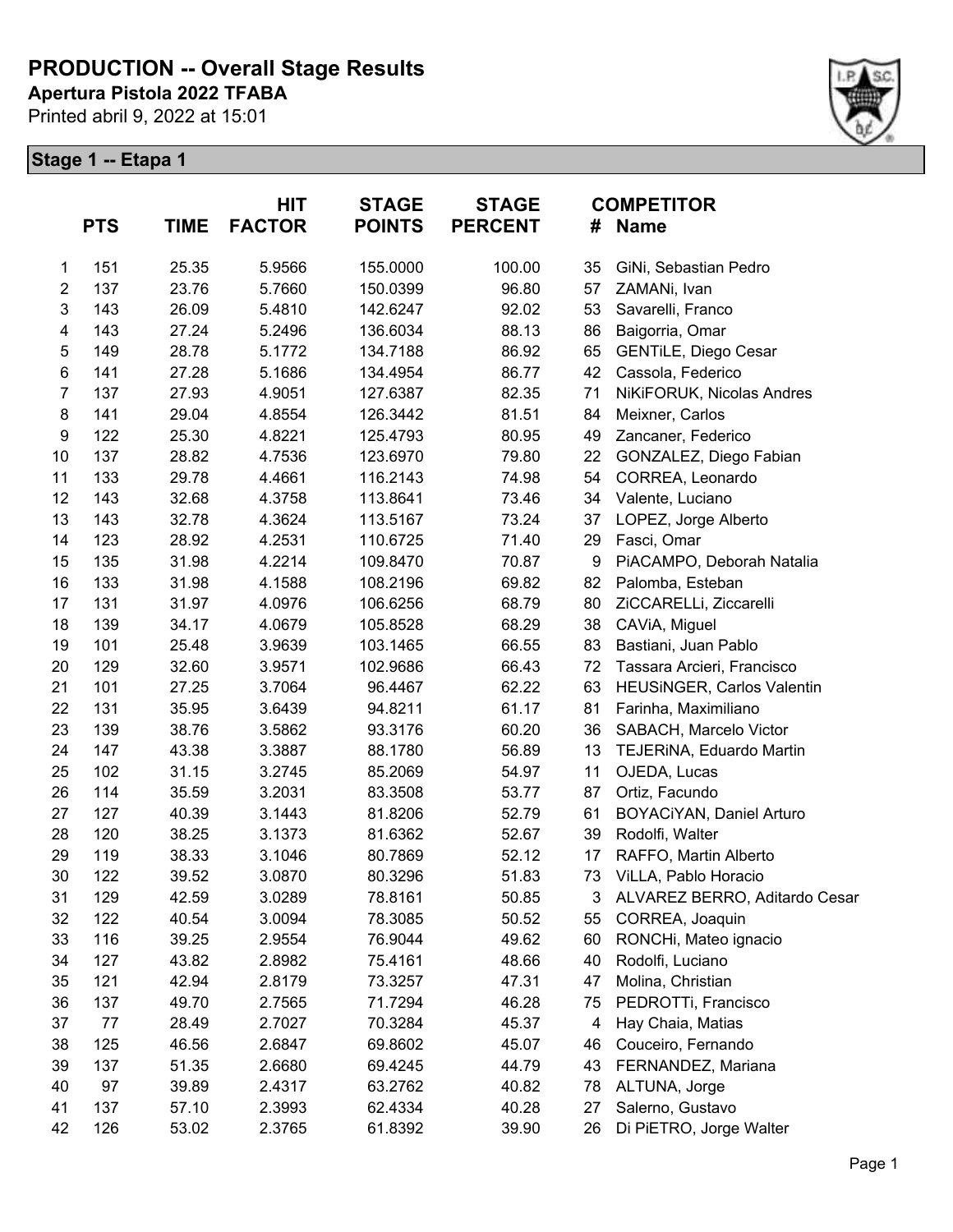**Apertura Pistola 2022 TFABA**

Printed abril 9, 2022 at 15:01



|    | <b>PTS</b> | <b>TIME</b> | <b>HIT</b><br><b>FACTOR</b> | <b>STAGE</b><br><b>POINTS</b> | <b>STAGE</b><br><b>PERCENT</b> | #  | <b>COMPETITOR</b><br><b>Name</b> |
|----|------------|-------------|-----------------------------|-------------------------------|--------------------------------|----|----------------------------------|
| 43 | 90         | 38.67       | 2.3274                      | 60.5621                       | 39.07                          | 67 | FiRPO, Patricio Eduard           |
| 44 | 77         | 33.59       | 2.2923                      | 59.6504                       | 38.48                          | 74 | ANZORENA, Pablo                  |
| 45 | 112        | 50.35       | 2.2244                      | 57.8830                       | 37.34                          | 90 | Badaro, Joaquin                  |
| 46 | 80         | 52.22       | 1.5320                      | 39.8645                       | 25.72                          | 14 | Saleh, Mouhamad                  |
| 47 | 73         | 48.77       | 1.4968                      | 38.9496                       | 25.13                          | 91 | Miranda, Gonzalo                 |
| 48 | 97         | 89.08       | 1.0889                      | 28.3351                       | 18.28                          | 79 | ViLLA, Marcelo                   |
| 49 | 46         | 52.96       | 0.8686                      | 22.6018                       | 14.58                          | 85 | Siri, Hector                     |
| 50 | 21         | 52.17       | 0.4025                      | 10.4744                       | 6.76                           | 76 | SAN GREGORIO, Federico           |
| 51 | 19         | 51.29       | 0.3704                      | 9.6395                        | 6.22                           | 92 | Fleischer, Marcelo               |
| 52 | 5          | 37.93       | 0.1318                      | 3.4302                        | 2.21                           | 48 | GARCIA, Xoan                     |
| 53 | 25         | 0.00        | 0.0000                      | 0.0000                        | 0.00                           | 12 | LANEVE, Dante Miguel             |
| 54 | 25         | 0.00        | 0.0000                      | 0.0000                        | 0.00                           | 58 | Ponsiglione Rios, Giosue         |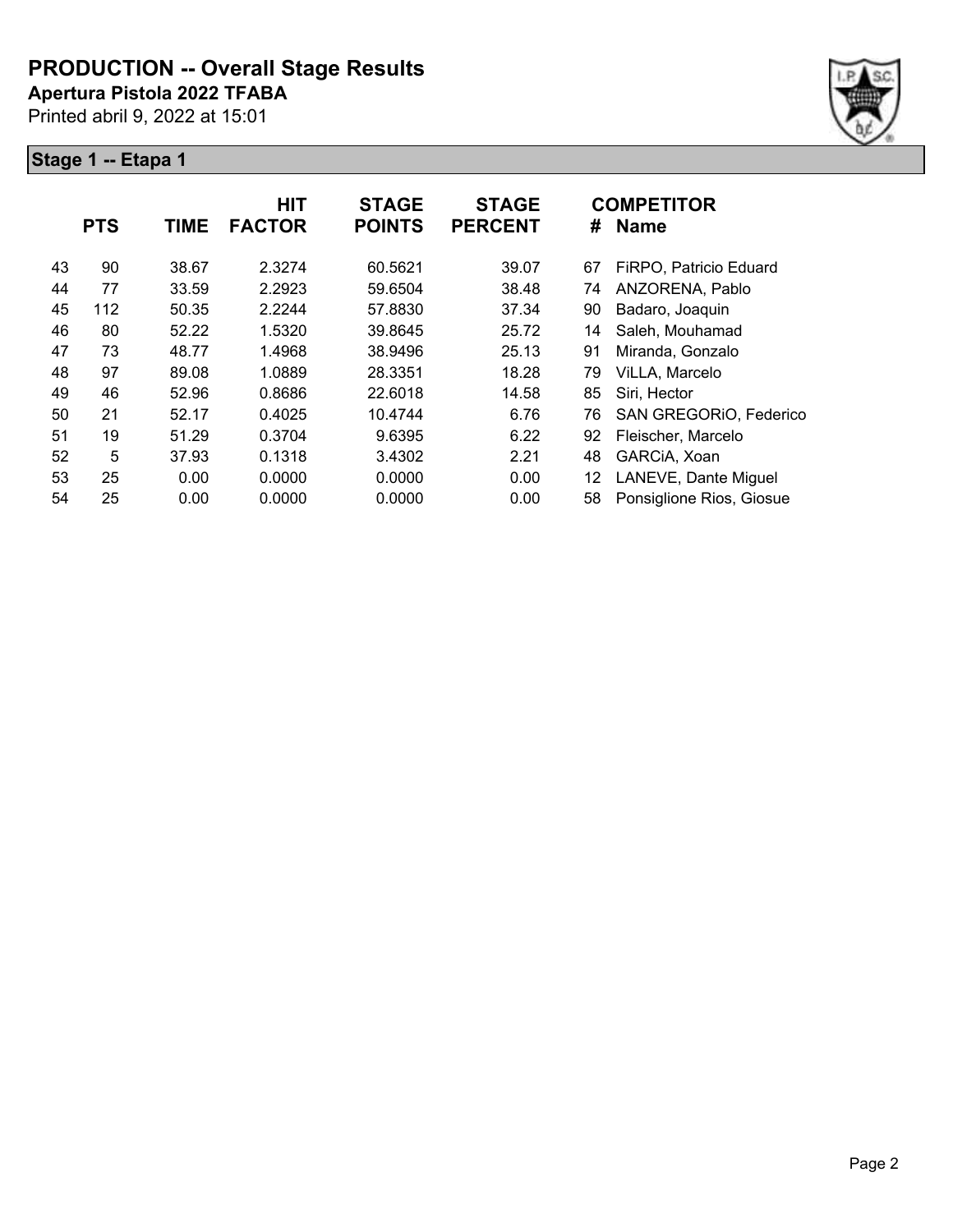**Apertura Pistola 2022 TFABA**

Printed abril 9, 2022 at 15:01

|    | <b>PTS</b> | <b>TIME</b> | <b>HIT</b><br><b>FACTOR</b> | <b>STAGE</b><br><b>POINTS</b> | <b>STAGE</b><br><b>PERCENT</b> | <b>COMPETITOR</b><br><b>Name</b><br># |                           |
|----|------------|-------------|-----------------------------|-------------------------------|--------------------------------|---------------------------------------|---------------------------|
|    | 149        | 23.30       | 6.3948                      | 155.0000                      | 100.00                         | 16                                    | QUINDI VALLERGA, Gaston   |
| 2  | 141        | 23.21       | 6.0750                      | 147.2466                      | 95.00                          | 18                                    | Gashu, Juan               |
| 3  | 147        | 27.39       | 5.3669                      | 130.0848                      | 83.93                          | 64                                    | PEREZ, Damian A.          |
| 4  | 122        | 22.86       | 5.3368                      | 129.3555                      | 83.46                          | 33                                    | Stamon, David             |
| 5  | 143        | 31.16       | 4.5892                      | 111.2346                      | 71.76                          | 44                                    | Lopo, Damian              |
| 6  | 101        | 28.57       | 3.5352                      | 85.6865                       | 55.28                          | 28                                    | QUINTIERI, Sergio Gabriel |
| 7  | 111        | 33.36       | 3.3273                      | 80.6489                       | 52.03                          | 32                                    | Luberto, Juan Pablo       |
| 8  | 116        | 37.54       | 3.0900                      | 74.8971                       | 48.32                          | 25                                    | FERNANDEZ ALONSO, Gonzalo |
| 9  | 123        | 42.99       | 2.8611                      | 69.3488                       | 44.74                          | 30                                    | Cabanela, Sergio          |
| 10 | 126        | 44.72       | 2.8175                      | 68.2920                       | 44.06                          | 31                                    | Galotto, Pablo            |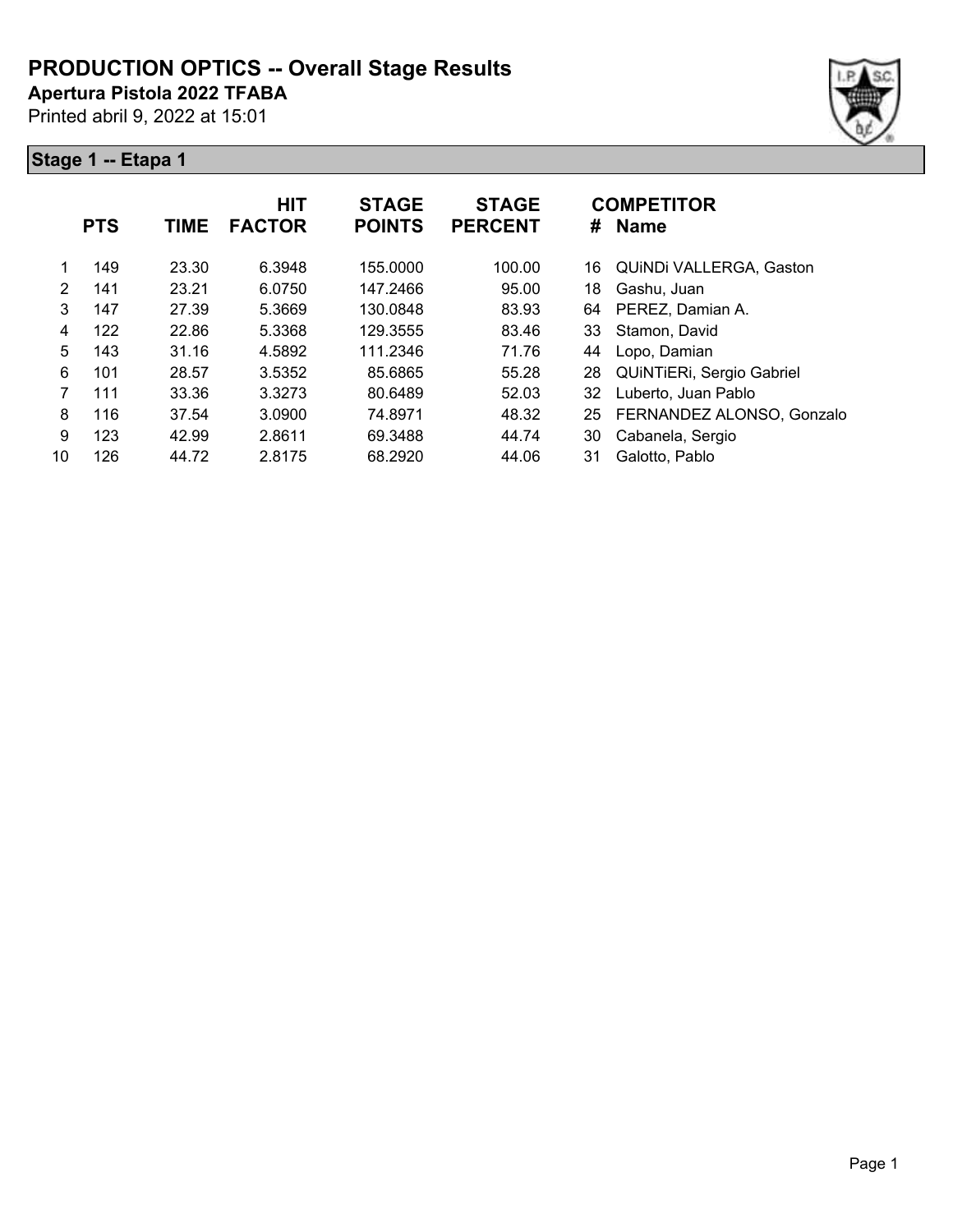

|   | <b>PTS</b> |       | <b>HIT</b><br>TIME FACTOR | <b>STAGE</b><br><b>POINTS</b> | <b>STAGE</b><br><b>PERCENT</b> | #  | <b>COMPETITOR</b><br><b>Name</b> |
|---|------------|-------|---------------------------|-------------------------------|--------------------------------|----|----------------------------------|
|   | 127        | 23.24 | 5.4647                    | 155.0000                      | 100.00                         |    | 89 Gonzalez, Alejandro           |
|   | 147        | 26.95 | 5.4545                    | 154.7115                      | 99.81                          |    | 50 Fontana, Alejandro            |
| 3 | 47         | 40.17 | 1.1700                    | 33.1864                       | 21.41                          |    | 15 JAUREGUi, Martin              |
| 4 | 25         | 0.00  | 0.0000                    | 0.0000                        | 0.00                           | 51 | MiLLARES, Carlos Alberto         |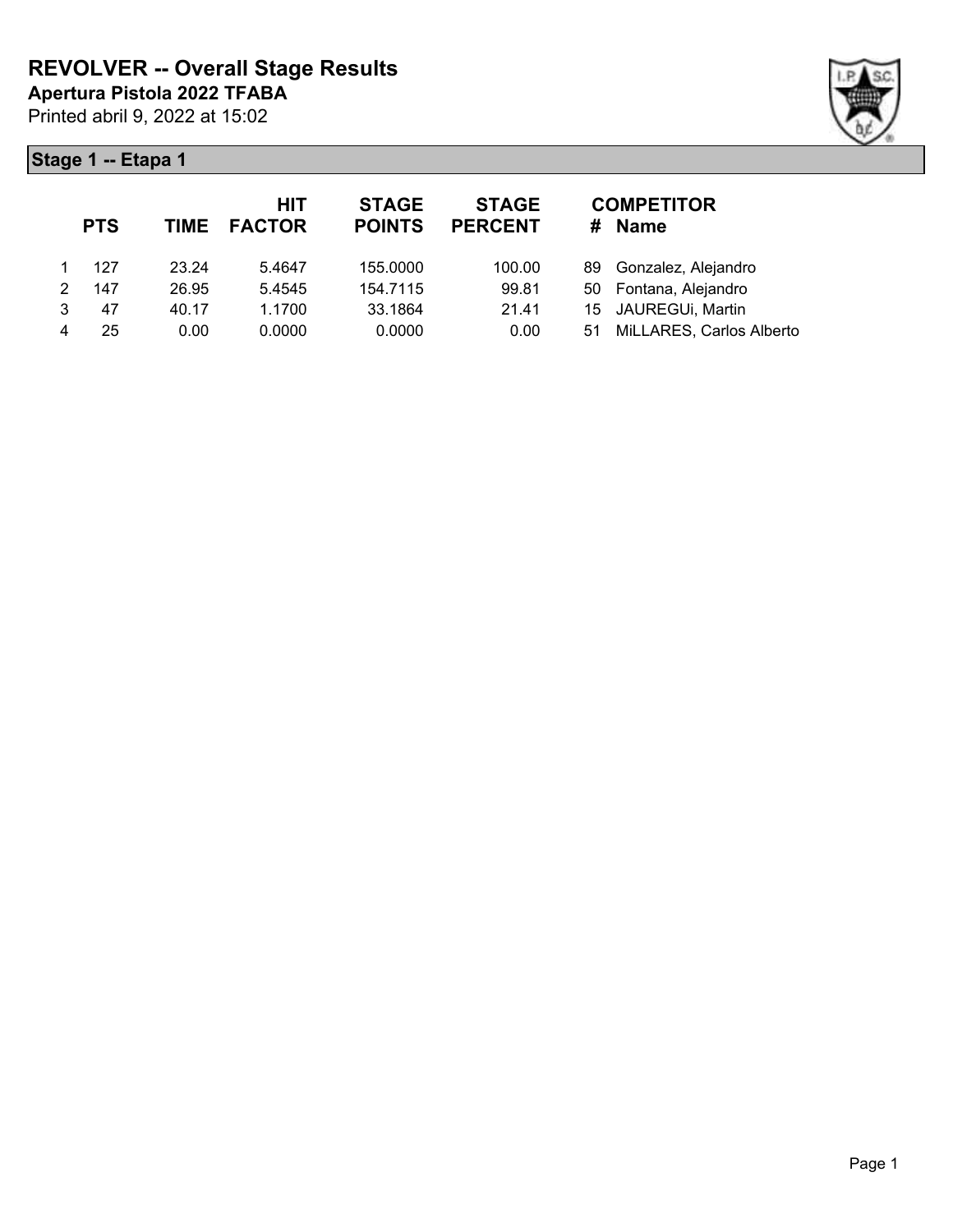

|    | <b>PTS</b> | <b>TIME</b> | <b>HIT</b><br><b>FACTOR</b> | <b>STAGE</b><br><b>POINTS</b> | <b>STAGE</b><br><b>PERCENT</b> | #  | <b>COMPETITOR</b><br><b>Name</b> |
|----|------------|-------------|-----------------------------|-------------------------------|--------------------------------|----|----------------------------------|
| 1  | 62         | 10.63       | 5.8325                      | 65.0000                       | 100.00                         | 2  | TONDINi, Claudio Oscar           |
| 2  | 56         | 9.74        | 5.7495                      | 64.0743                       | 98.58                          | 59 | VALENTINI, Leonardo Javier       |
| 3  | 61         | 10.88       | 5.6066                      | 62.4821                       | 96.13                          | 21 | KRUSZEWSKi, Marcos Hugo          |
| 4  | 58         | 10.83       | 5.3555                      | 59.6835                       | 91.82                          | 8  | SiNARDi ANGIO, Jorge Horacio     |
| 5  | 55         | 10.91       | 5.0412                      | 56.1814                       | 86.43                          |    | <b>HEREDIA, Mauro Leonel</b>     |
| 6  | 65         | 13.69       | 4.7480                      | 52.9133                       | 81.41                          | 6  | <b>BRONS, Martin Alfredo</b>     |
| 7  | 53         | 11.77       | 4.5030                      | 50.1827                       | 77.20                          | 69 | FANDINO, Roberto                 |
| 8  | 63         | 14.08       | 4.4744                      | 49.8647                       | 76.71                          | 68 | FiLLOL, Eduardo Carlos           |
| 9  | 57         | 12.82       | 4.4462                      | 49.5498                       | 76.23                          | 24 | LUCIUS, Diego Roberto            |
| 10 | 55         | 13.23       | 4.1572                      | 46.3295                       | 71.28                          | 10 | CERIANI CERNADAS, Hernan         |
| 11 | 58         | 16.02       | 3.6205                      | 40.3478                       | 62.07                          |    | FANLO, Christian                 |
| 12 | 61         | 19.34       | 3.1541                      | 35.1502                       | 54.08                          | 88 | Villavedra, Tito                 |
| 13 | 3          | 28.39       | 0.1057                      | 1.1776                        | 1.81                           | 20 | POLi, Carlos Daniel              |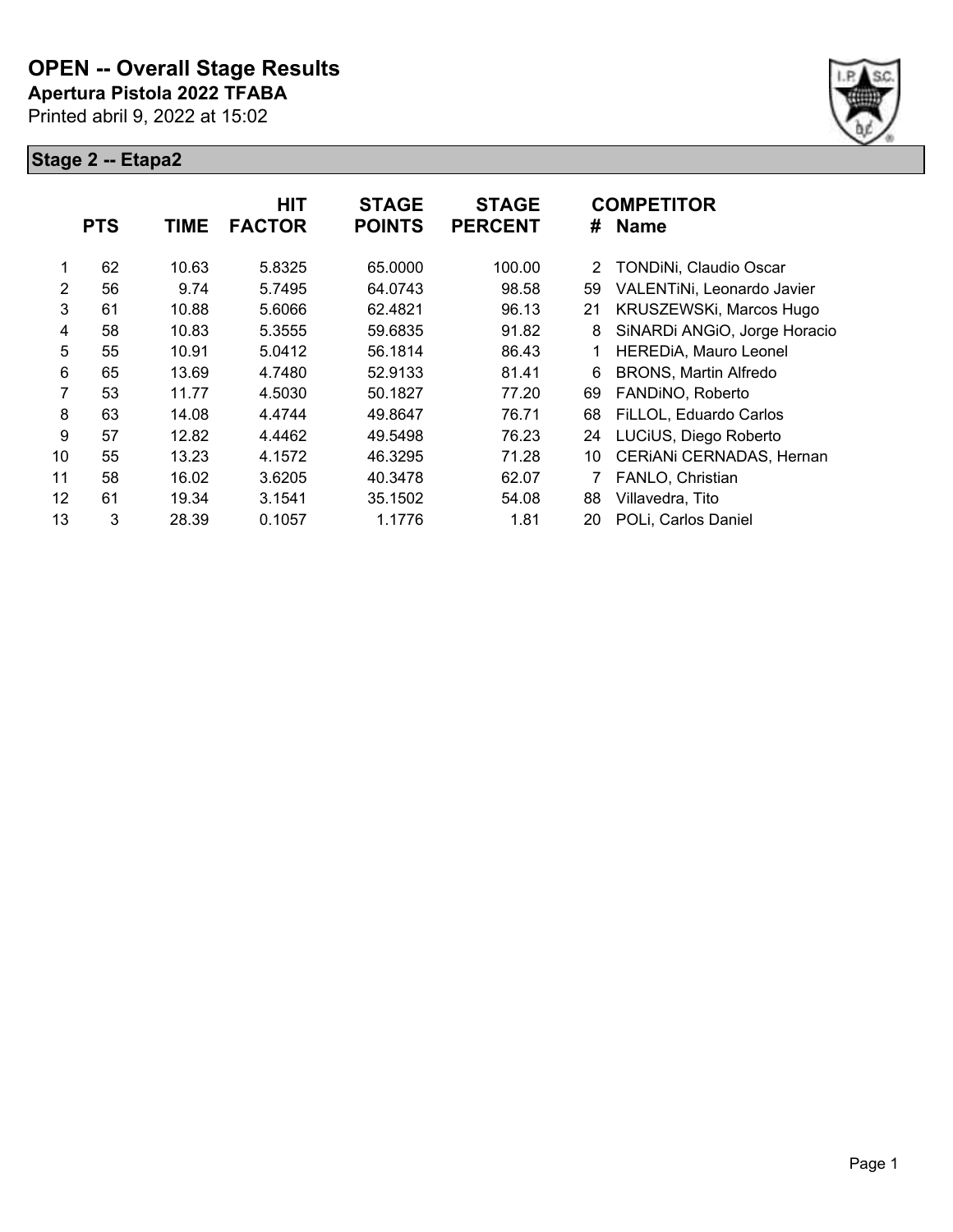

|   | <b>PTS</b> | <b>TIME</b> | <b>HIT</b><br><b>FACTOR</b> | <b>STAGE</b><br><b>POINTS</b> | <b>STAGE</b><br><b>PERCENT</b> | <b>COMPETITOR</b><br><b>Name</b><br># |
|---|------------|-------------|-----------------------------|-------------------------------|--------------------------------|---------------------------------------|
|   | 59         | 10.41       | 5.6676                      | 65.0000                       | 100.00                         | LOPEZ, Alvaro Javier<br>62.           |
| 2 | 56         | 13.31       | 4.2074                      | 48.2527                       | 74.23                          | 45 LUCES, Hector Hernan               |
| 3 | 38         | 10.38       | 3.6609                      | 41.9854                       | 64.59                          | 56 GENTILE, Ricardo Aurelio           |
| 4 | 46         | 14.14       | 3.2532                      | 37.3096                       | 57.40                          | 5 GRAMiGNA, Martin Eduardo            |
| 5 | 49         | 15.35       | 3.1922                      | 36.6100                       | 56.32                          | PEREYRA, Esteban Emilio<br>41         |
|   |            |             |                             |                               |                                |                                       |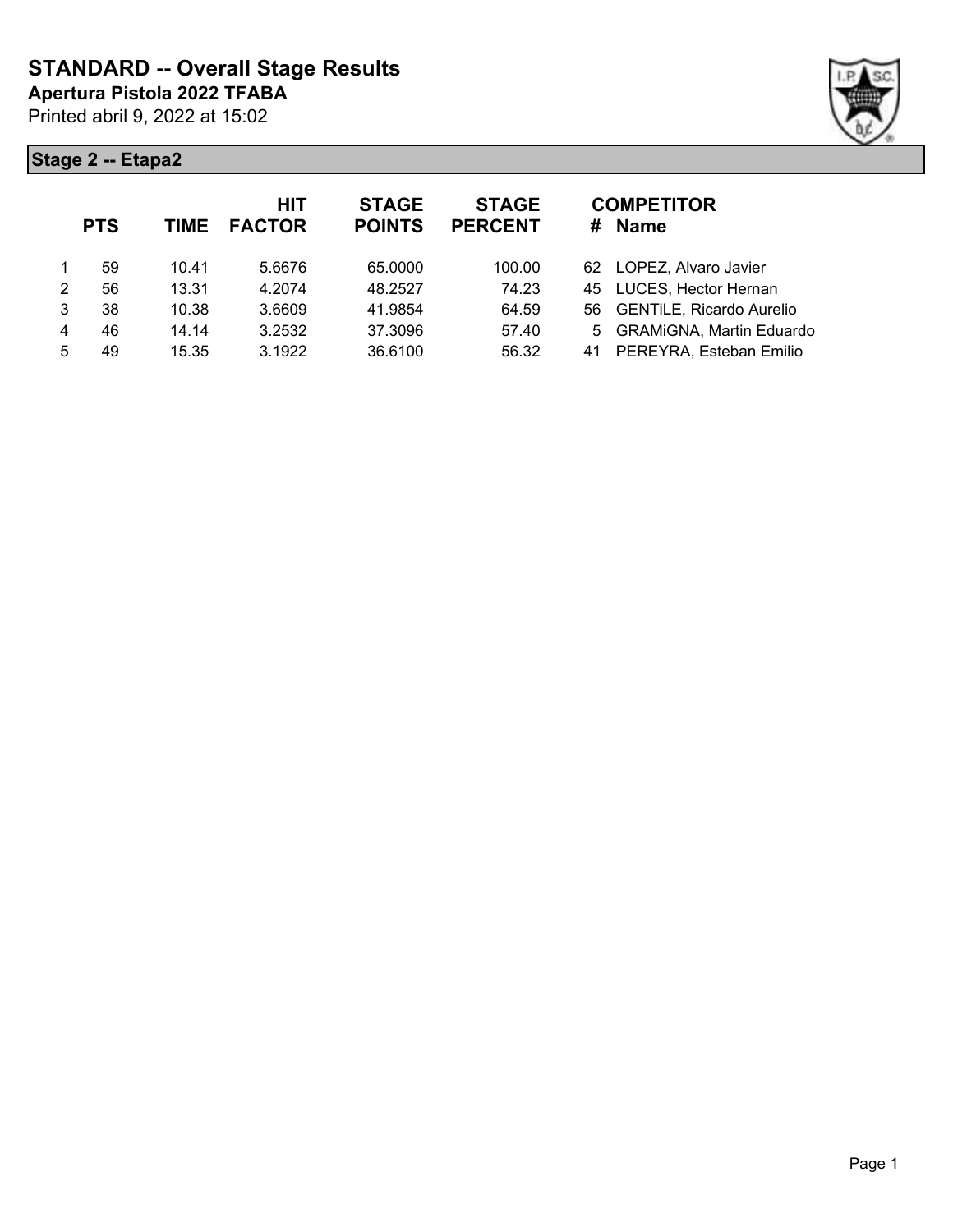**Apertura Pistola 2022 TFABA**

Printed abril 9, 2022 at 15:02



|                         | <b>PTS</b> | <b>TIME</b> | <b>HIT</b><br><b>FACTOR</b> | <b>STAGE</b><br><b>POINTS</b> | <b>STAGE</b><br><b>PERCENT</b> |    | <b>COMPETITOR</b><br># Name       |
|-------------------------|------------|-------------|-----------------------------|-------------------------------|--------------------------------|----|-----------------------------------|
| 1                       | 59         | 9.27        | 6.3646                      | 65.0000                       | 100.00                         | 35 | GiNi, Sebastian Pedro             |
| $\boldsymbol{2}$        | 59         | 9.54        | 6.1845                      | 63.1604                       | 97.17                          | 84 | Meixner, Carlos                   |
| 3                       | 59         | 10.28       | 5.7393                      | 58.6138                       | 90.18                          | 42 | Cassola, Federico                 |
| $\overline{\mathbf{4}}$ | 59         | 10.71       | 5.5089                      | 56.2605                       | 86.55                          | 49 | Zancaner, Federico                |
| 5                       | 57         | 10.58       | 5.3875                      | 55.0212                       | 84.65                          | 82 | Palomba, Esteban                  |
| $\,6$                   | 55         | 10.37       | 5.3038                      | 54.1658                       | 83.33                          | 63 | <b>HEUSINGER, Carlos Valentin</b> |
| $\overline{7}$          | 55         | 10.46       | 5.2581                      | 53.6997                       | 82.61                          | 65 | <b>GENTILE, Diego Cesar</b>       |
| $\bf 8$                 | 53         | 10.51       | 5.0428                      | 51.5008                       | 79.23                          | 71 | NiKiFORUK, Nicolas Andres         |
| 9                       | 57         | 11.71       | 4.8676                      | 49.7118                       | 76.48                          | 22 | GONZALEZ, Diego Fabian            |
| 10                      | 57         | 13.04       | 4.3712                      | 44.6415                       | 68.68                          | 34 | Valente, Luciano                  |
| 11                      | 47         | 10.92       | 4.3040                      | 43.9558                       | 67.62                          | 67 | FiRPO, Patricio Eduard            |
| 12                      | 53         | 12.73       | 4.1634                      | 42.5195                       | 65.41                          | 29 | Fasci, Omar                       |
| 13                      | 44         | 10.78       | 4.0816                      | 41.6845                       | 64.13                          | 86 | Baigorria, Omar                   |
| 14                      | 46         | 11.52       | 3.9931                      | 40.7799                       | 62.74                          | 83 | Bastiani, Juan Pablo              |
| 15                      | 55         | 14.16       | 3.8842                      | 39.6680                       | 61.03                          | 37 | LOPEZ, Jorge Alberto              |
| 16                      | 46         | 11.97       | 3.8429                      | 39.2468                       | 60.38                          | 54 | CORREA, Leonardo                  |
| 17                      | 42         | 11.18       | 3.7567                      | 38.3662                       | 59.02                          | 53 | Savarelli, Franco                 |
| 18                      | 51         | 13.72       | 3.7172                      | 37.9627                       | 58.40                          | 3  | ALVAREZ BERRO, Aditardo Cesar     |
| 19                      | 61         | 16.71       | 3.6505                      | 37.2816                       | 57.36                          | 74 | ANZORENA, Pablo                   |
| 20                      | 51         | 14.35       | 3.5540                      | 36.2961                       | 55.84                          | 81 | Farinha, Maximiliano              |
| 21                      | 59         | 16.62       | 3.5499                      | 36.2545                       | 55.78                          | 39 | Rodolfi, Walter                   |
| 22                      | 51         | 14.57       | 3.5003                      | 35.7480                       | 55.00                          | 36 | SABACH, Marcelo Victor            |
| 23                      | 53         | 15.29       | 3.4663                      | 35.4005                       | 54.46                          | 72 | Tassara Arcieri, Francisco        |
| 24                      | 43         | 12.78       | 3.3646                      | 34.3620                       | 52.86                          | 48 | GARCIA, Xoan                      |
| 25                      | 38         | 11.89       | 3.1960                      | 32.6394                       | 50.21                          | 11 | OJEDA, Lucas                      |
| 26                      | 51         | 16.31       | 3.1269                      | 31.9343                       | 49.13                          | 78 | ALTUNA, Jorge                     |
| 27                      | 32         | 10.42       | 3.0710                      | 31.3634                       | 48.25                          | 38 | CAVIA, Miguel                     |
| 28                      | 59         | 19.27       | 3.0618                      | 31.2688                       | 48.11                          | 9  | PiACAMPO, Deborah Natalia         |
| 29                      | 29         | 9.48        | 3.0591                      | 31.2414                       | 48.06                          | 57 | ZAMANi, Ivan                      |
| 30                      | 36         | 11.81       | 3.0483                      | 31.1310                       | 47.89                          | 87 | Ortiz, Facundo                    |
| 31                      | 51         | 17.00       | 3.0000                      | 30.6381                       | 47.14                          | 27 | Salerno, Gustavo                  |
| 32                      | 38         | 12.94       | 2.9366                      | 29.9910                       | 46.14                          | 60 | RONCHi, Mateo ignacio             |
| 33                      | 40         | 13.99       | 2.8592                      | 29.2000                       | 44.92                          | 13 | TEJERINA, Eduardo Martin          |
| 34                      | 44         | 15.48       | 2.8424                      | 29.0284                       | 44.66                          | 58 | Ponsiglione Rios, Giosue          |
| 35                      | 51         | 18.85       | 2.7056                      | 27.6312                       | 42.51                          | 14 | Saleh, Mouhamad                   |
| 36                      | 34         | 12.64       | 2.6899                      | 27.4709                       | 42.26                          | 4  | Hay Chaia, Matias                 |
| 37                      | 51         | 19.00       | 2.6842                      | 27.4131                       | 42.17                          | 75 | PEDROTTi, Francisco               |
| 38                      | 42         | 16.27       | 2.5814                      | 26.3635                       | 40.56                          | 55 | CORREA, Joaquin                   |
| 39                      | 29         | 12.70       | 2.2835                      | 23.3204                       | 35.88                          | 80 | ZiCCARELLi, Ziccarelli            |
| 40                      | 34         | 14.93       | 2.2773                      | 23.2573                       | 35.78                          | 17 | RAFFO, Martin Alberto             |
| 41                      | 42         | 18.75       | 2.2400                      | 22.8765                       | 35.19                          | 26 | Di PiETRO, Jorge Walter           |
| 42                      | 53         | 23.82       | 2.2250                      | 22.7235                       | 34.96                          | 90 | Badaro, Joaquin                   |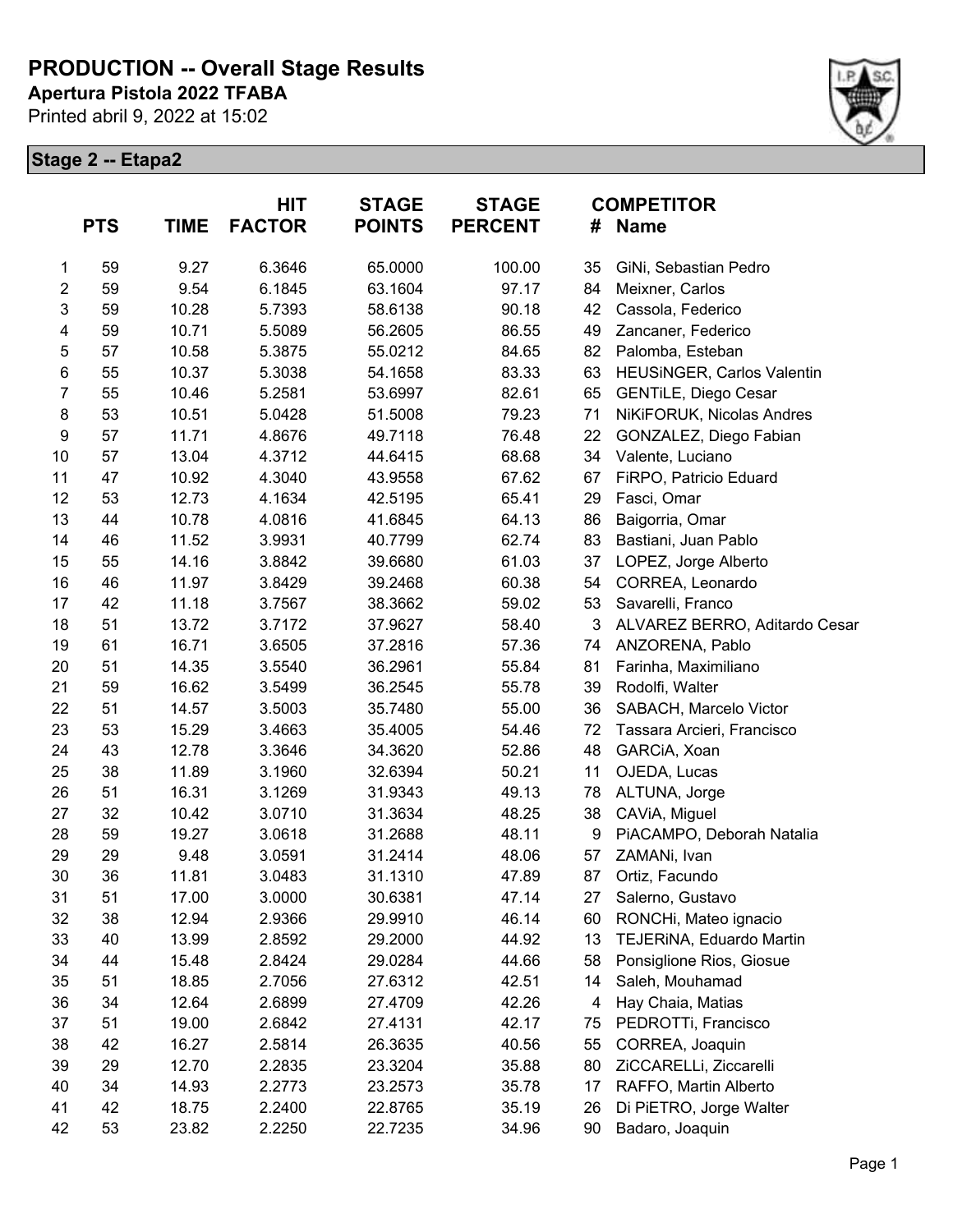**Apertura Pistola 2022 TFABA**

Printed abril 9, 2022 at 15:02



|    | <b>PTS</b> | <b>TIME</b> | <b>HIT</b><br><b>FACTOR</b> | <b>STAGE</b><br><b>POINTS</b> | <b>STAGE</b><br><b>PERCENT</b> | #  | <b>COMPETITOR</b><br><b>Name</b> |
|----|------------|-------------|-----------------------------|-------------------------------|--------------------------------|----|----------------------------------|
| 43 | 44         | 20.69       | 2.1266                      | 21.7187                       | 33.41                          | 92 | Fleischer, Marcelo               |
| 44 | 34         | 16.63       | 2.0445                      | 20.8799                       | 32.12                          | 73 | ViLLA, Pablo Horacio             |
| 45 | 38         | 18.87       | 2.0138                      | 20.5661                       | 31.64                          | 46 | Couceiro, Fernando               |
| 46 | 34         | 17.21       | 1.9756                      | 20.1762                       | 31.04                          | 43 | FERNANDEZ, Mariana               |
| 47 | 34         | 17.94       | 1.8952                      | 19.3552                       | 29.78                          | 47 | Molina, Christian                |
| 48 | 25         | 17.59       | 1.4213                      | 14.5149                       | 22.33                          | 61 | BOYACIYAN, Daniel Arturo         |
| 49 | 36         | 27.02       | 1.3323                      | 13.6069                       | 20.93                          | 79 | ViLLA, Marcelo                   |
| 50 | 17         | 12.97       | 1.3107                      | 13.3860                       | 20.59                          | 91 | Miranda, Gonzalo                 |
| 51 | 25         | 20.08       | 1.2450                      | 12.7150                       | 19.56                          | 40 | Rodolfi, Luciano                 |
| 52 | 19         | 15.84       | 1.1995                      | 12.2501                       | 18.85                          | 85 | Siri, Hector                     |
| 53 | 2          | 17.25       | 0.1159                      | 1.1841                        | 1.82                           | 76 | SAN GREGORIO, Federico           |
| 54 | 5          | 0.00        | 0.0000                      | 0.0000                        | 0.00                           | 12 | LANEVE, Dante Miguel             |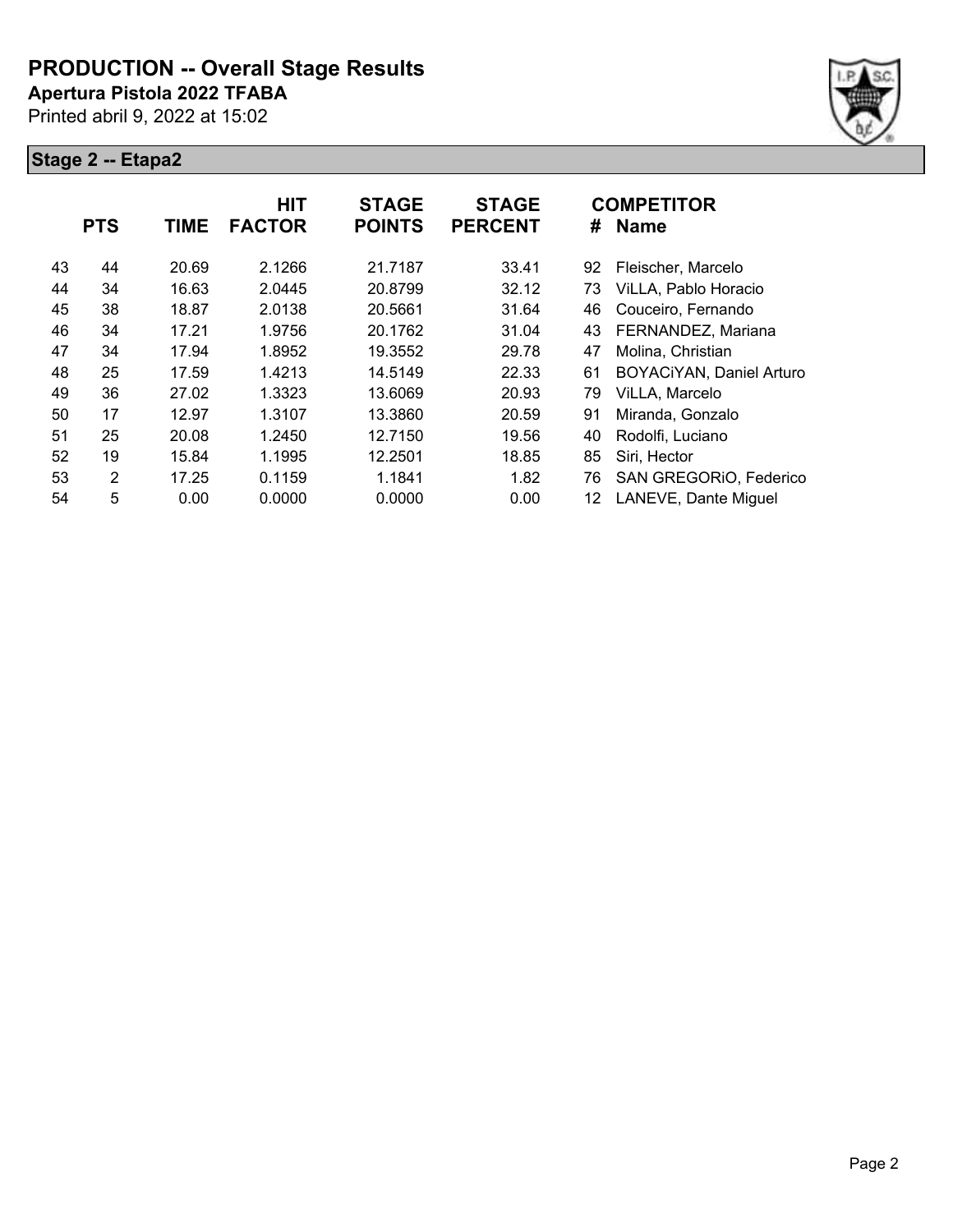**Apertura Pistola 2022 TFABA**

Printed abril 9, 2022 at 15:02





|                | <b>PTS</b> | <b>TIME</b> | <b>HIT</b><br><b>FACTOR</b> | <b>STAGE</b><br><b>POINTS</b> | <b>STAGE</b><br><b>PERCENT</b> | #  | <b>COMPETITOR</b><br><b>Name</b> |
|----------------|------------|-------------|-----------------------------|-------------------------------|--------------------------------|----|----------------------------------|
| 1              | 65         | 10.74       | 6.0521                      | 65.0000                       | 100.00                         | 16 | QUINDI VALLERGA, Gaston          |
| $\overline{2}$ | 55         | 9.14        | 6.0175                      | 64.6280                       | 99.43                          | 33 | Stamon, David                    |
| 3              | 49         | 8.76        | 5.5936                      | 60.0753                       | 92.42                          | 18 | Gashu, Juan                      |
| 4              | 57         | 10.76       | 5.2974                      | 56.8941                       | 87.53                          | 64 | PEREZ, Damian A.                 |
| 5              | 57         | 11.64       | 4.8969                      | 52.5928                       | 80.91                          | 28 | QUINTIERI, Sergio Gabriel        |
| 6              | 55         | 14.66       | 3.7517                      | 40.2933                       | 61.99                          | 44 | Lopo, Damian                     |
| 7              | 49         | 13.99       | 3.5025                      | 37.6169                       | 57.87                          | 31 | Galotto, Pablo                   |
| 8              | 55         | 17.33       | 3.1737                      | 34.0854                       | 52.44                          | 30 | Cabanela, Sergio                 |
| 9              | 51         | 17.29       | 2.9497                      | 31.6796                       | 48.74                          | 32 | Luberto, Juan Pablo              |
| 10             | 41         | 13.98       | 2.9328                      | 31.4979                       | 48.46                          | 25 | FERNANDEZ ALONSO, Gonzalo        |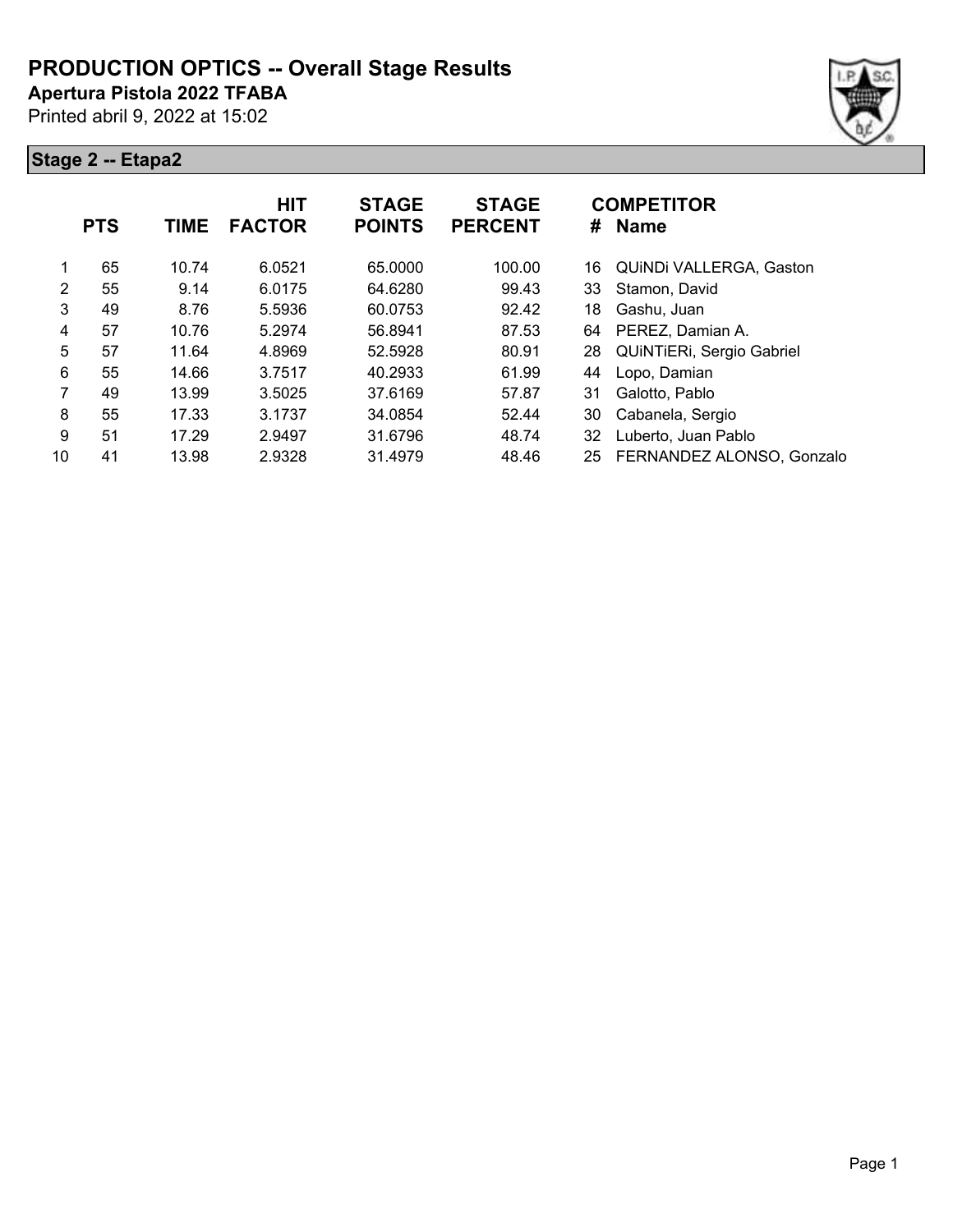

| <b>PTS</b> |       | <b>HIT</b> | <b>STAGE</b><br><b>POINTS</b> | <b>STAGE</b><br><b>PERCENT</b> | #  | <b>COMPETITOR</b><br>Name |
|------------|-------|------------|-------------------------------|--------------------------------|----|---------------------------|
| 61         | 9.14  | 6.6740     | 65.0000                       | 100.00                         |    | 89 Gonzalez, Alejandro    |
| 29         | 10.59 | 2.7384     | 26.6705                       | 41.03                          |    | 50 Fontana, Alejandro     |
| 10         | 23.38 | 0.4277     | 4.1657                        | 6.41                           |    | 15 JAUREGUi, Martin       |
| 5          | 0.00  | 0.0000     | 0.0000                        | 0.00                           | 51 | MiLLARES, Carlos Alberto  |
|            |       |            | TIME FACTOR                   |                                |    |                           |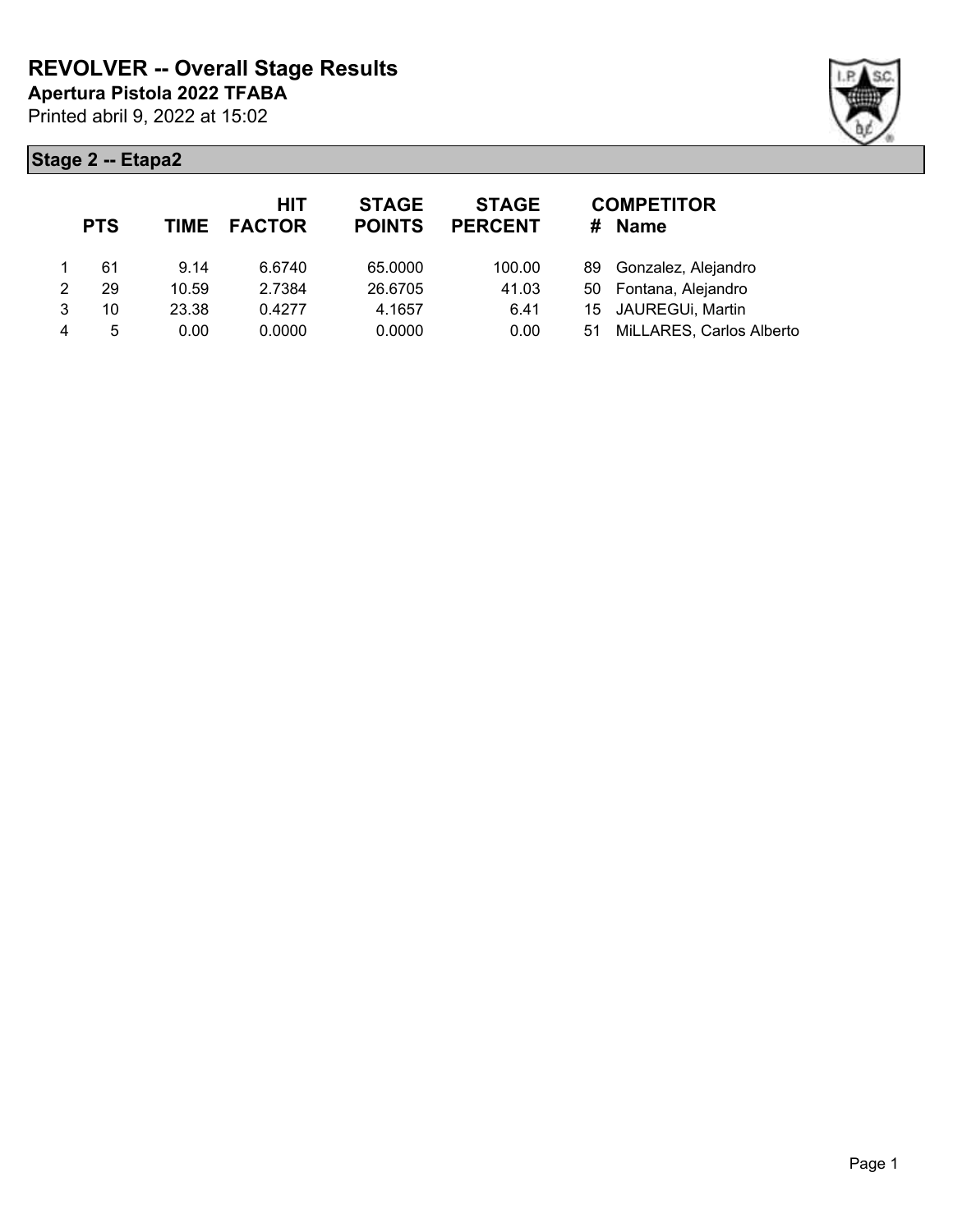

|                | <b>PTS</b> | <b>TIME</b> | <b>HIT</b><br><b>FACTOR</b> | <b>STAGE</b><br><b>POINTS</b> | <b>STAGE</b><br><b>PERCENT</b> | #  | <b>COMPETITOR</b><br><b>Name</b> |
|----------------|------------|-------------|-----------------------------|-------------------------------|--------------------------------|----|----------------------------------|
|                | 60         | 8.32        | 7.2115                      | 60.0000                       | 100.00                         | 59 | VALENTINI, Leonardo Javier       |
| $\overline{2}$ | 58         | 10.23       | 5.6696                      | 47.1711                       | 78.62                          | 2  | TONDINi, Claudio Oscar           |
| 3              | 60         | 10.81       | 5.5504                      | 46.1795                       | 76.97                          | 6  | <b>BRONS, Martin Alfredo</b>     |
| 4              | 58         | 10.63       | 5.4563                      | 45.3960                       | 75.66                          |    | <b>HEREDIA, Mauro Leonel</b>     |
| 5              | 58         | 10.73       | 5.4054                      | 44.9730                       | 74.95                          | 68 | FiLLOL, Eduardo Carlos           |
| 6              | 58         | 11.02       | 5.2632                      | 43.7895                       | 72.98                          |    | FANLO, Christian                 |
| 7              | 54         | 10.89       | 4.9587                      | 41.2562                       | 68.76                          | 21 | KRUSZEWSKi, Marcos Hugo          |
| 8              | 58         | 11.86       | 4.8904                      | 40.6880                       | 67.81                          | 10 | CERIANI CERNADAS, Hernan         |
| 9              | 58         | 14.44       | 4.0166                      | 33.4183                       | 55.70                          | 8  | SiNARDi ANGIO, Jorge Horacio     |
| 10             | 56         | 13.99       | 4.0029                      | 33.3038                       | 55.51                          | 24 | LUCiUS, Diego Roberto            |
| 11             | 57         | 15.29       | 3.7279                      | 31.0163                       | 51.69                          | 88 | Villavedra, Tito                 |
| 12             | 53         | 21.28       | 2.4906                      | 20.7218                       | 34.54                          | 20 | POLi, Carlos Daniel              |
| 13             | 24         | 12.04       | 1.9934                      | 16.5847                       | 27.64                          | 69 | FANDINO, Roberto                 |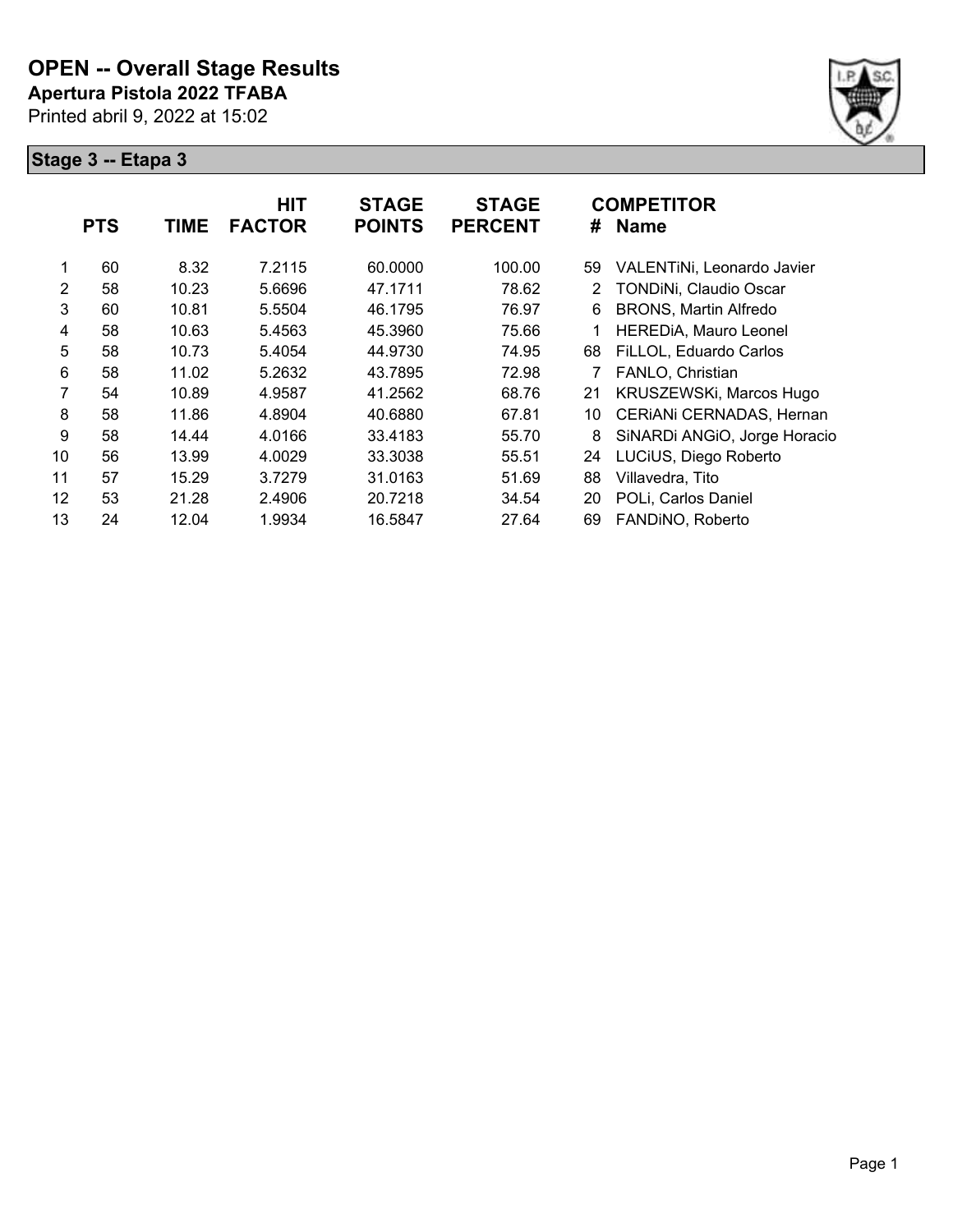

|   | <b>PTS</b> | <b>TIME</b> | <b>HIT</b><br><b>FACTOR</b> | <b>STAGE</b><br><b>POINTS</b> | <b>STAGE</b><br><b>PERCENT</b> | <b>COMPETITOR</b><br><b>Name</b><br>#  |  |
|---|------------|-------------|-----------------------------|-------------------------------|--------------------------------|----------------------------------------|--|
|   | 58         | 10.67       | 5.4358                      | 60.0000                       | 100.00                         | 62 LOPEZ, Alvaro Javier                |  |
| 2 | 57         | 11.41       | 4.9956                      | 55.1413                       | 91.90                          | PEREYRA, Esteban Emilio<br>41          |  |
| 3 | 57         | 11.44       | 4.9825                      | 54.9967                       | 91.66                          | 45 LUCES, Hector Hernan                |  |
| 4 | 58         | 11.72       | 4.9488                      | 54.6246                       | 91.04                          | <b>GENTILE, Ricardo Aurelio</b><br>56. |  |
| 5 | 54         | 11.94       | 4.5226                      | 49.9203                       | 83.20                          | 5 GRAMiGNA, Martin Eduardo             |  |
|   |            |             |                             |                               |                                |                                        |  |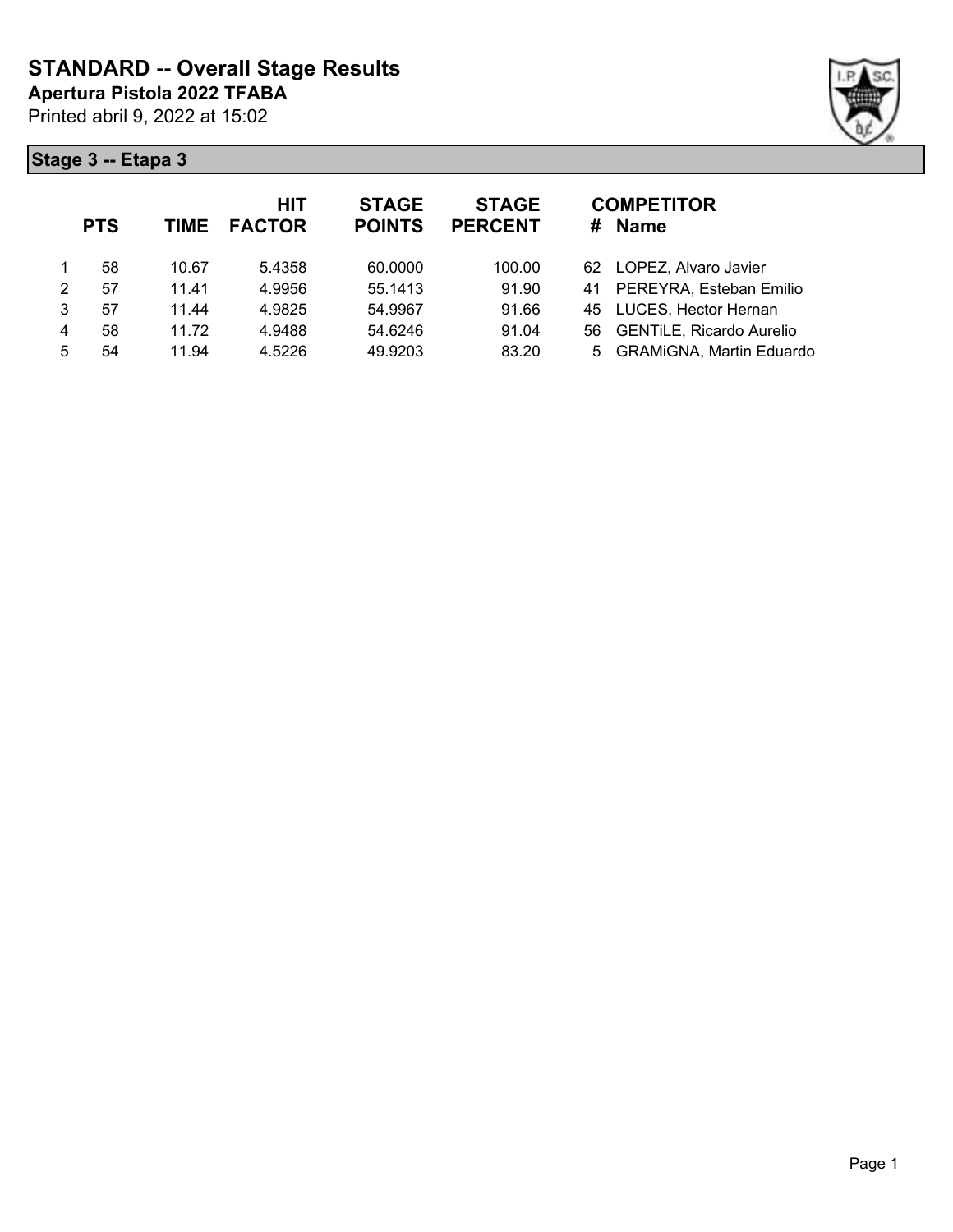**Apertura Pistola 2022 TFABA**

Printed abril 9, 2022 at 15:02



|                         | <b>PTS</b> | <b>TIME</b> | HIT<br><b>FACTOR</b> | <b>STAGE</b><br><b>POINTS</b> | <b>STAGE</b><br><b>PERCENT</b> | #  | <b>COMPETITOR</b><br><b>Name</b> |
|-------------------------|------------|-------------|----------------------|-------------------------------|--------------------------------|----|----------------------------------|
| 1                       | 56         | 8.44        | 6.6351               | 60.0000                       | 100.00                         | 84 | Meixner, Carlos                  |
| $\overline{c}$          | 60         | 9.57        | 6.2696               | 56.6950                       | 94.49                          | 49 | Zancaner, Federico               |
| 3                       | 56         | 9.15        | 6.1202               | 55.3443                       | 92.24                          | 57 | ZAMANi, Ivan                     |
| $\overline{\mathbf{4}}$ | 56         | 9.29        | 6.0280               | 54.5102                       | 90.85                          | 35 | GiNi, Sebastian Pedro            |
| 5                       | 56         | 9.37        | 5.9765               | 54.0448                       | 90.07                          | 42 | Cassola, Federico                |
| $\,6$                   | 58         | 9.84        | 5.8943               | 53.3014                       | 88.84                          | 83 | Bastiani, Juan Pablo             |
| $\overline{7}$          | 58         | 10.10       | 5.7426               | 51.9293                       | 86.55                          | 65 | <b>GENTILE, Diego Cesar</b>      |
| $\bf 8$                 | 52         | 9.16        | 5.6769               | 51.3350                       | 85.56                          | 53 | Savarelli, Franco                |
| $\boldsymbol{9}$        | 58         | 10.61       | 5.4665               | 49.4331                       | 82.39                          | 86 | Baigorria, Omar                  |
| 10                      | 60         | 11.34       | 5.2910               | 47.8458                       | 79.74                          | 82 | Palomba, Esteban                 |
| 11                      | 58         | 11.21       | 5.1740               | 46.7873                       | 77.98                          | 11 | OJEDA, Lucas                     |
| 12                      | 60         | 11.69       | 5.1326               | 46.4133                       | 77.36                          | 34 | Valente, Luciano                 |
| 13                      | 52         | 10.14       | 5.1282               | 46.3736                       | 77.29                          | 22 | GONZALEZ, Diego Fabian           |
| 14                      | 56         | 11.39       | 4.9166               | 44.4601                       | 74.10                          | 29 | Fasci, Omar                      |
| 15                      | 58         | 12.04       | 4.8173               | 43.5619                       | 72.60                          | 36 | SABACH, Marcelo Victor           |
| 16                      | 58         | 12.14       | 4.7776               | 43.2031                       | 72.01                          | 58 | Ponsiglione Rios, Giosue         |
| 17                      | 50         | 10.63       | 4.7037               | 42.5346                       | 70.89                          | 63 | HEUSINGER, Carlos Valentin       |
| 18                      | 58         | 12.34       | 4.7002               | 42.5029                       | 70.84                          | 80 | ZiCCARELLi, Ziccarelli           |
| 19                      | 56         | 11.97       | 4.6784               | 42.3058                       | 70.51                          | 9  | PiACAMPO, Deborah Natalia        |
| 20                      | 54         | 11.94       | 4.5226               | 40.8973                       | 68.16                          | 4  | Hay Chaia, Matias                |
| 21                      | 54         | 12.10       | 4.4628               | 40.3566                       | 67.26                          | 87 | Ortiz, Facundo                   |
| 22                      | 58         | 13.11       | 4.4241               | 40.0065                       | 66.68                          | 17 | RAFFO, Martin Alberto            |
| 23                      | 58         | 13.13       | 4.4174               | 39.9456                       | 66.58                          | 40 | Rodolfi, Luciano                 |
| 24                      | 60         | 13.79       | 4.3510               | 39.3453                       | 65.58                          | 3  | ALVAREZ BERRO, Aditardo Cesar    |
| 25                      | 60         | 13.87       | 4.3259               | 39.1183                       | 65.20                          | 72 | Tassara Arcieri, Francisco       |
| 26                      | 52         | 12.11       | 4.2940               | 38.8298                       | 64.72                          | 67 | FiRPO, Patricio Eduard           |
| 27                      | 60         | 13.99       | 4.2888               | 38.7828                       | 64.64                          | 74 | ANZORENA, Pablo                  |
| 28                      | 48         | 11.28       | 4.2553               | 38.4802                       | 64.13                          | 37 | LOPEZ, Jorge Alberto             |
| 29                      | 54         | 12.77       | 4.2287               | 38.2392                       | 63.73                          | 71 | NiKiFORUK, Nicolas Andres        |
| 30                      | 58         | 14.02       | 4.1369               | 37.4098                       | 62.35                          | 81 | Farinha, Maximiliano             |
| 31                      | 56         | 13.54       | 4.1359               | 37.4003                       | 62.33                          | 38 | CAViA, Miguel                    |
| 32                      | 52         | 12.96       | 4.0123               | 36.2831                       | 60.47                          | 13 | TEJERINA, Eduardo Martin         |
| 33                      | 50         | 12.69       | 3.9401               | 35.6299                       | 59.38                          | 48 | GARCIA, Xoan                     |
| 34                      | 52         | 13.81       | 3.7654               | 34.0499                       | 56.75                          | 78 | ALTUNA, Jorge                    |
| 35                      | 54         | 14.75       | 3.6610               | 33.1061                       | 55.18                          | 55 | CORREA, Joaquin                  |
| 36                      | 60         | 16.51       | 3.6342               | 32.8632                       | 54.77                          | 73 | ViLLA, Pablo Horacio             |
| 37                      | 52         | 14.36       | 3.6212               | 32.7457                       | 54.58                          | 60 | RONCHi, Mateo ignacio            |
| 38                      | 56         | 16.14       | 3.4696               | 31.3755                       | 52.29                          | 39 | Rodolfi, Walter                  |
| 39                      | 54         | 15.69       | 3.4417               | 31.1226                       | 51.87                          | 26 | Di PiETRO, Jorge Walter          |
| 40                      | 56         | 16.31       | 3.4335               | 31.0484                       | 51.75                          | 14 | Saleh, Mouhamad                  |
| 41                      | 54         | 16.19       | 3.3354               | 30.1615                       | 50.27                          | 27 | Salerno, Gustavo                 |
| 42                      | 54         | 16.70       | 3.2335               | 29.2404                       | 48.73                          | 61 | BOYACiYAN, Daniel Arturo         |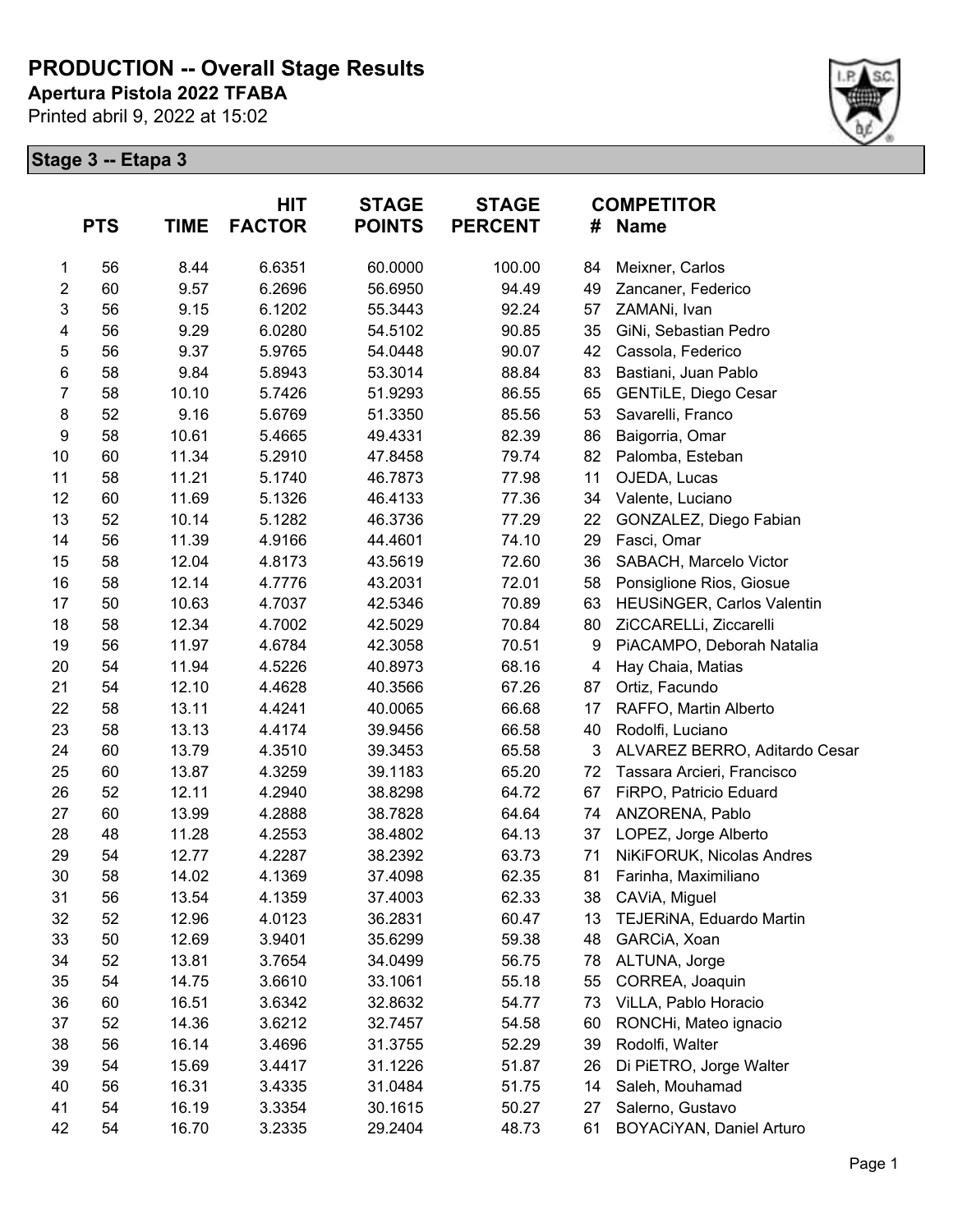**Apertura Pistola 2022 TFABA**

Printed abril 9, 2022 at 15:02



|    | <b>PTS</b> | <b>TIME</b> | <b>HIT</b><br><b>FACTOR</b> | <b>STAGE</b><br><b>POINTS</b> | <b>STAGE</b><br><b>PERCENT</b> | #  | <b>COMPETITOR</b><br><b>Name</b> |
|----|------------|-------------|-----------------------------|-------------------------------|--------------------------------|----|----------------------------------|
| 43 | 54         | 17.20       | 3.1395                      | 28.3904                       | 47.32                          | 46 | Couceiro, Fernando               |
| 44 | 56         | 17.86       | 3.1355                      | 28.3539                       | 47.26                          | 43 | FERNANDEZ, Mariana               |
| 45 | 56         | 18.22       | 3.0735                      | 27.7936                       | 46.32                          | 75 | PEDROTTi, Francisco              |
| 46 | 43         | 14.92       | 2.8820                      | 26.0619                       | 43.44                          | 47 | Molina, Christian                |
| 47 | 56         | 19.56       | 2.8630                      | 25.8896                       | 43.15                          | 92 | Fleischer, Marcelo               |
| 48 | 56         | 20.10       | 2.7861                      | 25.1940                       | 41.99                          | 91 | Miranda, Gonzalo                 |
| 49 | 50         | 18.70       | 2.6738                      | 24.1788                       | 40.30                          | 90 | Badaro, Joaquin                  |
| 50 | 50         | 19.61       | 2.5497                      | 23.0567                       | 38.43                          | 76 | SAN GREGORIO, Federico           |
| 51 | 26         | 10.90       | 2.3853                      | 21.5701                       | 35.95                          | 54 | CORREA, Leonardo                 |
| 52 | 48         | 24.23       | 1.9810                      | 17.9140                       | 29.86                          | 79 | ViLLA, Marcelo                   |
| 53 | 52         | 27.68       | 1.8786                      | 16.9880                       | 28.31                          | 85 | Siri, Hector                     |
| 54 | 20         | 0.00        | 0.0000                      | 0.0000                        | 0.00                           | 12 | LANEVE, Dante Miguel             |
|    |            |             |                             |                               |                                |    |                                  |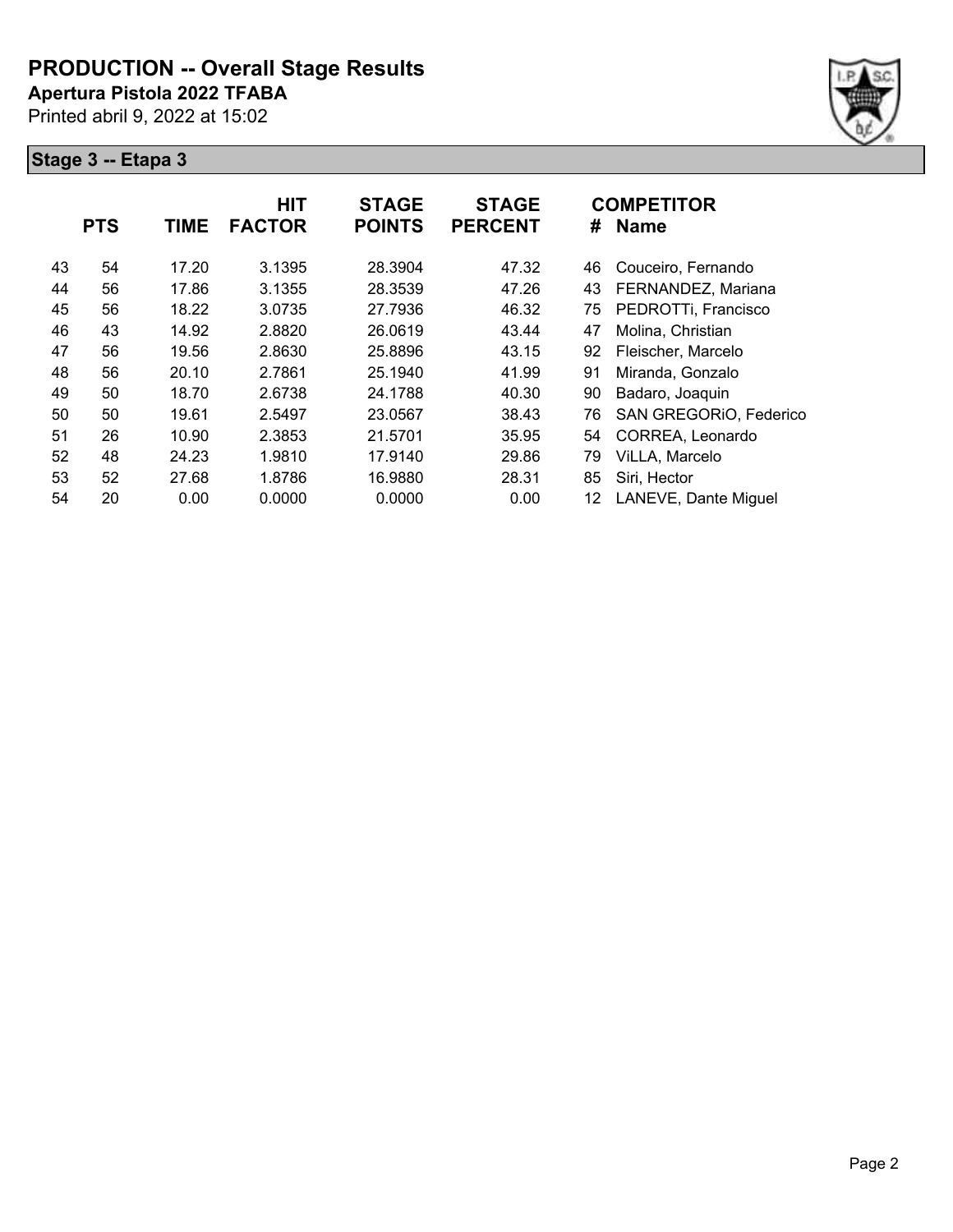**Apertura Pistola 2022 TFABA**

Printed abril 9, 2022 at 15:02

|    | <b>PTS</b> | <b>TIME</b> | <b>HIT</b><br><b>FACTOR</b> | <b>STAGE</b><br><b>POINTS</b> | <b>STAGE</b><br><b>PERCENT</b> | #  | <b>COMPETITOR</b><br><b>Name</b> |
|----|------------|-------------|-----------------------------|-------------------------------|--------------------------------|----|----------------------------------|
| 1  | 56         | 8.03        | 6.9738                      | 60.0000                       | 100.00                         | 18 | Gashu, Juan                      |
| 2  | 60         | 8.70        | 6.8966                      | 59.3350                       | 98.89                          | 16 | QUINDI VALLERGA, Gaston          |
| 3  | 52         | 8.25        | 6.3030                      | 54.2286                       | 90.38                          | 33 | Stamon, David                    |
| 4  | 60         | 10.15       | 5.9113                      | 50.8586                       | 84.76                          | 64 | PEREZ, Damian A.                 |
| 5  | 58         | 10.83       | 5.3555                      | 46.0764                       | 76.79                          | 44 | Lopo, Damian                     |
| 6  | 52         | 10.15       | 5.1232                      | 44.0774                       | 73.46                          | 28 | QUINTIERI, Sergio Gabriel        |
| 7  | 56         | 13.37       | 4.1885                      | 36.0359                       | 60.06                          | 31 | Galotto, Pablo                   |
| 8  | 54         | 13.37       | 4.0389                      | 34.7489                       | 57.91                          | 32 | Luberto, Juan Pablo              |
| 9  | 56         | 14.38       | 3.8943                      | 33.5049                       | 55.84                          | 30 | Cabanela, Sergio                 |
| 10 | 56         | 20.16       | 2.7778                      | 23.8988                       | 39.83                          | 25 | FERNANDEZ ALONSO, Gonzalo        |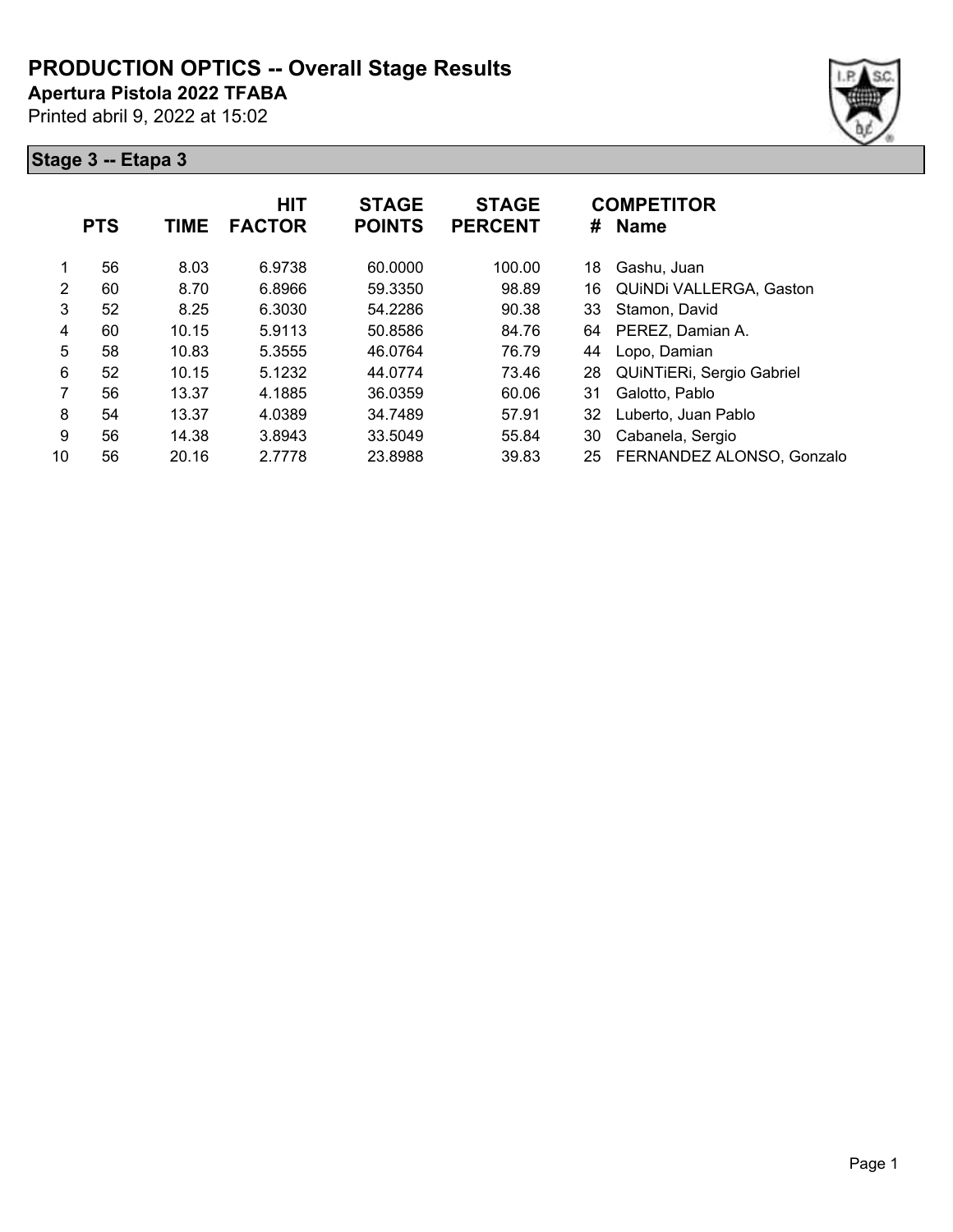

|   | <b>PTS</b> |       | HIT<br>TIME FACTOR | <b>STAGE</b><br><b>POINTS</b> | <b>STAGE</b><br><b>PERCENT</b> | #   | <b>COMPETITOR</b><br><b>Name</b> |
|---|------------|-------|--------------------|-------------------------------|--------------------------------|-----|----------------------------------|
|   | 56         | 8.66  | 6.4665             | 60.0000                       | 100.00                         | 89. | Gonzalez, Alejandro              |
| 2 | 58         | 11.81 | 4.9111             | 45.5679                       | 75.95                          |     | 50 Fontana, Alejandro            |
| 3 | 39         | 12.38 | 3.1502             | 29.2297                       | 48.72                          |     | 15 JAUREGUi, Martin              |
|   | 20         | 0.00  | 0.0000             | 0.0000                        | 0.00                           | 51  | MiLLARES, Carlos Alberto         |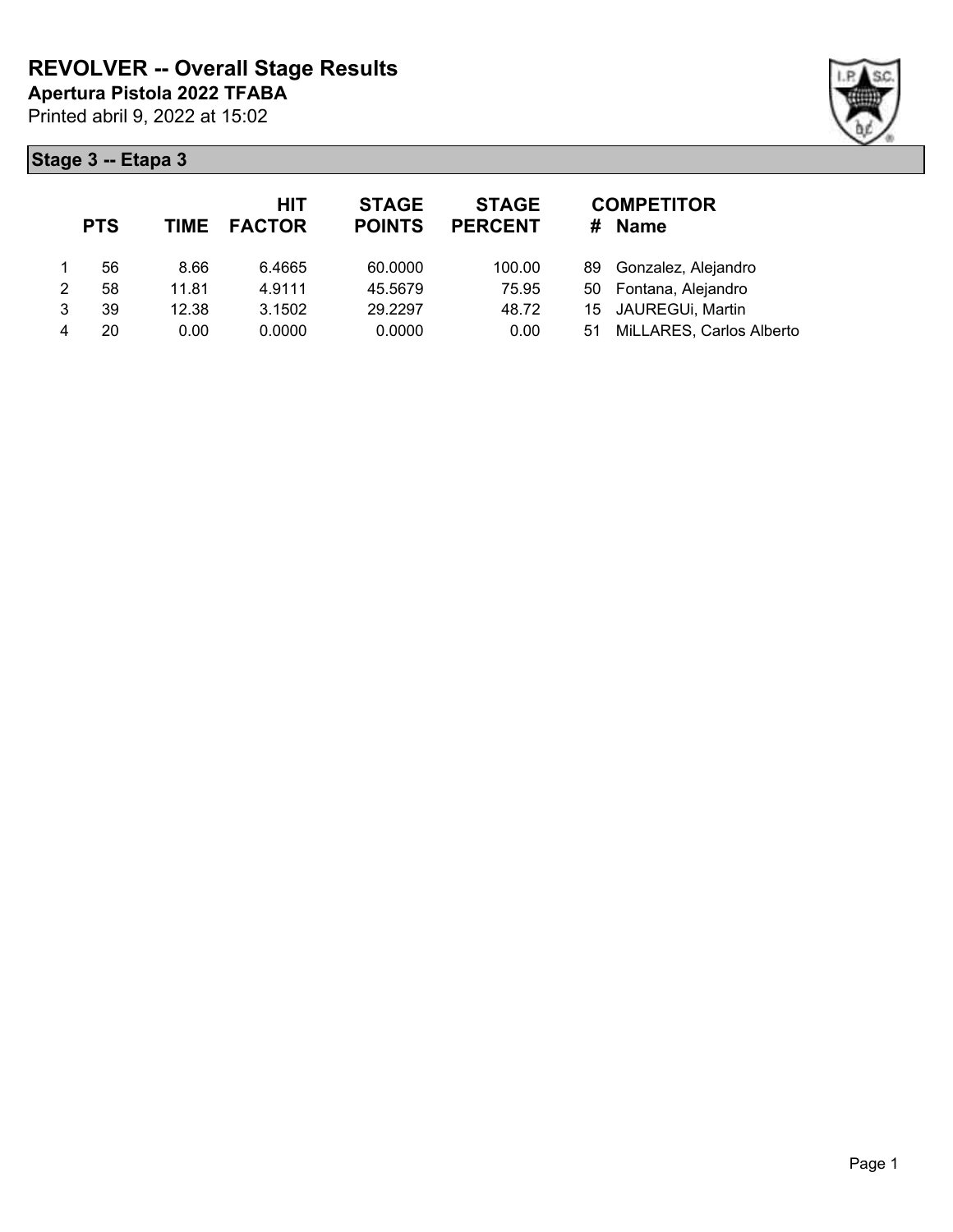

|    | <b>PTS</b>   | <b>TIME</b> | <b>HIT</b><br><b>FACTOR</b> | <b>STAGE</b><br><b>POINTS</b> | <b>STAGE</b><br><b>PERCENT</b> | #  | <b>COMPETITOR</b><br><b>Name</b> |
|----|--------------|-------------|-----------------------------|-------------------------------|--------------------------------|----|----------------------------------|
|    | 103          | 16.25       | 6.3385                      | 110.0000                      | 100.00                         |    | HEREDIA, Mauro Leonel            |
| 2  | 86           | 13.85       | 6.2094                      | 107.7600                      | 97.96                          | 59 | VALENTINI, Leonardo Javier       |
| 3  | 107          | 18.20       | 5.8791                      | 102.0284                      | 92.75                          | 2  | TONDINi, Claudio Oscar           |
| 4  | 103          | 17.81       | 5.7833                      | 100.3650                      | 91.24                          | 21 | KRUSZEWSKi, Marcos Hugo          |
| 5  | 104          | 18.50       | 5.6216                      | 97.5597                       | 88.69                          | 6  | <b>BRONS, Martin Alfredo</b>     |
| 6  | 102          | 18.61       | 5.4809                      | 95.1180                       | 86.47                          |    | FANLO, Christian                 |
| 7  | 101          | 21.00       | 4.8095                      | 83.4662                       | 75.88                          | 8  | SiNARDi ANGIO, Jorge Horacio     |
| 8  | 87           | 18.88       | 4.6081                      | 79.9698                       | 72.70                          | 69 | FANDINO, Roberto                 |
| 9  | 103          | 24.00       | 4.2917                      | 74.4792                       | 67.71                          | 10 | CERIANI CERNADAS, Hernan         |
| 10 | 97           | 23.26       | 4.1702                      | 72.3720                       | 65.79                          | 24 | LUCiUS, Diego Roberto            |
| 11 | 105          | 28.31       | 3.7089                      | 64.3663                       | 58.51                          | 88 | Villavedra, Tito                 |
| 12 | 97           | 29.40       | 3.2993                      | 57.2576                       | 52.05                          | 68 | FiLLOL, Eduardo Carlos           |
| 13 | $\mathbf{0}$ | 45.98       | 0.0000                      | 0.0000                        | 0.00                           | 20 | POLi, Carlos Daniel              |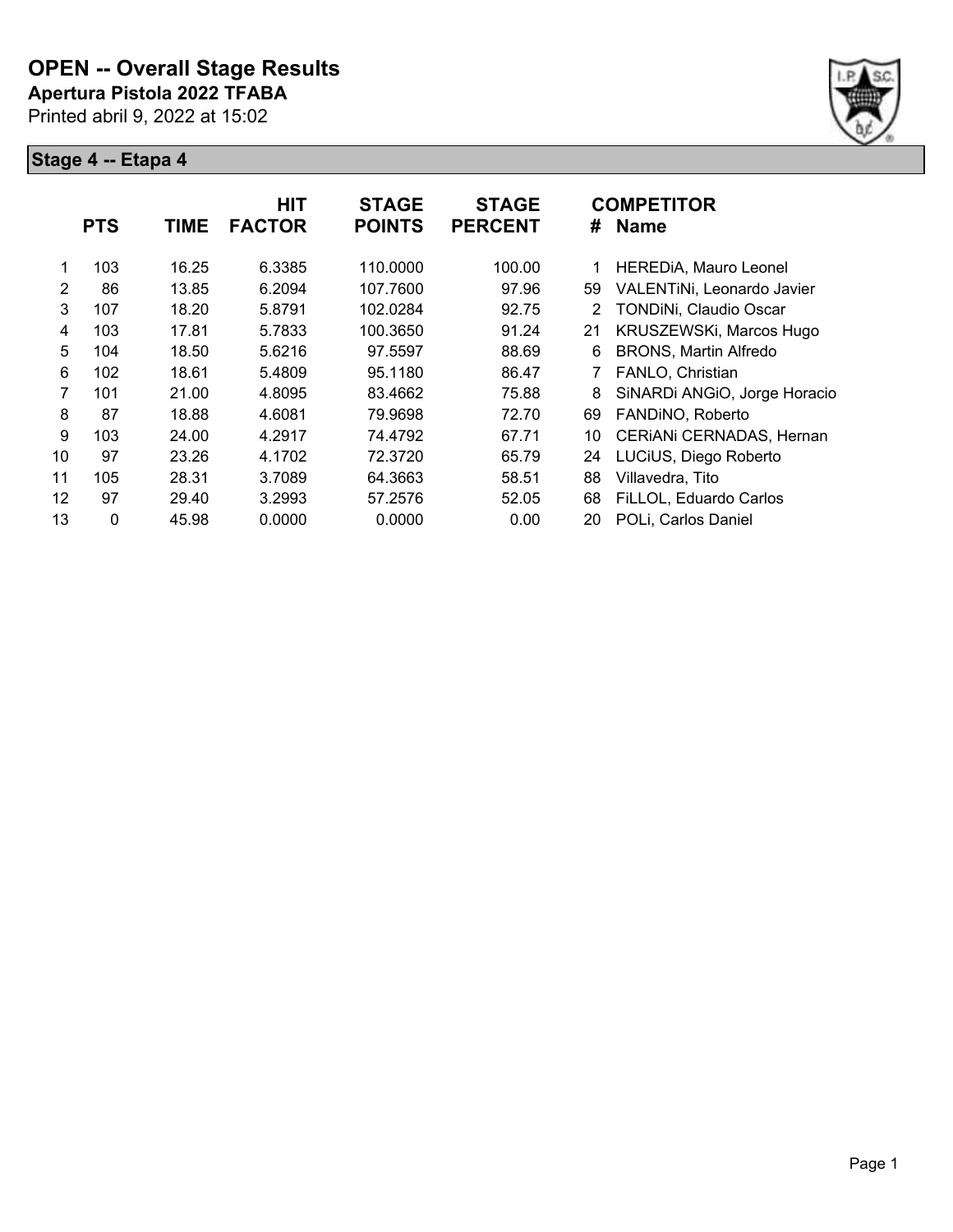

|   | <b>PTS</b> | <b>TIME</b> | <b>HIT</b><br><b>FACTOR</b> | <b>STAGE</b><br><b>POINTS</b> | <b>STAGE</b><br><b>PERCENT</b> | <b>COMPETITOR</b><br><b>Name</b><br># |  |
|---|------------|-------------|-----------------------------|-------------------------------|--------------------------------|---------------------------------------|--|
|   | 106        | 19.02       | 5.5731                      | 110,0000                      | 100.00                         | 62 LOPEZ, Alvaro Javier               |  |
| 2 | 104        | 20.55       | 5.0608                      | 99.8893                       | 90.81                          | 56 GENTILE, Ricardo Aurelio           |  |
| 3 | 107        | 22.17       | 4.8263                      | 95.2611                       | 86.60                          | 45 LUCES, Hector Hernan               |  |
| 4 | 103        | 22.61       | 4.5555                      | 89.9154                       | 81.74                          | PEREYRA, Esteban Emilio<br>41         |  |
| 5 | 94         | 21.89       | 4.2942                      | 84.7578                       | 77.05                          | 5 GRAMiGNA, Martin Eduardo            |  |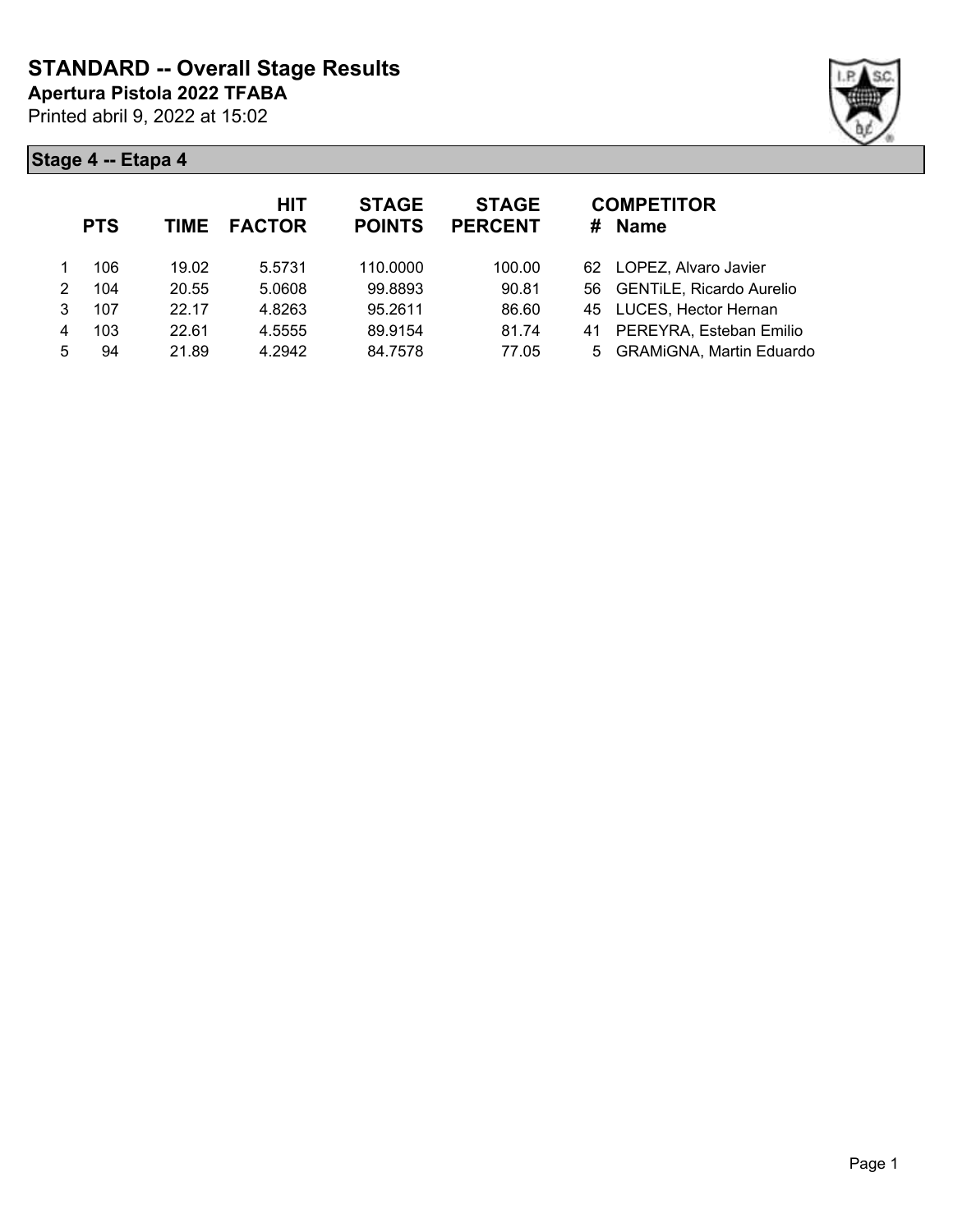**Apertura Pistola 2022 TFABA**

Printed abril 9, 2022 at 15:02



|                  | <b>PTS</b> | <b>TIME</b> | <b>HIT</b><br><b>FACTOR</b> | <b>STAGE</b><br><b>POINTS</b> | <b>STAGE</b><br><b>PERCENT</b> | #                       | <b>COMPETITOR</b><br><b>Name</b> |
|------------------|------------|-------------|-----------------------------|-------------------------------|--------------------------------|-------------------------|----------------------------------|
| 1                | 106        | 16.56       | 6.4010                      | 110.0000                      | 100.00                         | 57                      | ZAMANi, Ivan                     |
| $\boldsymbol{2}$ | 106        | 16.82       | 6.3020                      | 108.2996                      | 98.45                          | 84                      | Meixner, Carlos                  |
| 3                | 108        | 17.62       | 6.1294                      | 105.3331                      | 95.76                          | 42                      | Cassola, Federico                |
| 4                | 104        | 17.19       | 6.0500                      | 103.9692                      | 94.52                          | 53                      | Savarelli, Franco                |
| $\mathbf 5$      | 96         | 16.50       | 5.8182                      | 99.9849                       | 90.90                          | 35                      | GiNi, Sebastian Pedro            |
| $\,6$            | 98         | 17.34       | 5.6517                      | 97.1235                       | 88.29                          | 83                      | Bastiani, Juan Pablo             |
| $\overline{7}$   | 108        | 19.77       | 5.4628                      | 93.8781                       | 85.34                          | 71                      | NiKiFORUK, Nicolas Andres        |
| 8                | 100        | 18.39       | 5.4377                      | 93.4470                       | 84.95                          | 82                      | Palomba, Esteban                 |
| 9                | 102        | 19.62       | 5.1988                      | 89.3405                       | 81.22                          | 11                      | OJEDA, Lucas                     |
| 10               | 102        | 19.82       | 5.1463                      | 88.4390                       | 80.40                          | 86                      | Baigorria, Omar                  |
| 11               | 100        | 19.53       | 5.1203                      | 87.9923                       | 79.99                          | 22                      | GONZALEZ, Diego Fabian           |
| 12               | 85         | 16.92       | 5.0236                      | 86.3308                       | 78.48                          | 49                      | Zancaner, Federico               |
| 13               | 98         | 20.38       | 4.8086                      | 82.6359                       | 75.12                          | 54                      | CORREA, Leonardo                 |
| 14               | 94         | 19.97       | 4.7071                      | 80.8904                       | 73.54                          | 29                      | Fasci, Omar                      |
| 15               | 106        | 22.79       | 4.6512                      | 79.9298                       | 72.66                          | 9                       | PiACAMPO, Deborah Natalia        |
| 16               | 88         | 20.13       | 4.3716                      | 75.1253                       | 68.30                          | 58                      | Ponsiglione Rios, Giosue         |
| 17               | 100        | 23.19       | 4.3122                      | 74.1048                       | 67.37                          | 34                      | Valente, Luciano                 |
| 18               | 81         | 19.18       | 4.2231                      | 72.5744                       | 65.98                          | 37                      | LOPEZ, Jorge Alberto             |
| 19               | 94         | 22.41       | 4.1946                      | 72.0831                       | 65.53                          | 72                      | Tassara Arcieri, Francisco       |
| 20               | 98         | 23.58       | 4.1561                      | 71.4216                       | 64.93                          | 80                      | ZiCCARELLi, Ziccarelli           |
| 21               | 92         | 22.46       | 4.0962                      | 70.3923                       | 63.99                          | 13                      | TEJERINA, Eduardo Martin         |
| 22               | 104        | 25.59       | 4.0641                      | 69.8410                       | 63.49                          | 74                      | ANZORENA, Pablo                  |
| 23               | 98         | 24.19       | 4.0513                      | 69.6205                       | 63.29                          | 36                      | SABACH, Marcelo Victor           |
| 24               | 100        | 24.75       | 4.0404                      | 69.4340                       | 63.12                          | 81                      | Farinha, Maximiliano             |
| 25               | 85         | 21.04       | 4.0399                      | 69.4257                       | 63.11                          | $\overline{\mathbf{4}}$ | Hay Chaia, Matias                |
| 26               | 81         | 20.90       | 3.8756                      | 66.6018                       | 60.55                          | 63                      | HEUSINGER, Carlos Valentin       |
| 27               | 100        | 27.31       | 3.6617                      | 62.9253                       | 57.20                          | 73                      | ViLLA, Pablo Horacio             |
| 28               | 81         | 22.14       | 3.6585                      | 62.8716                       | 57.16                          | 67                      | FiRPO, Patricio Eduard           |
| 29               | 75         | 20.67       | 3.6284                      | 62.3545                       | 56.69                          | 87                      | Ortiz, Facundo                   |
| 30               | 60         | 17.72       | 3.3860                      | 58.1882                       | 52.90                          | 65                      | <b>GENTILE, Diego Cesar</b>      |
| 31               | 95         | 28.32       | 3.3545                      | 57.6471                       | 52.41                          | 3                       | ALVAREZ BERRO, Aditardo Cesar    |
| 32               | 94         | 28.31       | 3.3204                      | 57.0604                       | 51.87                          | 40                      | Rodolfi, Luciano                 |
| 33               | 102        | 30.74       | 3.3182                      | 57.0221                       | 51.84                          | 39                      | Rodolfi, Walter                  |
| 34               | 87         | 27.44       | 3.1706                      | 54.4857                       | 49.53                          | 46                      | Couceiro, Fernando               |
| 35               | 90         | 29.19       | 3.0832                      | 52.9853                       | 48.17                          | 78                      | ALTUNA, Jorge                    |
| 36               | 84         | 28.00       | 3.0000                      | 51.5547                       | 46.87                          | 91                      | Miranda, Gonzalo                 |
| 37               | 79         | 26.43       | 2.9890                      | 51.3662                       | 46.70                          | 14                      | Saleh, Mouhamad                  |
| 38               | 87         | 29.16       | 2.9835                      | 51.2718                       | 46.61                          | 75                      | PEDROTTi, Francisco              |
| 39               | 96         | 33.14       | 2.8968                      | 49.7813                       | 45.26                          | 47                      | Molina, Christian                |
| 40               | 83         | 29.04       | 2.8581                      | 49.1166                       | 44.65                          | 17                      | RAFFO, Martin Alberto            |
| 41               | 83         | 29.64       | 2.8003                      | 48.1224                       | 43.75                          | 43                      | FERNANDEZ, Mariana               |
| 42               | 90         | 33.85       | 2.6588                      | 45.6910                       | 41.54                          | 90                      | Badaro, Joaquin                  |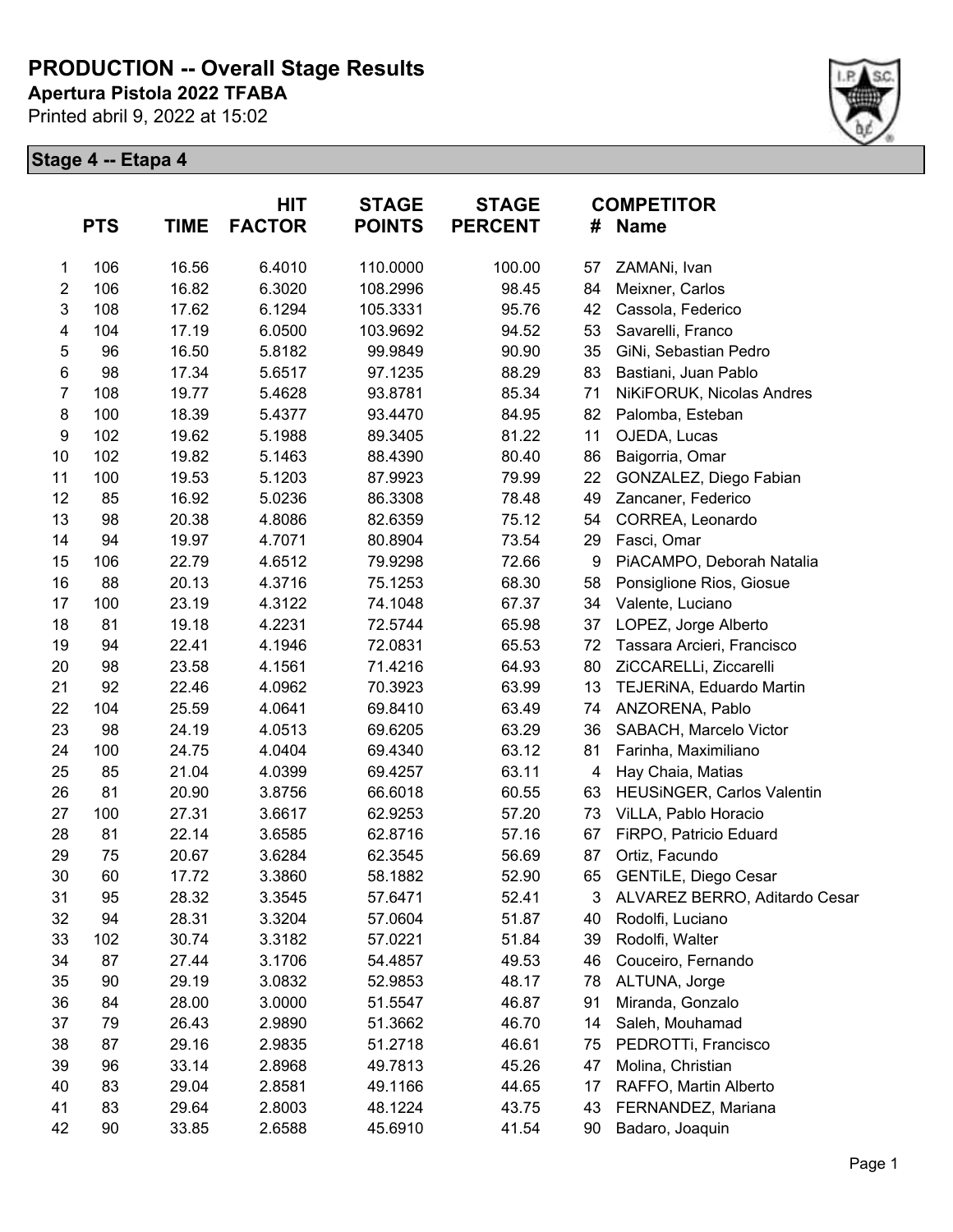**Apertura Pistola 2022 TFABA**

Printed abril 9, 2022 at 15:02



|    | <b>PTS</b> | <b>TIME</b> | <b>HIT</b><br><b>FACTOR</b> | <b>STAGE</b><br><b>POINTS</b> | <b>STAGE</b><br><b>PERCENT</b> | #  | <b>COMPETITOR</b><br><b>Name</b> |
|----|------------|-------------|-----------------------------|-------------------------------|--------------------------------|----|----------------------------------|
| 43 | 96         | 36.90       | 2.6016                      | 44.7087                       | 40.64                          | 60 | RONCHi, Mateo ignacio            |
| 44 | 86         | 33.56       | 2.5626                      | 44.0376                       | 40.03                          | 92 | Fleischer, Marcelo               |
| 45 | 82         | 34.78       | 2.3577                      | 40.5165                       | 36.83                          | 27 | Salerno, Gustavo                 |
| 46 | 77         | 33.64       | 2.2889                      | 39.3352                       | 35.76                          | 55 | CORREA, Joaquin                  |
| 47 | 77         | 41.60       | 1.8510                      | 31.8086                       | 28.92                          | 79 | ViLLA, Marcelo                   |
| 48 | 50         | 41.93       | 1.1925                      | 20.4924                       | 18.63                          | 85 | Siri, Hector                     |
| 49 | 41         | 38.61       | 1.0619                      | 18.2487                       | 16.59                          | 26 | Di PiETRO, Jorge Walter          |
| 50 | 24         | 32.75       | 0.7328                      | 12.5935                       | 11.45                          | 76 | SAN GREGORIO, Federico           |
| 51 | 15         | 25.50       | 0.5882                      | 10.1088                       | 9.19                           | 61 | <b>BOYACiYAN, Daniel Arturo</b>  |
| 52 | 10         | 0.00        | 0.0000                      | 0.0000                        | 0.00                           | 12 | LANEVE, Dante Miguel             |
| 53 | 0          | 20.90       | 0.0000                      | 0.0000                        | 0.00                           | 48 | GARCIA, Xoan                     |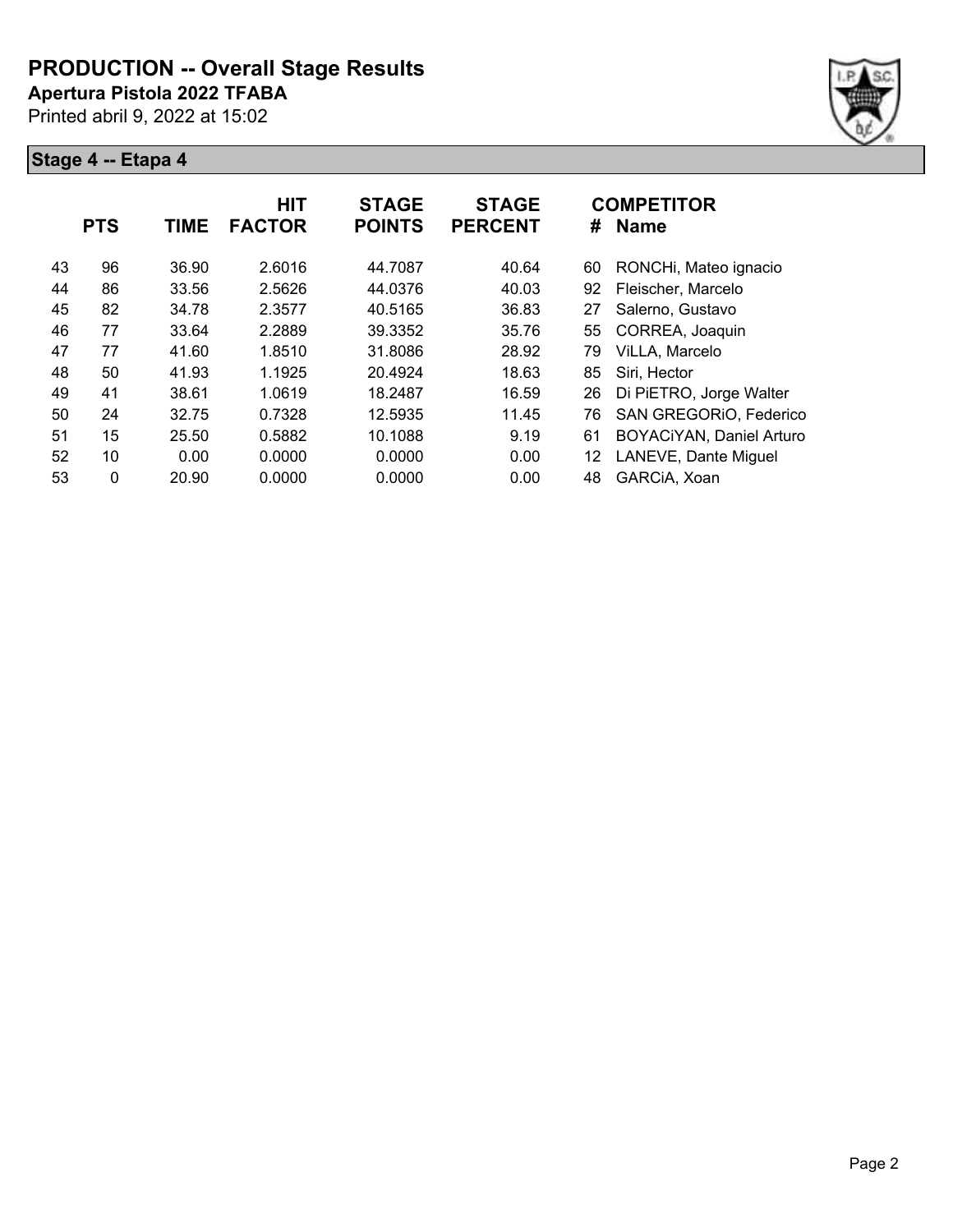**Apertura Pistola 2022 TFABA**

Printed abril 9, 2022 at 15:02





|    | <b>PTS</b> | <b>TIME</b> | <b>HIT</b><br><b>FACTOR</b> | <b>STAGE</b><br><b>POINTS</b> | <b>STAGE</b><br><b>PERCENT</b> | #  | <b>COMPETITOR</b><br><b>Name</b> |
|----|------------|-------------|-----------------------------|-------------------------------|--------------------------------|----|----------------------------------|
|    | 108        | 16.94       | 6.3754                      | 110.0000                      | 100.00                         | 16 | QUINDI VALLERGA, Gaston          |
| 2  | 90         | 14.96       | 6.0160                      | 103.7990                      | 94.36                          | 18 | Gashu, Juan                      |
| 3  | 98         | 21.11       | 4.6423                      | 80.0977                       | 72.82                          | 64 | PEREZ, Damian A.                 |
| 4  | 85         | 19.89       | 4.2735                      | 73.7338                       | 67.03                          | 44 | Lopo, Damian                     |
| 5  | 71         | 18.73       | 3.7907                      | 65.4038                       | 59.46                          | 28 | QUINTIERI, Sergio Gabriel        |
| 6  | 98         | 26.21       | 3.7390                      | 64.5121                       | 58.65                          | 32 | Luberto, Juan Pablo              |
| 7  | 77         | 29.13       | 2.6433                      | 45.6071                       | 41.46                          | 25 | FERNANDEZ ALONSO, Gonzalo        |
| 8  | 92         | 37.65       | 2.4436                      | 42.1604                       | 38.33                          | 31 | Galotto, Pablo                   |
| 9  | 45         | 19.96       | 2.2545                      | 38.8986                       | 35.36                          | 33 | Stamon, David                    |
| 10 | 48         | 32.28       | 1.4870                      | 25.6561                       | 23.32                          | 30 | Cabanela, Sergio                 |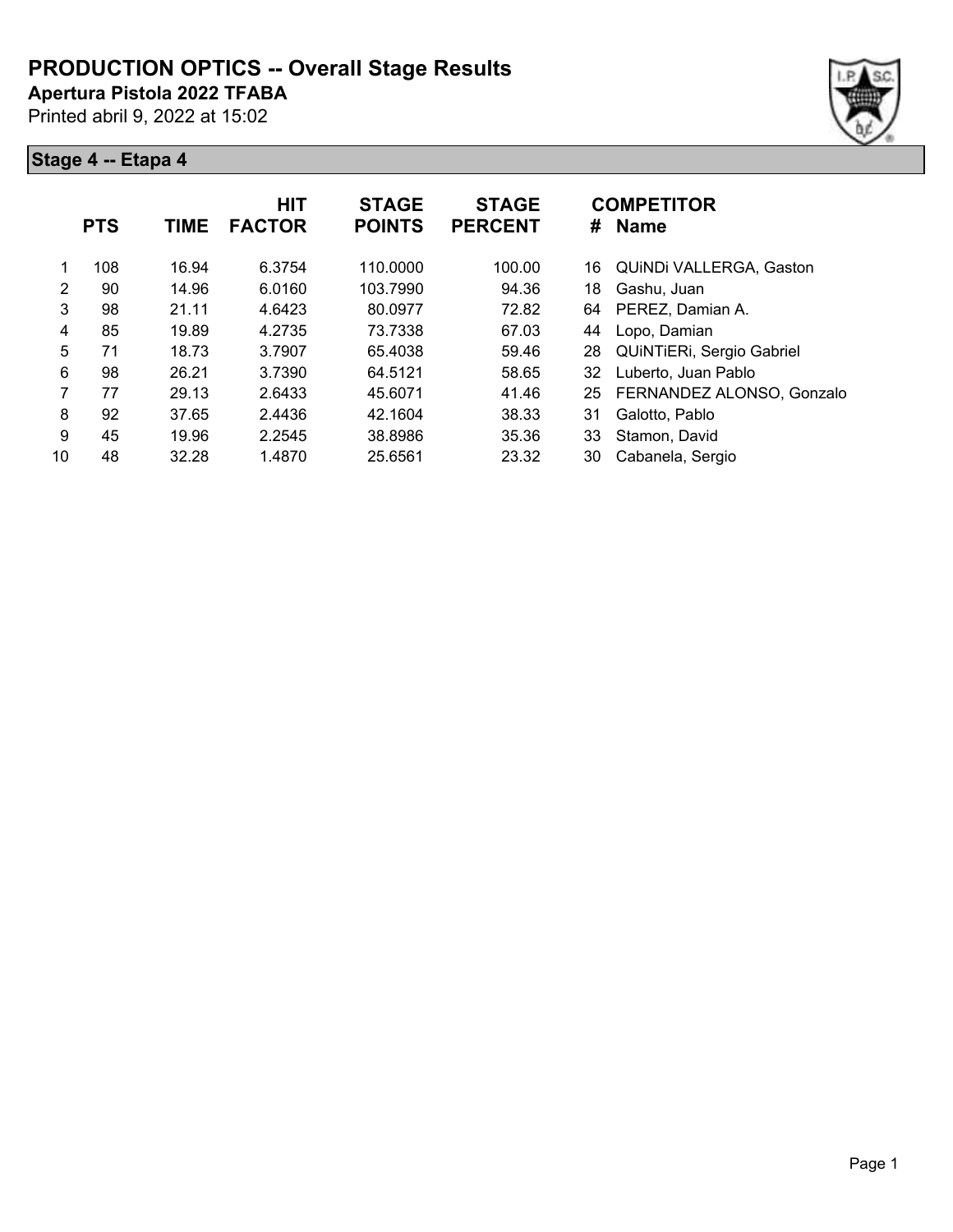

|   | <b>PTS</b> | TIME  | <b>HIT</b><br><b>FACTOR</b> | <b>STAGE</b><br><b>POINTS</b> | <b>STAGE</b><br><b>PERCENT</b> | #   | <b>COMPETITOR</b><br><b>Name</b> |
|---|------------|-------|-----------------------------|-------------------------------|--------------------------------|-----|----------------------------------|
|   | 94         | 17.36 | 5.4147                      | 110.0000                      | 100.00                         | 89. | Gonzalez, Alejandro              |
| 2 | 100        | 20.38 | 4.9068                      | 99.6805                       | 90.62                          |     | 50 Fontana, Alejandro            |
| 3 | 85         | 20.97 | 4.0534                      | 82.3446                       | 74.86                          |     | 15 JAUREGUi, Martin              |
|   | 10         | 0.00  | 0.0000                      | 0.0000                        | 0.00                           | 51. | MiLLARES, Carlos Alberto         |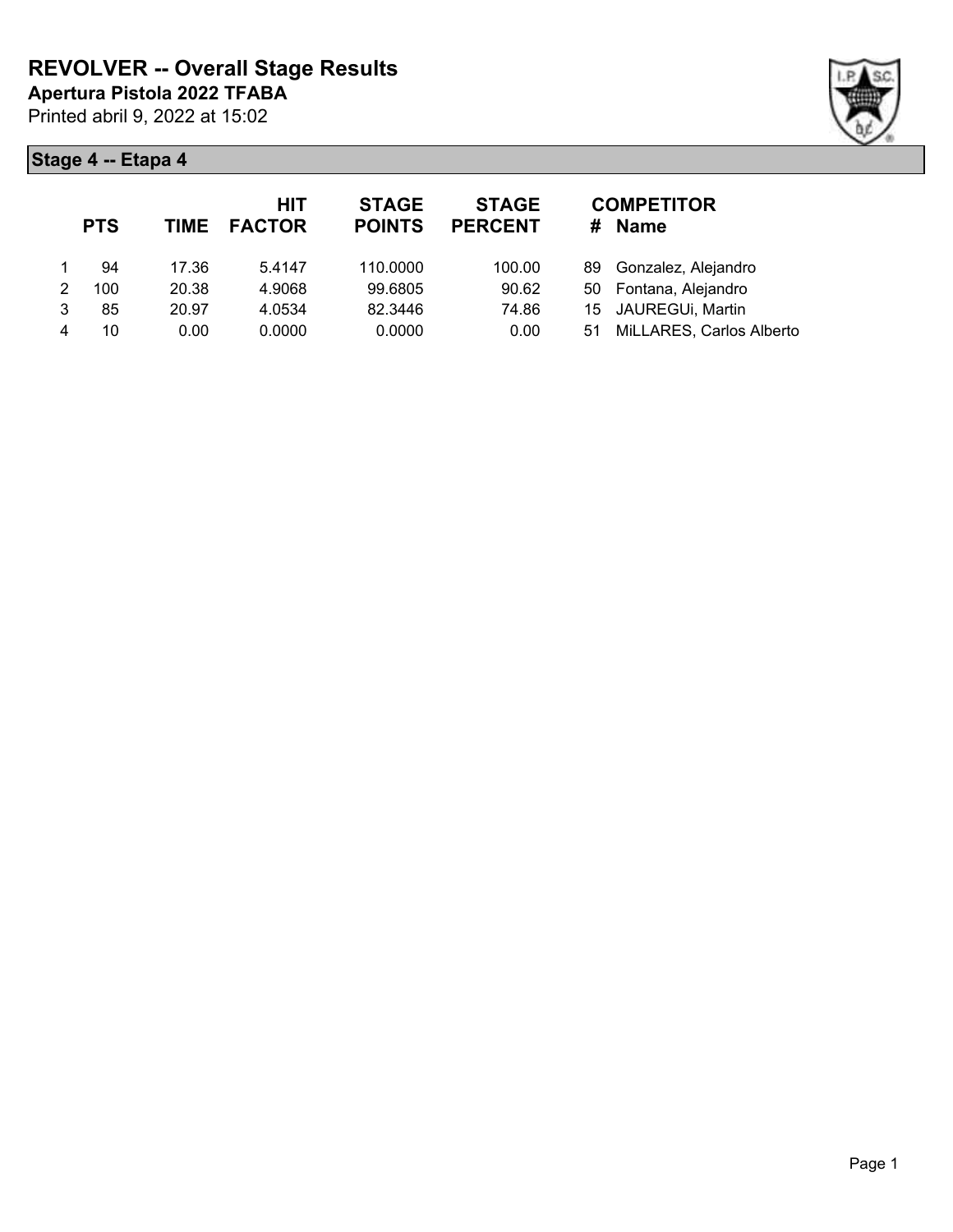

|                | <b>PTS</b> | <b>TIME</b> | <b>HIT</b><br><b>FACTOR</b> | <b>STAGE</b><br><b>POINTS</b> | <b>STAGE</b><br><b>PERCENT</b> | #  | <b>COMPETITOR</b><br><b>Name</b> |
|----------------|------------|-------------|-----------------------------|-------------------------------|--------------------------------|----|----------------------------------|
| 1              | 48         | 8.20        | 5.8537                      | 50.0000                       | 100.00                         | 59 | VALENTINI, Leonardo Javier       |
| 2              | 49         | 9.26        | 5.2916                      | 45.1989                       | 90.40                          | 2  | TONDINi, Claudio Oscar           |
| 3              | 49         | 10.14       | 4.8323                      | 41.2763                       | 82.55                          | 6  | <b>BRONS, Martin Alfredo</b>     |
| 4              | 50         | 10.59       | 4.7214                      | 40.3289                       | 80.66                          | 8  | SiNARDi ANGIO, Jorge Horacio     |
| 5              | 48         | 10.23       | 4.6921                      | 40.0782                       | 80.16                          |    | <b>HEREDIA, Mauro Leonel</b>     |
| 6              | 48         | 11.45       | 4.1921                      | 35.8079                       | 71.62                          | 69 | FANDINO, Roberto                 |
| $\overline{7}$ | 34         | 10.67       | 3.1865                      | 27.2181                       | 54.44                          | 10 | CERIANI CERNADAS, Hernan         |
| 8              | 46         | 14.53       | 3.1659                      | 27.0418                       | 54.08                          |    | FANLO, Christian                 |
| 9              | 49         | 16.11       | 3.0416                      | 25.9802                       | 51.96                          | 88 | Villavedra, Tito                 |
| 10             | 48         | 18.54       | 2.5890                      | 22.1143                       | 44.23                          | 68 | FiLLOL, Eduardo Carlos           |
| 11             | 19         | 9.59        | 1.9812                      | 16.9230                       | 33.85                          | 21 | KRUSZEWSKi, Marcos Hugo          |
| 12             | 17         | 13.54       | 1.2555                      | 10.7244                       | 21.45                          | 24 | LUCiUS, Diego Roberto            |
| 13             | 0          | 32.09       | 0.0000                      | 0.0000                        | 0.00                           | 20 | POLi, Carlos Daniel              |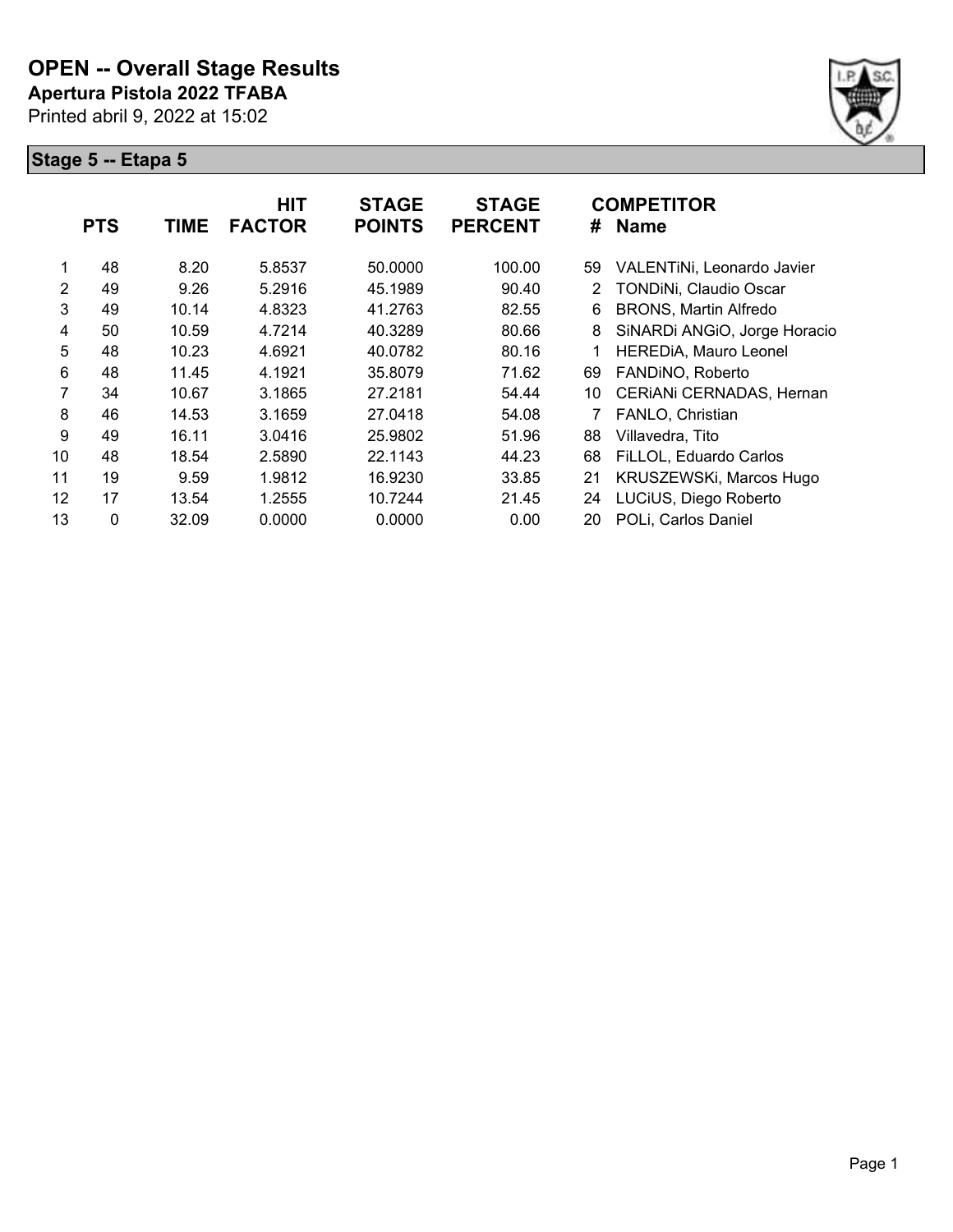

| <b>PTS</b> | <b>TIME</b> | <b>HIT</b><br><b>FACTOR</b> | <b>STAGE</b><br><b>POINTS</b> | <b>STAGE</b><br><b>PERCENT</b> | <b>COMPETITOR</b><br>Name<br># |
|------------|-------------|-----------------------------|-------------------------------|--------------------------------|--------------------------------|
| 50         | 9.24        | 5.4113                      | 50.0000                       | 100.00                         | LOPEZ, Alvaro Javier<br>62.    |
| 50         | 10.53       | 4.7483                      | 43.8746                       | 87.75                          | 5 GRAMiGNA, Martin Eduardo     |
| 50         | 10.62       | 4.7081                      | 43.5028                       | 87.01                          | 56 GENTILE, Ricardo Aurelio    |
| 46         | 12.27       | 3.7490                      | 34.6406                       | 69.28                          | 45 LUCES, Hector Hernan        |
| 47         | 12.66       | 3.7125                      | 34.3033                       | 68.61                          | PEREYRA, Esteban Emilio<br>41  |
|            |             |                             |                               |                                |                                |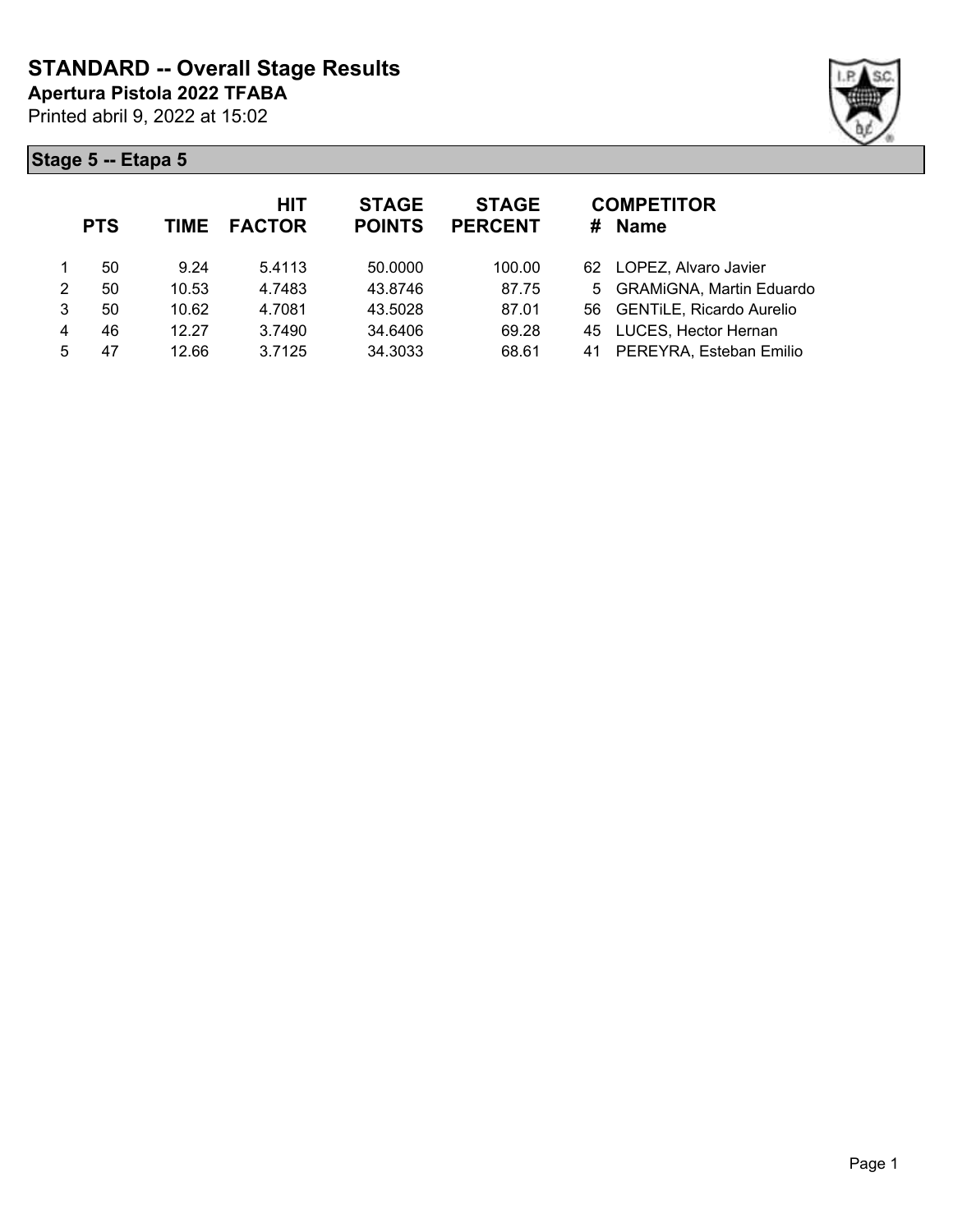**Apertura Pistola 2022 TFABA**

Printed abril 9, 2022 at 15:02



|                  | <b>PTS</b> | <b>TIME</b> | HIT<br><b>FACTOR</b> | <b>STAGE</b><br><b>POINTS</b> | <b>STAGE</b><br><b>PERCENT</b> |                         | <b>COMPETITOR</b><br># Name       |
|------------------|------------|-------------|----------------------|-------------------------------|--------------------------------|-------------------------|-----------------------------------|
| 1                | 48         | 8.98        | 5.3452               | 50.0000                       | 100.00                         | 49                      | Zancaner, Federico                |
| $\overline{c}$   | 44         | 8.32        | 5.2885               | 49.4692                       | 98.94                          | 82                      | Palomba, Esteban                  |
| 3                | 46         | 8.71        | 5.2813               | 49.4020                       | 98.80                          | 35                      | GiNi, Sebastian Pedro             |
| 4                | 50         | 9.48        | 5.2743               | 49.3363                       | 98.67                          | 53                      | Savarelli, Franco                 |
| 5                | 46         | 8.96        | 5.1339               | 48.0236                       | 96.05                          | 57                      | ZAMANi, Ivan                      |
| $\,6$            | 50         | 10.50       | 4.7619               | 44.5437                       | 89.09                          | 37                      | LOPEZ, Jorge Alberto              |
| $\overline{7}$   | 46         | 9.72        | 4.7325               | 44.2687                       | 88.54                          | 72                      | Tassara Arcieri, Francisco        |
| $\bf 8$          | 46         | 10.00       | 4.6000               | 43.0292                       | 86.06                          | 42                      | Cassola, Federico                 |
| $\boldsymbol{9}$ | 46         | 10.48       | 4.3893               | 41.0584                       | 82.12                          | 83                      | Bastiani, Juan Pablo              |
| 10               | 46         | 10.52       | 4.3726               | 40.9022                       | 81.80                          | 65                      | <b>GENTILE, Diego Cesar</b>       |
| 11               | 44         | 10.17       | 4.3265               | 40.4703                       | 80.94                          | 84                      | Meixner, Carlos                   |
| 12               | 50         | 12.03       | 4.1563               | 38.8785                       | 77.76                          | 71                      | NiKiFORUK, Nicolas Andres         |
| 13               | 42         | 10.74       | 3.9106               | 36.5805                       | 73.16                          | 11                      | OJEDA, Lucas                      |
| 14               | 44         | 11.58       | 3.7997               | 35.5426                       | 71.09                          | 86                      | Baigorria, Omar                   |
| 15               | 48         | 13.04       | 3.6810               | 34.4325                       | 68.87                          | 74                      | ANZORENA, Pablo                   |
| 16               | 42         | 11.47       | 3.6617               | 34.2524                       | 68.50                          | 54                      | CORREA, Leonardo                  |
| 17               | 42         | 11.48       | 3.6585               | 34.2226                       | 68.45                          | 63                      | <b>HEUSINGER, Carlos Valentin</b> |
| 18               | 35         | 9.85        | 3.5533               | 33.2382                       | 66.48                          | 22                      | GONZALEZ, Diego Fabian            |
| 19               | 46         | 13.16       | 3.4954               | 32.6969                       | 65.39                          | $\overline{\mathbf{4}}$ | Hay Chaia, Matias                 |
| 20               | 48         | 13.81       | 3.4757               | 32.5127                       | 65.03                          | 36                      | SABACH, Marcelo Victor            |
| 21               | 40         | 11.58       | 3.4542               | 32.3115                       | 64.62                          | 60                      | RONCHi, Mateo ignacio             |
| 22               | 36         | 11.13       | 3.2345               | 30.2561                       | 60.51                          | 80                      | ZiCCARELLi, Ziccarelli            |
| 23               | 48         | 15.28       | 3.1414               | 29.3848                       | 58.77                          | $\mathbf{3}$            | ALVAREZ BERRO, Aditardo Cesar     |
| 24               | 44         | 14.12       | 3.1161               | 29.1490                       | 58.30                          | 58                      | Ponsiglione Rios, Giosue          |
| 25               | 44         | 14.23       | 3.0921               | 28.9236                       | 57.85                          | 34                      | Valente, Luciano                  |
| 26               | 42         | 13.63       | 3.0814               | 28.8243                       | 57.65                          | 81                      | Farinha, Maximiliano              |
| 27               | 46         | 14.97       | 3.0728               | 28.7436                       | 57.49                          | 13                      | TEJERINA, Eduardo Martin          |
| 28               | 42         | 13.69       | 3.0679               | 28.6980                       | 57.40                          | 17                      | RAFFO, Martin Alberto             |
| 29               | 44         | 14.36       | 3.0641               | 28.6618                       | 57.32                          | 43                      | FERNANDEZ, Mariana                |
| 30               | 44         | 14.93       | 2.9471               | 27.5675                       | 55.14                          | 55                      | CORREA, Joaquin                   |
| 31               | 44         | 14.94       | 2.9451               | 27.5491                       | 55.10                          | 78                      | ALTUNA, Jorge                     |
| 32               | 38         | 13.74       | 2.7656               | 25.8703                       | 51.74                          | 14                      | Saleh, Mouhamad                   |
| 33               | 46         | 16.64       | 2.7644               | 25.8589                       | 51.72                          | 29                      | Fasci, Omar                       |
| 34               | 42         | 15.79       | 2.6599               | 24.8813                       | 49.76                          | 40                      | Rodolfi, Luciano                  |
| 35               | 44         | 18.04       | 2.4390               | 22.8150                       | 45.63                          | 75                      | PEDROTTi, Francisco               |
| 36               | 38         | 15.69       | 2.4219               | 22.6551                       | 45.31                          | 46                      | Couceiro, Fernando                |
| 37               | 44         | 18.31       | 2.4031               | 22.4786                       | 44.96                          | 61                      | BOYACiYAN, Daniel Arturo          |
| 38               | 50         | 20.97       | 2.3844               | 22.3037                       | 44.61                          | 92                      | Fleischer, Marcelo                |
| 39               | 40         | 17.33       | 2.3081               | 21.5907                       | 43.18                          | 27                      | Salerno, Gustavo                  |
| 40               | 32         | 13.90       | 2.3022               | 21.5348                       | 43.07                          | 67                      | FiRPO, Patricio Eduard            |
| 41               | 25         | 11.46       | 2.1815               | 20.4061                       | 40.81                          | 87                      | Ortiz, Facundo                    |
| 42               | 40         | 18.48       | 2.1645               | 20.2471                       | 40.49                          | 73                      | ViLLA, Pablo Horacio              |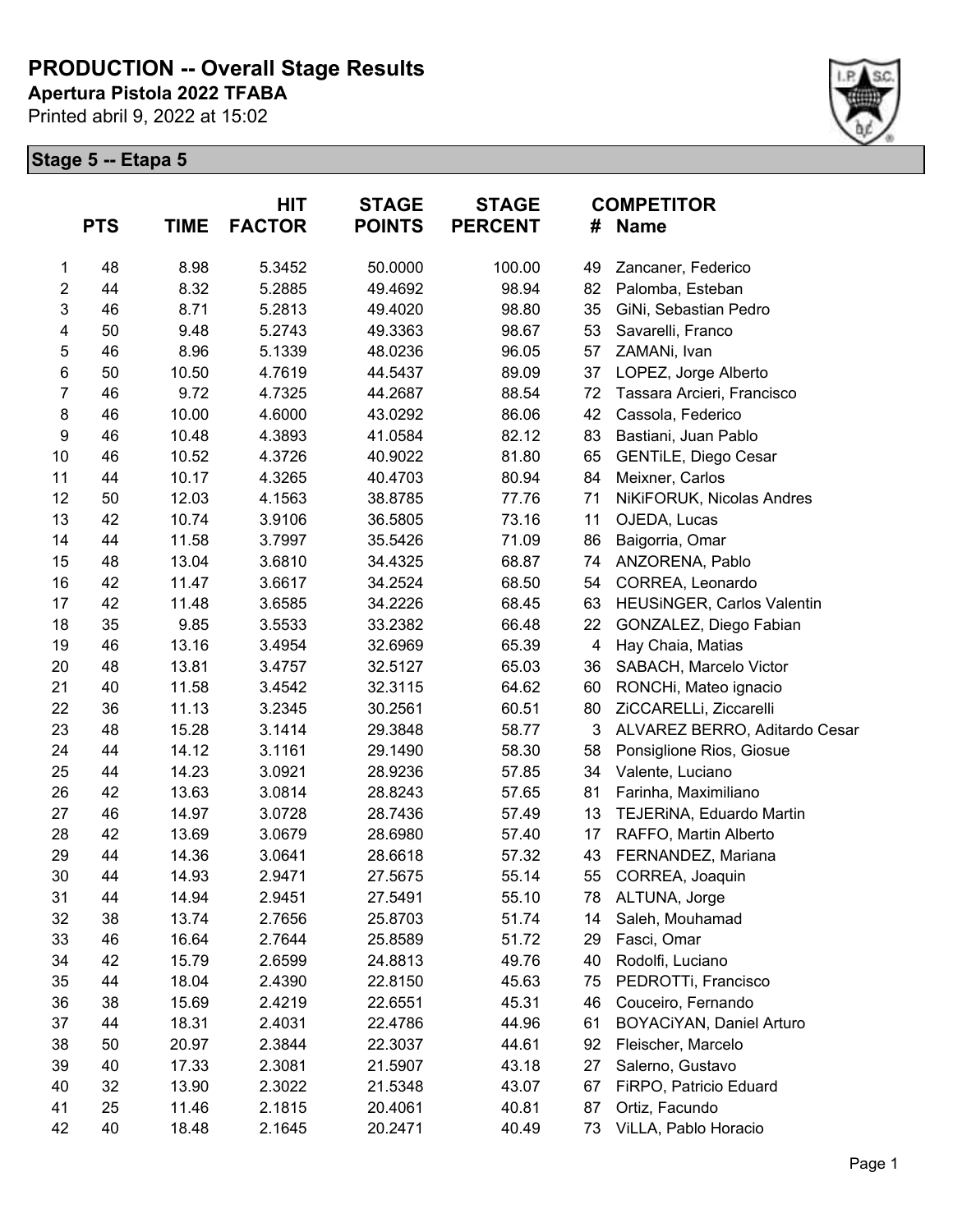**Apertura Pistola 2022 TFABA**

Printed abril 9, 2022 at 15:02



|    | <b>PTS</b> | <b>TIME</b> | <b>HIT</b><br><b>FACTOR</b> | <b>STAGE</b><br><b>POINTS</b> | <b>STAGE</b><br><b>PERCENT</b> | #  | <b>COMPETITOR</b><br><b>Name</b> |
|----|------------|-------------|-----------------------------|-------------------------------|--------------------------------|----|----------------------------------|
| 43 | 29         | 14.20       | 2.0423                      | 19.1036                       | 38.21                          | 39 | Rodolfi, Walter                  |
| 44 | 38         | 18.76       | 2.0256                      | 18.9477                       | 37.90                          | 48 | GARCIA, Xoan                     |
| 45 | 38         | 19.23       | 1.9761                      | 18.4846                       | 36.97                          | 90 | Badaro, Joaquin                  |
| 46 | 27         | 14.43       | 1.8711                      | 17.5026                       | 35.01                          | 9  | PiACAMPO, Deborah Natalia        |
| 47 | 29         | 21.64       | 1.3401                      | 12.5356                       | 25.07                          | 76 | SAN GREGORIO, Federico           |
| 48 | 25         | 25.26       | 0.9897                      | 9.2579                        | 18.52                          | 79 | ViLLA, Marcelo                   |
| 49 | 10         | 18.45       | 0.5420                      | 5.0700                        | 10.14                          | 26 | Di PiETRO, Jorge Walter          |
| 50 | 2          | 15.98       | 0.1252                      | 1.1707                        | 2.34                           | 47 | Molina, Christian                |
| 51 | 0          | 25.22       | 0.0000                      | 0.0000                        | 0.00                           | 85 | Siri, Hector                     |
| 52 | 0          | 11.94       | 0.0000                      | 0.0000                        | 0.00                           | 91 | Miranda, Gonzalo                 |
| 53 | 20         | 0.00        | 0.0000                      | 0.0000                        | 0.00                           | 12 | LANEVE, Dante Miguel             |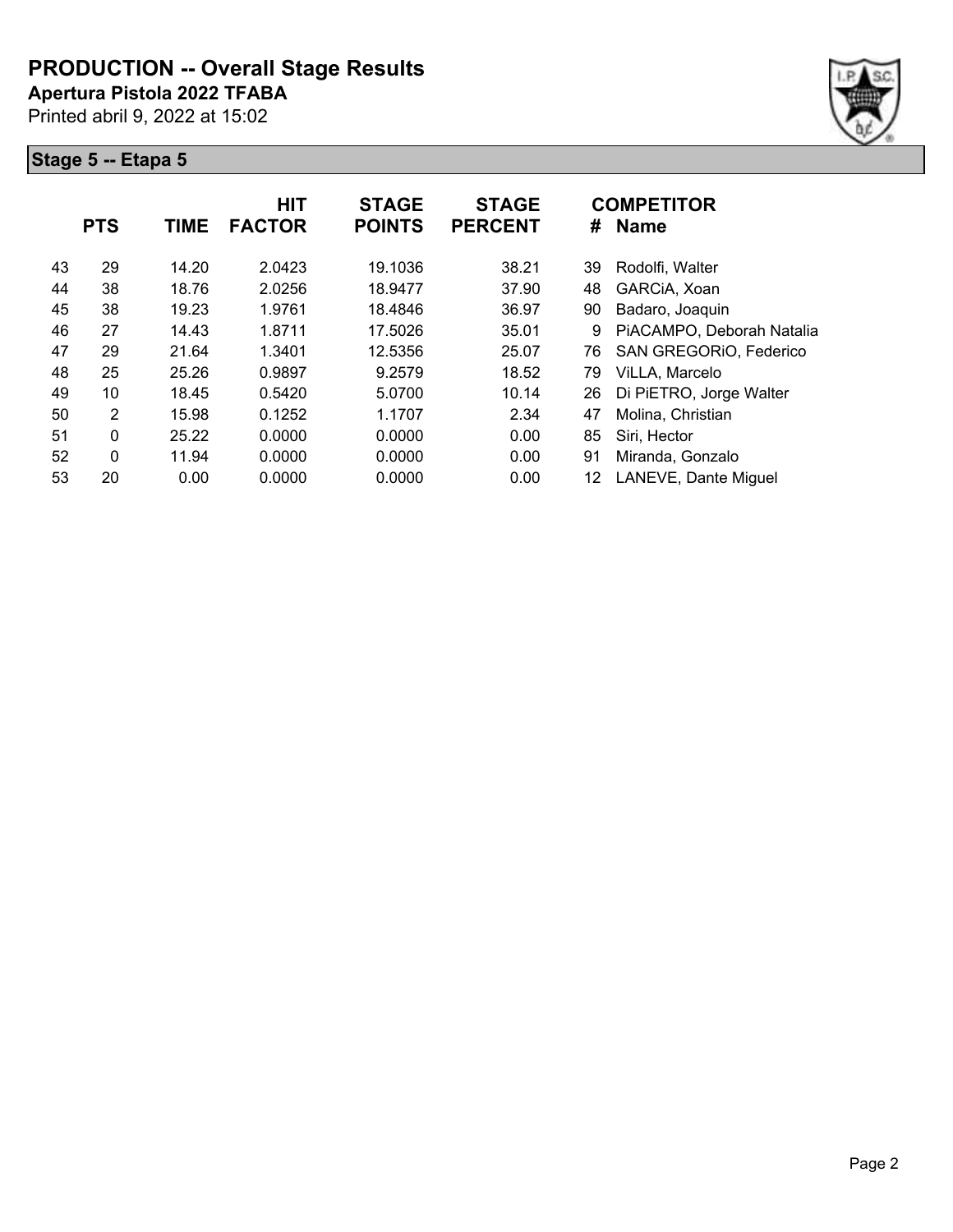**Apertura Pistola 2022 TFABA**

Printed abril 9, 2022 at 15:02





|    | <b>PTS</b> | <b>TIME</b> | <b>HIT</b><br><b>FACTOR</b> | <b>STAGE</b><br><b>POINTS</b> | <b>STAGE</b><br><b>PERCENT</b> | #  | <b>COMPETITOR</b><br><b>Name</b> |
|----|------------|-------------|-----------------------------|-------------------------------|--------------------------------|----|----------------------------------|
| 1  | 46         | 8.20        | 5.6098                      | 50.0000                       | 100.00                         | 18 | Gashu, Juan                      |
| 2  | 50         | 9.51        | 5.2576                      | 46.8614                       | 93.72                          | 16 | QUINDI VALLERGA, Gaston          |
| 3  | 48         | 9.70        | 4.9485                      | 44.1058                       | 88.21                          | 64 | PEREZ, Damian A.                 |
| 4  | 50         | 10.31       | 4.8497                      | 43.2252                       | 86.45                          | 28 | QUINTIERI, Sergio Gabriel        |
| 5  | 44         | 11.76       | 3.7415                      | 33.3481                       | 66.70                          | 33 | Stamon, David                    |
| 6  | 46         | 13.65       | 3.3700                      | 30.0366                       | 60.07                          | 32 | Luberto, Juan Pablo              |
| 7  | 38         | 12.90       | 2.9457                      | 26.2555                       | 52.51                          | 31 | Galotto, Pablo                   |
| 8  | 40         | 16.19       | 2.4707                      | 22.0211                       | 44.04                          | 25 | FERNANDEZ ALONSO, Gonzalo        |
| 9  | 40         | 26.48       | 1.5106                      | 13.4638                       | 26.93                          | 30 | Cabanela, Sergio                 |
| 10 | 16         | 10.62       | 1.5066                      | 13.4283                       | 26.86                          | 44 | Lopo, Damian                     |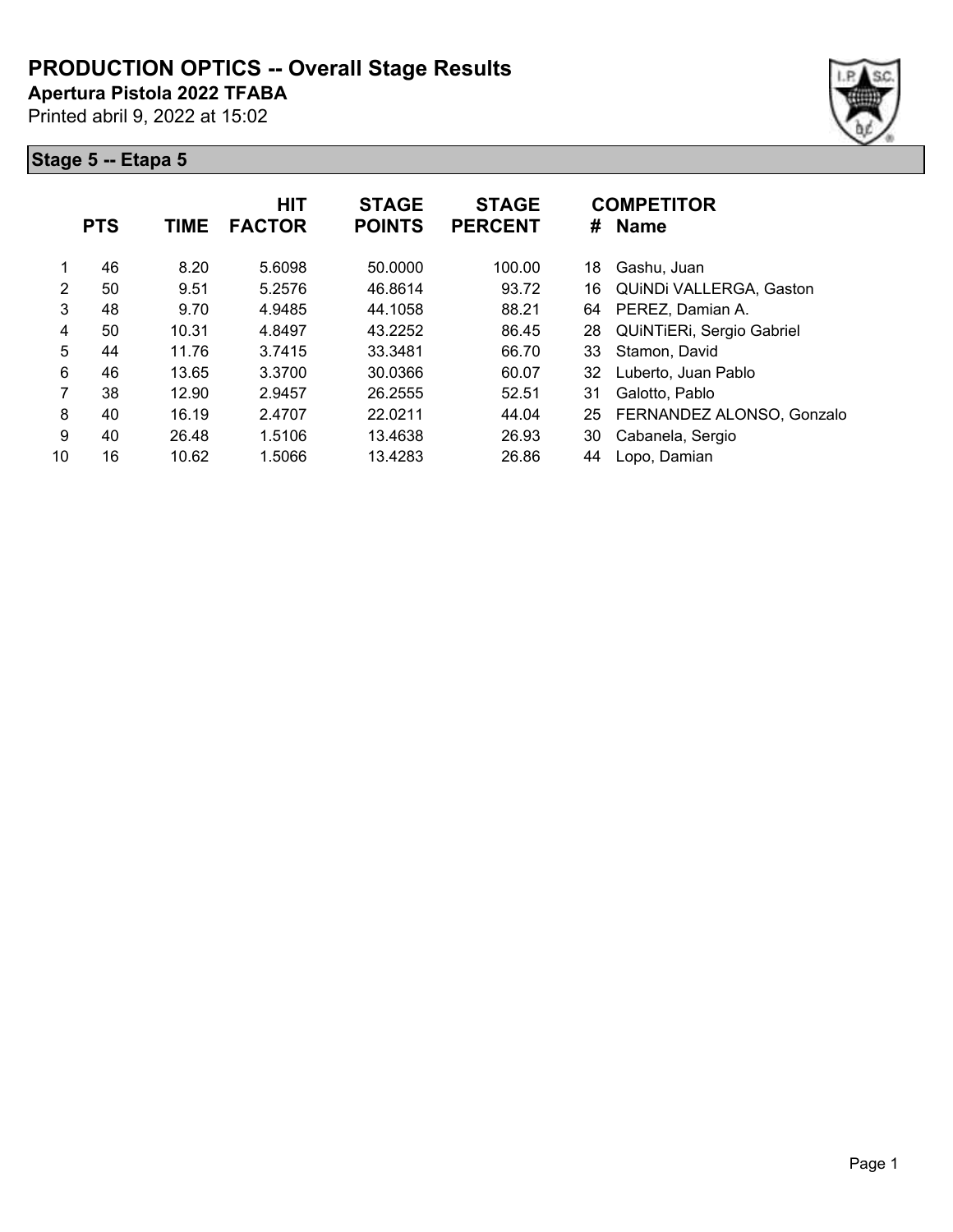

|   | <b>PTS</b> |       | HIT<br>TIME FACTOR | <b>STAGE</b><br><b>POINTS</b> | <b>STAGE</b><br><b>PERCENT</b> | #  | <b>COMPETITOR</b><br><b>Name</b> |
|---|------------|-------|--------------------|-------------------------------|--------------------------------|----|----------------------------------|
|   | 46         | 14.10 | 3.2624             | 50.0000                       | 100.00                         |    | 89 Gonzalez, Alejandro           |
| 2 | 48         | 15.09 | 3.1809             | 48.7510                       | 97.50                          |    | 15 JAUREGUi, Martin              |
| 3 | 8          | 10.50 | 0.7619             | 11.6770                       | 23.35                          |    | 50 Fontana, Alejandro            |
|   | 20         | 0.00  | 0.0000             | 0.0000                        | 0.00                           | 51 | MiLLARES, Carlos Alberto         |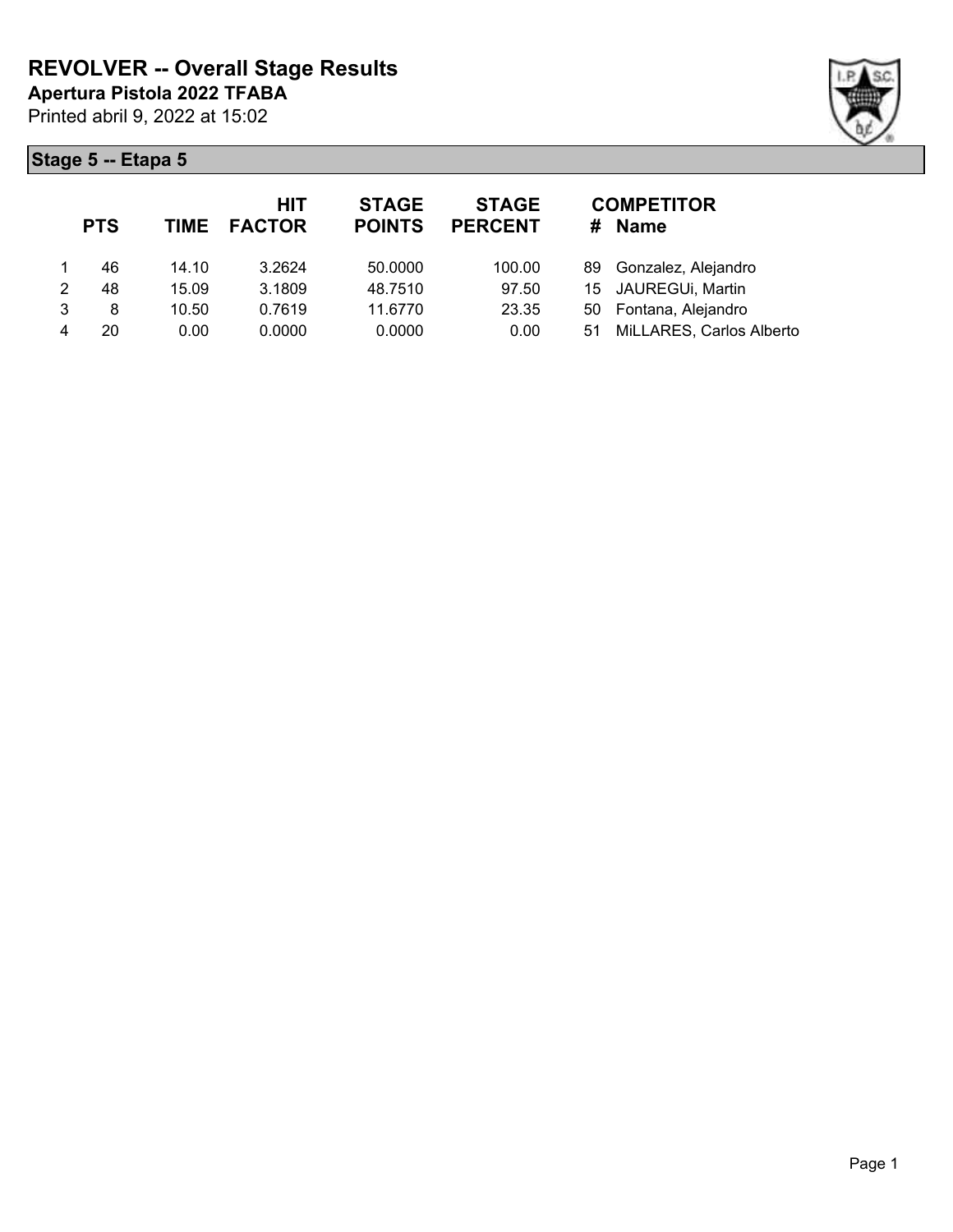

|                | <b>PTS</b> | <b>TIME</b> | <b>HIT</b><br><b>FACTOR</b> | <b>STAGE</b><br><b>POINTS</b> | <b>STAGE</b><br><b>PERCENT</b> | #  | <b>COMPETITOR</b><br><b>Name</b> |
|----------------|------------|-------------|-----------------------------|-------------------------------|--------------------------------|----|----------------------------------|
| 1              | 102        | 12.13       | 8.4089                      | 110.0000                      | 100.00                         | 59 | VALENTINI, Leonardo Javier       |
| $\overline{2}$ | 104        | 14.21       | 7.3188                      | 95.7398                       | 87.04                          | 2  | TONDINi, Claudio Oscar           |
| 3              | 102        | 14.09       | 7.2392                      | 94.6984                       | 86.09                          | 21 | KRUSZEWSKi, Marcos Hugo          |
| 4              | 106        | 14.75       | 7.1864                      | 94.0085                       | 85.46                          | 6  | <b>BRONS, Martin Alfredo</b>     |
| 5              | 88         | 13.50       | 6.5185                      | 85.2712                       | 77.52                          |    | HEREDIA, Mauro Leonel            |
| 6              | 104        | 19.19       | 5.4195                      | 70.8944                       | 64.45                          | 10 | CERIANI CERNADAS, Hernan         |
| 7              | 70         | 14.67       | 4.7716                      | 62.4196                       | 56.75                          | 69 | FANDINO, Roberto                 |
| 8              | 92         | 19.92       | 4.6185                      | 60.4160                       | 54.92                          |    | FANLO, Christian                 |
| 9              | 106        | 24.38       | 4.3478                      | 56.8755                       | 51.71                          | 68 | FiLLOL, Eduardo Carlos           |
| 10             | 106        | 24.70       | 4.2915                      | 56.1387                       | 51.04                          | 88 | Villavedra, Tito                 |
| 11             | 69         | 19.19       | 3.5956                      | 47.0357                       | 42.76                          | 24 | LUCIUS, Diego Roberto            |
| 12             | 66         | 18.88       | 3.4958                      | 45.7294                       | 41.57                          | 8  | SiNARDi ANGIO, Jorge Horacio     |
| 13             | 0          | 28.18       | 0.0000                      | 0.0000                        | 0.00                           | 20 | POLi, Carlos Daniel              |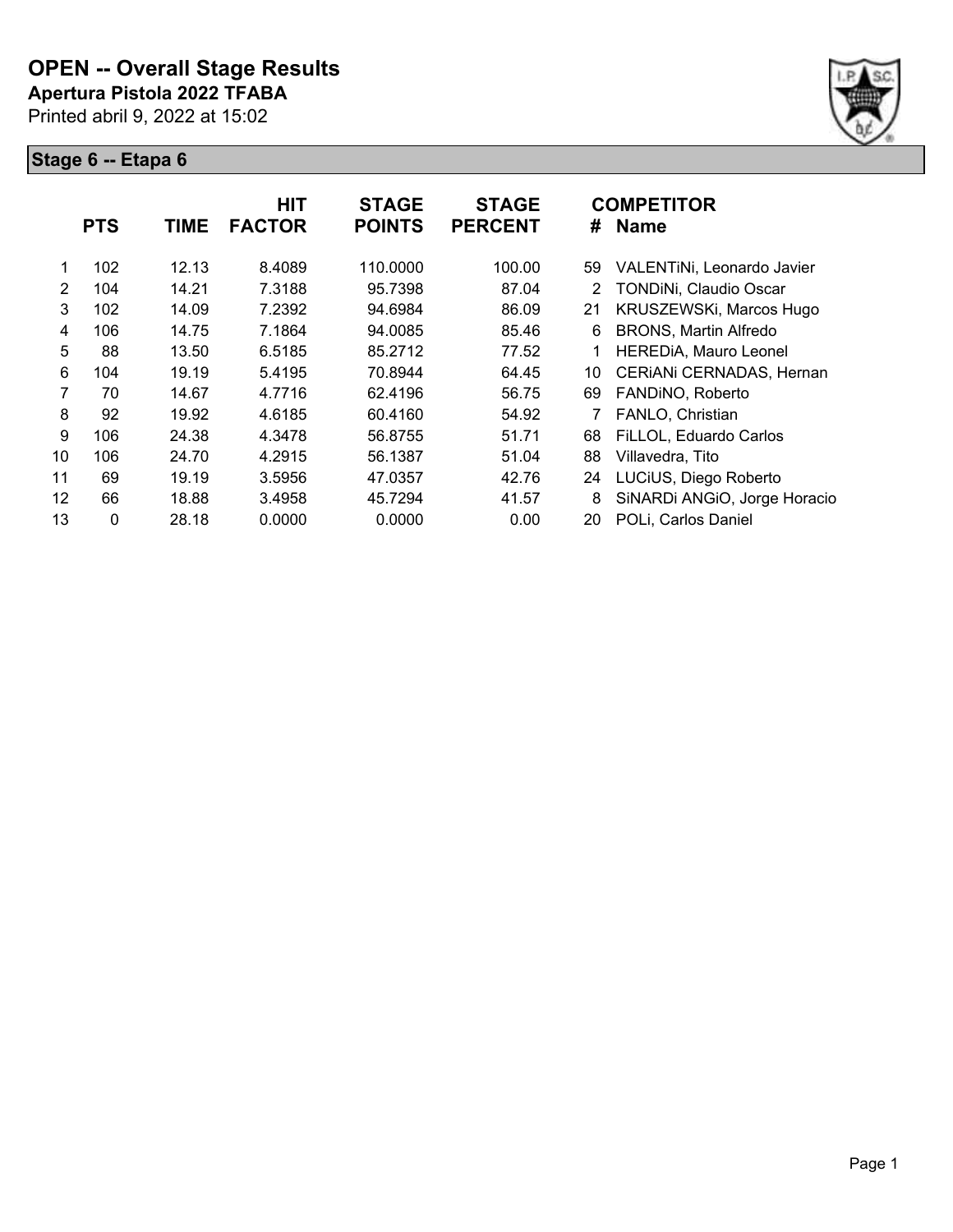

|   | <b>PTS</b> | <b>TIME</b> | <b>HIT</b><br><b>FACTOR</b> | <b>STAGE</b><br><b>POINTS</b> | <b>STAGE</b><br><b>PERCENT</b> | <b>COMPETITOR</b><br><b>Name</b><br># |  |
|---|------------|-------------|-----------------------------|-------------------------------|--------------------------------|---------------------------------------|--|
|   | 102        | 18.78       | 5.4313                      | 110.0000                      | 100.00                         | PEREYRA, Esteban Emilio<br>41         |  |
| 2 | 96         | 17.88       | 5.3691                      | 108.7406                      | 98.86                          | 56 GENTILE, Ricardo Aurelio           |  |
| 3 | 92         | 18.16       | 5.0661                      | 102.6030                      | 93.28                          | LOPEZ, Alvaro Javier<br>62            |  |
| 4 | 100        | 20.99       | 4.7642                      | 96.4885                       | 87.72                          | 45 LUCES, Hector Hernan               |  |
| 5 | 102        | 28.32       | 3.6017                      | 72.9449                       | 66.31                          | 5 GRAMiGNA, Martin Eduardo            |  |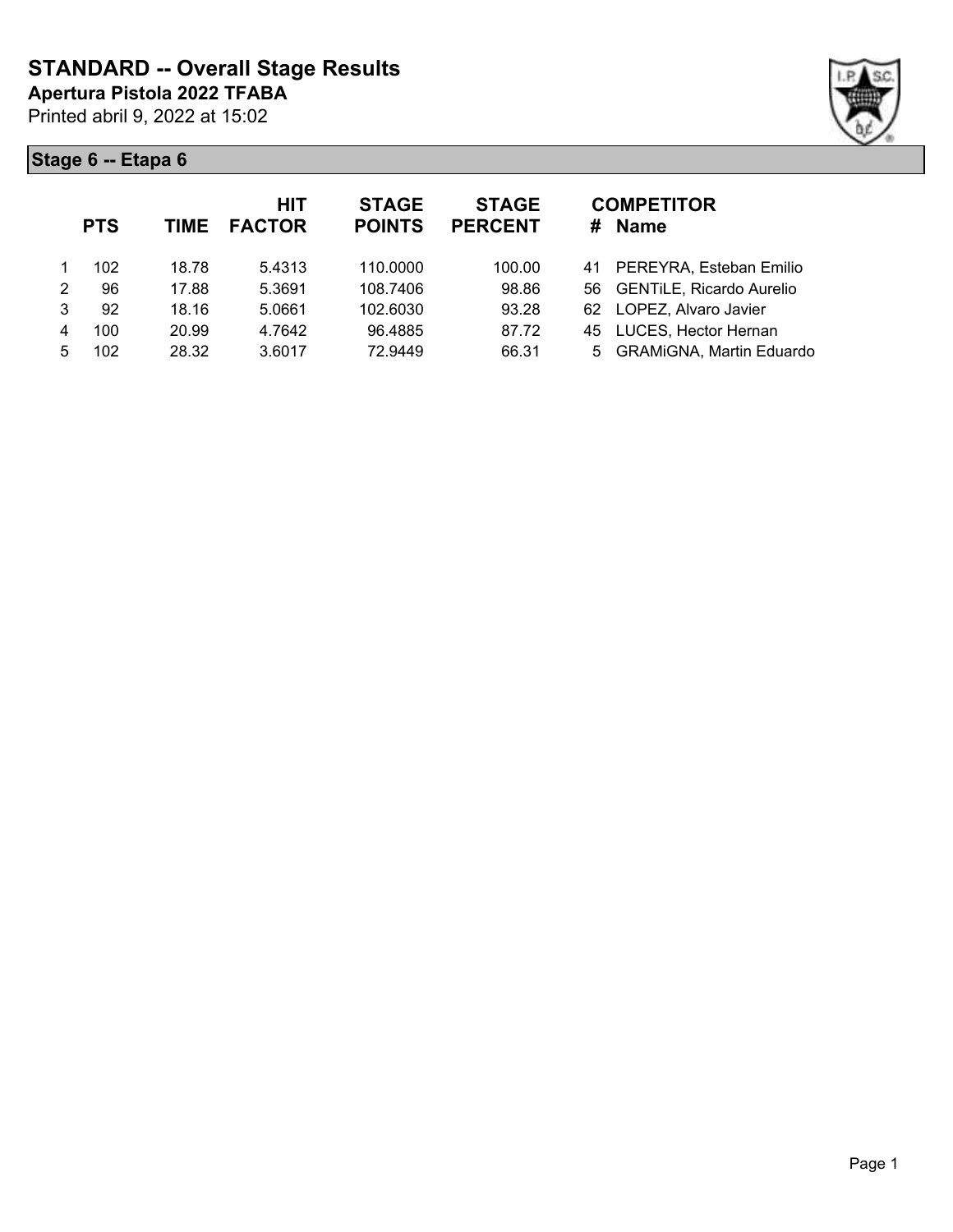**Apertura Pistola 2022 TFABA**

Printed abril 9, 2022 at 15:02



|                | <b>PTS</b> | <b>TIME</b> | <b>HIT</b><br><b>FACTOR</b> | <b>STAGE</b><br><b>POINTS</b> | <b>STAGE</b><br><b>PERCENT</b> | #  | <b>COMPETITOR</b><br><b>Name</b> |
|----------------|------------|-------------|-----------------------------|-------------------------------|--------------------------------|----|----------------------------------|
| 1              | 104        | 14.19       | 7.3291                      | 110.0000                      | 100.00                         | 82 | Palomba, Esteban                 |
| $\overline{2}$ | 98         | 14.25       | 6.8772                      | 103.2174                      | 93.83                          | 42 | Cassola, Federico                |
| 3              | 104        | 15.52       | 6.7010                      | 100.5735                      | 91.43                          | 35 | GiNi, Sebastian Pedro            |
| 4              | 102        | 15.73       | 6.4844                      | 97.3225                       | 88.47                          | 57 | ZAMANi, Ivan                     |
| $\mathbf 5$    | 100        | 16.00       | 6.2500                      | 93.8041                       | 85.28                          | 22 | GONZALEZ, Diego Fabian           |
| $\,6$          | 94         | 15.28       | 6.1518                      | 92.3307                       | 83.94                          | 84 | Meixner, Carlos                  |
| $\overline{7}$ | 106        | 17.37       | 6.1025                      | 91.5900                       | 83.26                          | 53 | Savarelli, Franco                |
| 8              | 96         | 15.88       | 6.0453                      | 90.7324                       | 82.48                          | 83 | Bastiani, Juan Pablo             |
| 9              | 90         | 15.22       | 5.9133                      | 88.7503                       | 80.68                          | 49 | Zancaner, Federico               |
| 10             | 98         | 17.44       | 5.6193                      | 84.3376                       | 76.67                          | 63 | HEUSINGER, Carlos Valentin       |
| 11             | 100        | 18.01       | 5.5525                      | 83.3351                       | 75.76                          | 86 | Baigorria, Omar                  |
| 12             | 104        | 18.74       | 5.5496                      | 83.2924                       | 75.72                          | 11 | OJEDA, Lucas                     |
| 13             | 98         | 17.91       | 5.4718                      | 82.1244                       | 74.66                          | 72 | Tassara Arcieri, Francisco       |
| 14             | 88         | 16.60       | 5.3012                      | 79.5639                       | 72.33                          | 37 | LOPEZ, Jorge Alberto             |
| 15             | 83         | 16.42       | 5.0548                      | 75.8659                       | 68.97                          | 87 | Ortiz, Facundo                   |
| 16             | 102        | 20.55       | 4.9635                      | 74.4955                       | 67.72                          | 9  | PiACAMPO, Deborah Natalia        |
| 17             | 104        | 21.04       | 4.9430                      | 74.1873                       | 67.44                          | 34 | Valente, Luciano                 |
| 18             | 108        | 21.94       | 4.9225                      | 73.8803                       | 67.16                          | 71 | NiKiFORUK, Nicolas Andres        |
| 19             | 92         | 18.73       | 4.9119                      | 73.7211                       | 67.02                          | 29 | Fasci, Omar                      |
| 20             | 88         | 18.11       | 4.8592                      | 72.9300                       | 66.30                          | 54 | CORREA, Leonardo                 |
| 21             | 83         | 17.13       | 4.8453                      | 72.7214                       | 66.11                          | 65 | <b>GENTILE, Diego Cesar</b>      |
| 22             | 80         | 16.75       | 4.7761                      | 71.6831                       | 65.17                          | 58 | Ponsiglione Rios, Giosue         |
| 23             | 98         | 20.82       | 4.7070                      | 70.6459                       | 64.22                          | 17 | RAFFO, Martin Alberto            |
| 24             | 85         | 18.39       | 4.6221                      | 69.3712                       | 63.06                          | 80 | ZiCCARELLi, Ziccarelli           |
| 25             | 94         | 20.79       | 4.5214                      | 67.8602                       | 61.69                          | 36 | SABACH, Marcelo Victor           |
| 26             | 100        | 22.42       | 4.4603                      | 66.9432                       | 60.86                          | 91 | Miranda, Gonzalo                 |
| 27             | 104        | 23.65       | 4.3975                      | 66.0000                       | 60.00                          | 3  | ALVAREZ BERRO, Aditardo Cesar    |
| 28             | 78         | 18.36       | 4.2484                      | 63.7623                       | 57.97                          | 81 | Farinha, Maximiliano             |
| 29             | 94         | 22.34       | 4.2077                      | 63.1519                       | 57.41                          | 67 | FIRPO, Patricio Eduard           |
| 30             | 90         | 21.83       | 4.1228                      | 61.8772                       | 56.25                          | 39 | Rodolfi, Walter                  |
| 31             | 98         | 24.76       | 3.9580                      | 59.4042                       | 54.00                          | 46 | Couceiro, Fernando               |
| 32             | 90         | 22.77       | 3.9526                      | 59.3227                       | 53.93                          | 61 | BOYACiYAN, Daniel Arturo         |
| 33             | 96         | 25.34       | 3.7885                      | 56.8599                       | 51.69                          | 73 | ViLLA, Pablo Horacio             |
| 34             | 98         | 26.17       | 3.7447                      | 56.2036                       | 51.09                          | 74 | ANZORENA, Pablo                  |
| 35             | 73         | 20.11       | 3.6300                      | 54.4819                       | 49.53                          | 48 | GARCIA, Xoan                     |
| 36             | 79         | 22.30       | 3.5426                      | 53.1697                       | 48.34                          | 13 | TEJERINA, Eduardo Martin         |
| 37             | 98         | 27.67       | 3.5417                      | 53.1568                       | 48.32                          | 47 | Molina, Christian                |
| 38             | 88         | 25.15       | 3.4990                      | 52.5154                       | 47.74                          | 90 | Badaro, Joaquin                  |
| 39             | 68         | 19.72       | 3.4483                      | 51.7540                       | 47.05                          | 4  | Hay Chaia, Matias                |
| 40             | 89         | 26.19       | 3.3982                      | 51.0031                       | 46.37                          | 40 | Rodolfi, Luciano                 |
| 41             | 98         | 29.17       | 3.3596                      | 50.4233                       | 45.84                          | 26 | Di PiETRO, Jorge Walter          |
| 42             | 104        | 31.18       | 3.3355                      | 50.0609                       | 45.51                          | 27 | Salerno, Gustavo                 |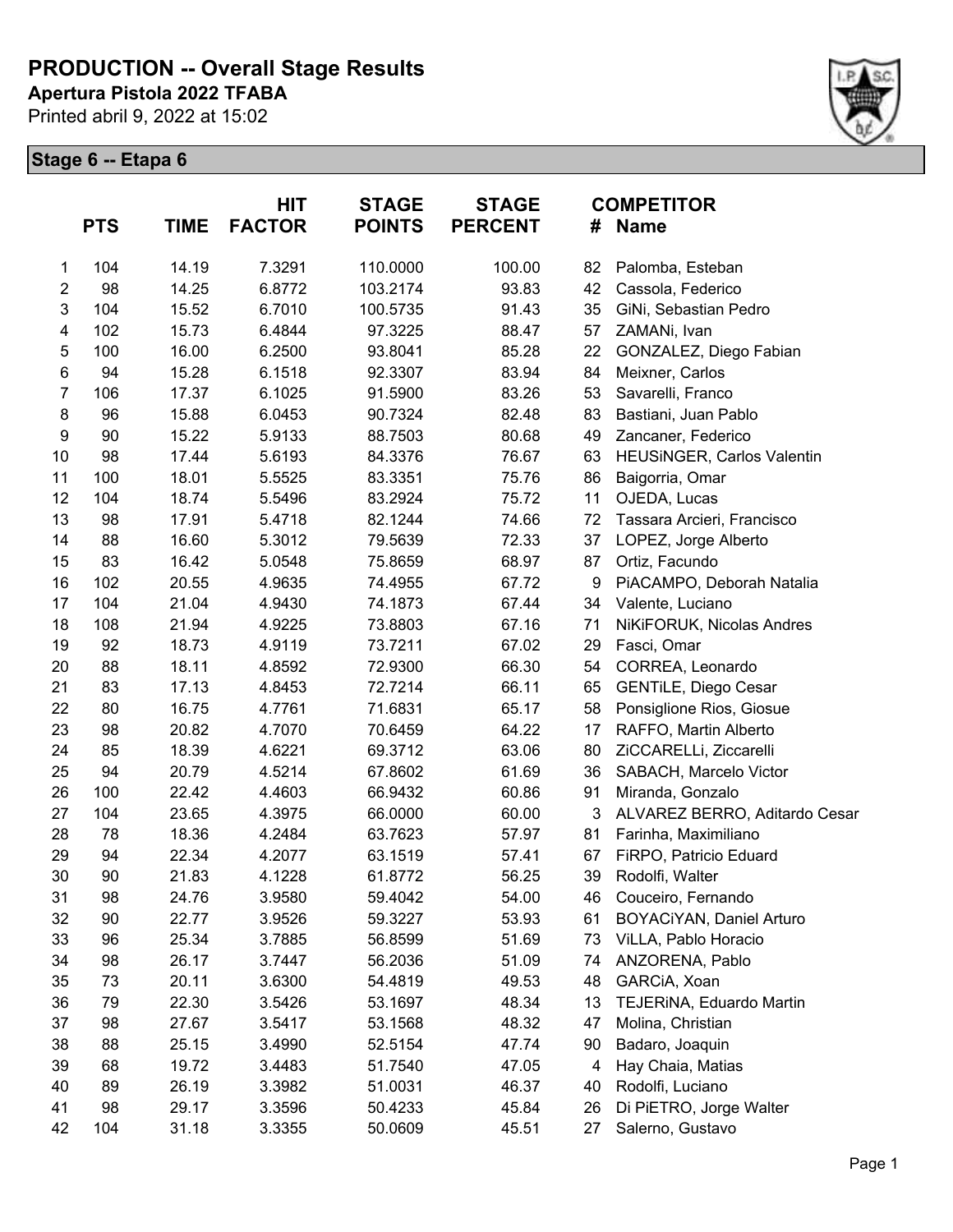**Apertura Pistola 2022 TFABA**

Printed abril 9, 2022 at 15:02



|    | <b>PTS</b> | TIME  | <b>HIT</b><br><b>FACTOR</b> | <b>STAGE</b><br><b>POINTS</b> | <b>STAGE</b><br><b>PERCENT</b> | #  | <b>COMPETITOR</b><br><b>Name</b> |
|----|------------|-------|-----------------------------|-------------------------------|--------------------------------|----|----------------------------------|
| 43 | 85         | 26.81 | 3.1705                      | 47.5843                       | 43.26                          | 55 | CORREA, Joaquin                  |
| 44 | 77         | 25.08 | 3.0702                      | 46.0792                       | 41.89                          | 14 | Saleh, Mouhamad                  |
| 45 | 104        | 37.48 | 2.7748                      | 41.6462                       | 37.86                          | 92 | Fleischer, Marcelo               |
| 46 | 56         | 20.71 | 2.7040                      | 40.5835                       | 36.89                          | 78 | ALTUNA, Jorge                    |
| 47 | 58         | 22.07 | 2.6280                      | 39.4428                       | 35.86                          | 60 | RONCHi, Mateo ignacio            |
| 48 | 68         | 26.56 | 2.5602                      | 38.4258                       | 34.93                          | 75 | PEDROTTi, Francisco              |
| 49 | 62         | 28.11 | 2.2056                      | 33.1034                       | 30.09                          | 43 | FERNANDEZ, Mariana               |
| 50 | 35         | 36.52 | 0.9584                      | 14.3840                       | 13.08                          | 85 | Siri, Hector                     |
| 51 | 20         | 22.63 | 0.8838                      | 13.2644                       | 12.06                          | 76 | SAN GREGORIO, Federico           |
| 52 | 27         | 34.25 | 0.7883                      | 11.8316                       | 10.76                          | 79 | ViLLA, Marcelo                   |
| 53 | 0          | 0.00  | 0.0000                      | 0.0000                        | 0.00                           | 12 | LANEVE, Dante Miguel             |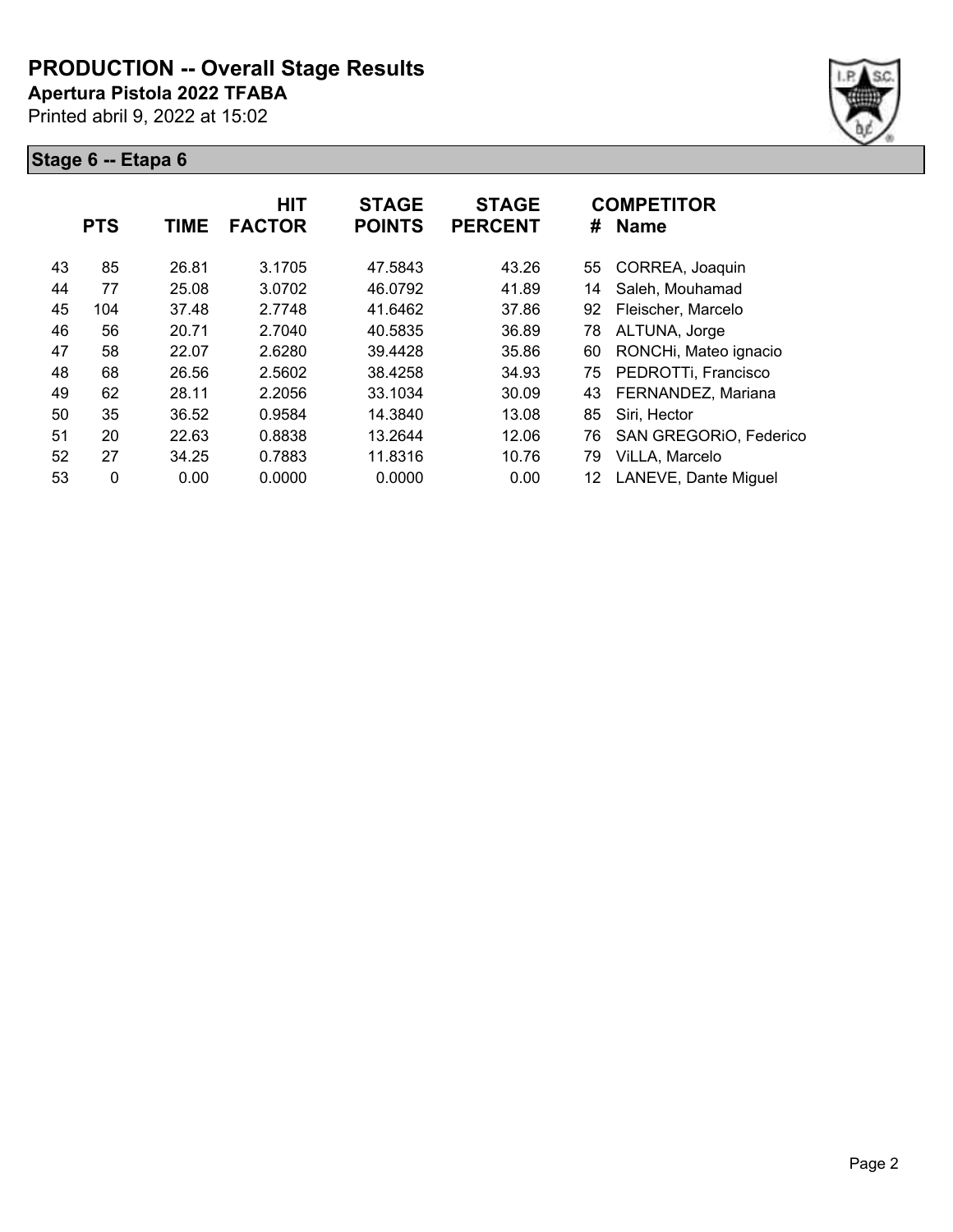**Apertura Pistola 2022 TFABA**

Printed abril 9, 2022 at 15:02

|                | <b>PTS</b> | <b>TIME</b> | <b>HIT</b><br><b>FACTOR</b> | <b>STAGE</b><br><b>POINTS</b> | <b>STAGE</b><br><b>PERCENT</b> | #  | <b>COMPETITOR</b><br><b>Name</b> |
|----------------|------------|-------------|-----------------------------|-------------------------------|--------------------------------|----|----------------------------------|
|                | 102        | 13.43       | 7.5949                      | 110.0000                      | 100.00                         | 16 | QUINDI VALLERGA, Gaston          |
| $\overline{2}$ | 94         | 13.55       | 6.9373                      | 100.4748                      | 91.34                          | 33 | Stamon, David                    |
| 3              | 94         | 13.74       | 6.8413                      | 99.0854                       | 90.08                          | 18 | Gashu, Juan                      |
| 4              | 100        | 16.09       | 6.2150                      | 90.0145                       | 81.83                          | 28 | QUINTIERI, Sergio Gabriel        |
| 5              | 108        | 18.46       | 5.8505                      | 84.7346                       | 77.03                          | 64 | PEREZ, Damian A.                 |
| 6              | 102        | 21.07       | 4.8410                      | 70.1139                       | 63.74                          | 32 | Luberto, Juan Pablo              |
| 7              | 92         | 23.34       | 3.9417                      | 57.0894                       | 51.90                          | 31 | Galotto, Pablo                   |
| 8              | 75         | 19.52       | 3.8422                      | 55.6481                       | 50.59                          | 44 | Lopo, Damian                     |
| 9              | 96         | 25.86       | 3.7123                      | 53.7664                       | 48.88                          | 30 | Cabanela, Sergio                 |
| 10             | 110        | 32.79       | 3.3547                      | 48.5870                       | 44.17                          | 25 | FERNANDEZ ALONSO, Gonzalo        |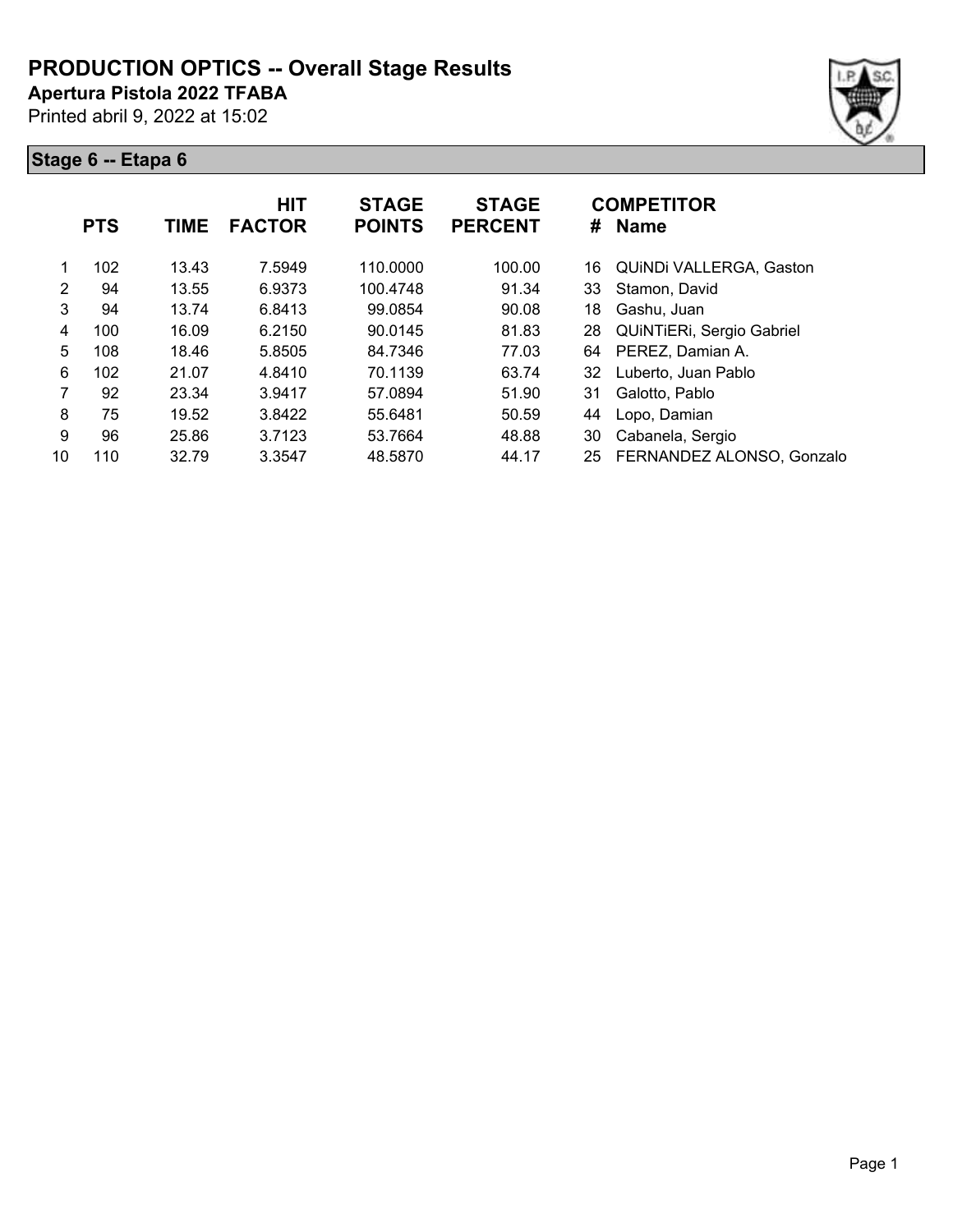

|   | <b>PTS</b> |       | <b>HIT</b><br>TIME FACTOR | <b>STAGE</b><br><b>POINTS</b> | <b>STAGE</b><br><b>PERCENT</b> | #  | <b>COMPETITOR</b><br><b>Name</b> |
|---|------------|-------|---------------------------|-------------------------------|--------------------------------|----|----------------------------------|
|   | 88         | 13.05 | 6.7433                    | 110.0000                      | 100.00                         |    | 89 Gonzalez, Alejandro           |
| 2 | 104        | 18.98 | 5.4795                    | 89.3836                       | 81.26                          |    | 50 Fontana, Alejandro            |
| 3 | 89         | 26.58 | 3.3484                    | 54.6205                       | 49.65                          |    | 15 JAUREGUi, Martin              |
| 4 | 0          | 0.00  | 0.0000                    | 0.0000                        | 0.00                           | 51 | MiLLARES, Carlos Alberto         |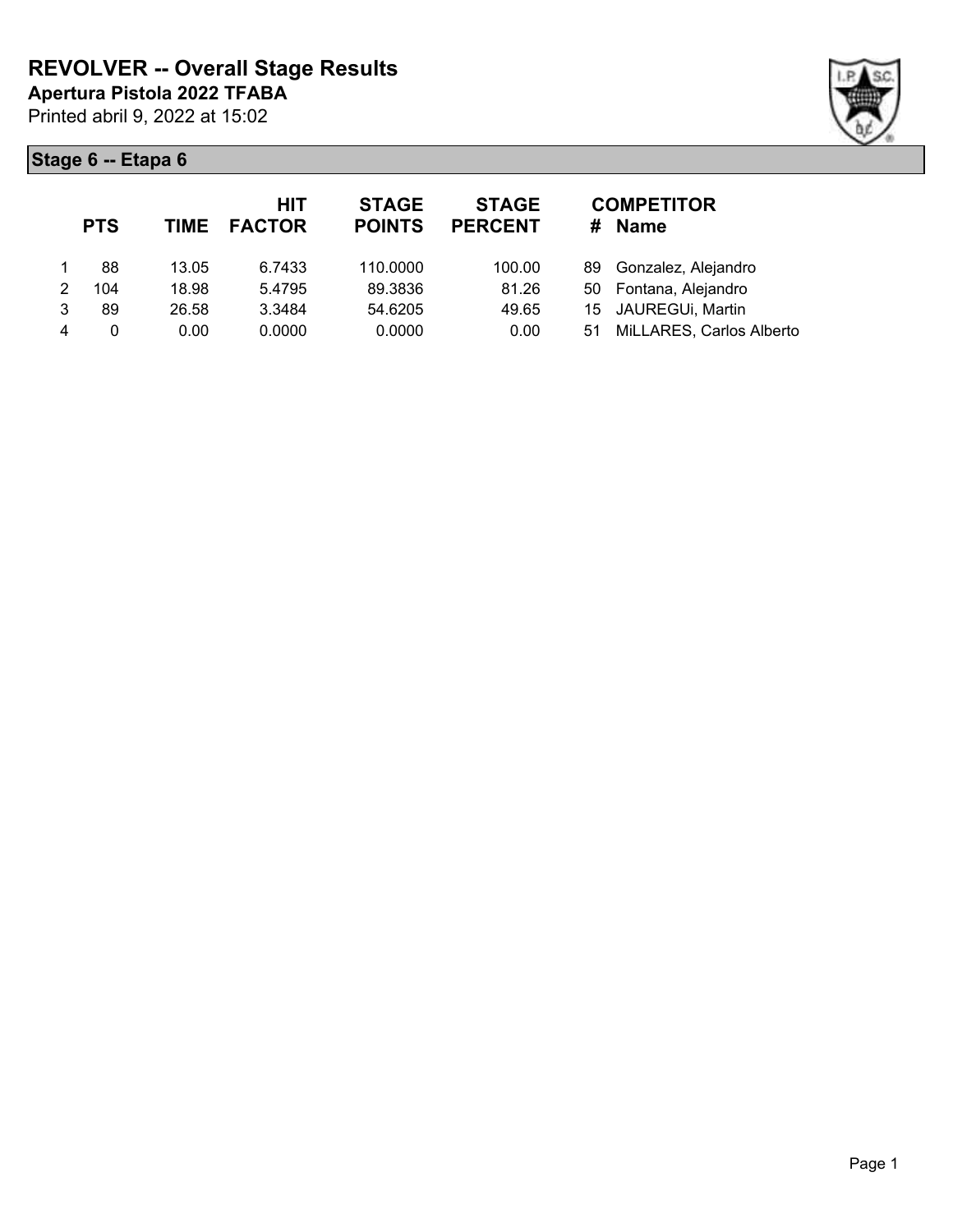

|    | <b>PTS</b> | <b>TIME</b> | <b>HIT</b><br><b>FACTOR</b> | <b>STAGE</b><br><b>POINTS</b> | <b>STAGE</b><br><b>PERCENT</b> | #  | <b>COMPETITOR</b><br><b>Name</b> |
|----|------------|-------------|-----------------------------|-------------------------------|--------------------------------|----|----------------------------------|
|    | 137        | 16.48       | 8.3131                      | 150.0000                      | 100.00                         | 59 | VALENTINI, Leonardo Javier       |
| 2  | 145        | 18.01       | 8.0511                      | 145.2721                      | 96.85                          | 6  | <b>BRONS, Martin Alfredo</b>     |
| 3  | 142        | 17.82       | 7.9686                      | 143.7833                      | 95.86                          | 2  | TONDINi, Claudio Oscar           |
| 4  | 137        | 18.96       | 7.2257                      | 130.3798                      | 86.92                          | 21 | KRUSZEWSKi, Marcos Hugo          |
| 5  | 137        | 19.19       | 7.1391                      | 128.8171                      | 85.88                          |    | FANLO, Christian                 |
| 6  | 146        | 24.79       | 5.8895                      | 106.2684                      | 70.85                          | 10 | CERIANI CERNADAS, Hernan         |
| 7  | 101        | 18.00       | 5.6111                      | 101.2457                      | 67.50                          |    | HEREDIA, Mauro Leonel            |
| 8  | 123        | 22.89       | 5.3735                      | 96.9588                       | 64.64                          | 24 | LUCiUS, Diego Roberto            |
| 9  | 95         | 18.28       | 5.1969                      | 93.7725                       | 62.51                          | 8  | SiNARDi ANGIO, Jorge Horacio     |
| 10 | 121        | 23.98       | 5.0459                      | 91.0467                       | 60.70                          | 69 | FANDINO, Roberto                 |
| 11 | 149        | 35.45       | 4.2031                      | 75.8399                       | 50.56                          | 68 | FiLLOL, Eduardo Carlos           |
| 12 | 137        | 33.63       | 4.0737                      | 73.5058                       | 49.00                          | 88 | Villavedra, Tito                 |
| 13 | 0          | 52.52       | 0.0000                      | 0.0000                        | 0.00                           | 20 | POLi, Carlos Daniel              |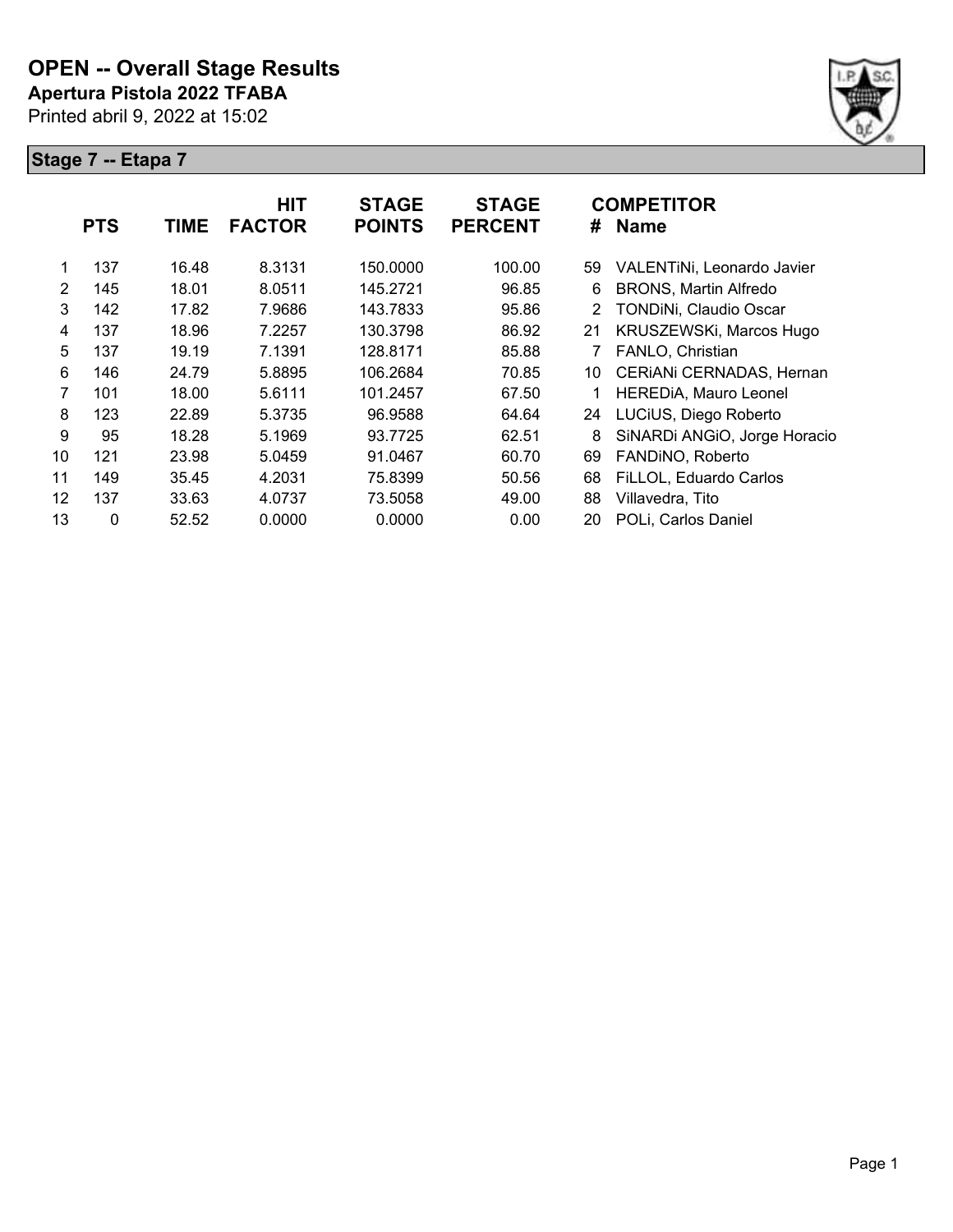

|   | <b>PTS</b> | <b>TIME</b> | <b>HIT</b><br><b>FACTOR</b> | <b>STAGE</b><br><b>POINTS</b> | <b>STAGE</b><br><b>PERCENT</b> | <b>COMPETITOR</b><br><b>Name</b><br># |
|---|------------|-------------|-----------------------------|-------------------------------|--------------------------------|---------------------------------------|
|   | 138        | 21.45       | 6.4336                      | 150.0000                      | 100.00                         | 62 LOPEZ, Alvaro Javier               |
| 2 | 132        | 23.54       | 5.6075                      | 130.7395                      | 87.16                          | 56 GENTILE, Ricardo Aurelio           |
| 3 | 136        | 24.92       | 5.4575                      | 127.2420                      | 84.83                          | 5 GRAMiGNA, Martin Eduardo            |
| 4 | 135        | 26.24       | 5.1448                      | 119.9525                      | 79.97                          | 45 LUCES, Hector Hernan               |
| 5 | 137        | 29.45       | 4.6520                      | 108.4613                      | 72.31                          | PEREYRA, Esteban Emilio<br>41         |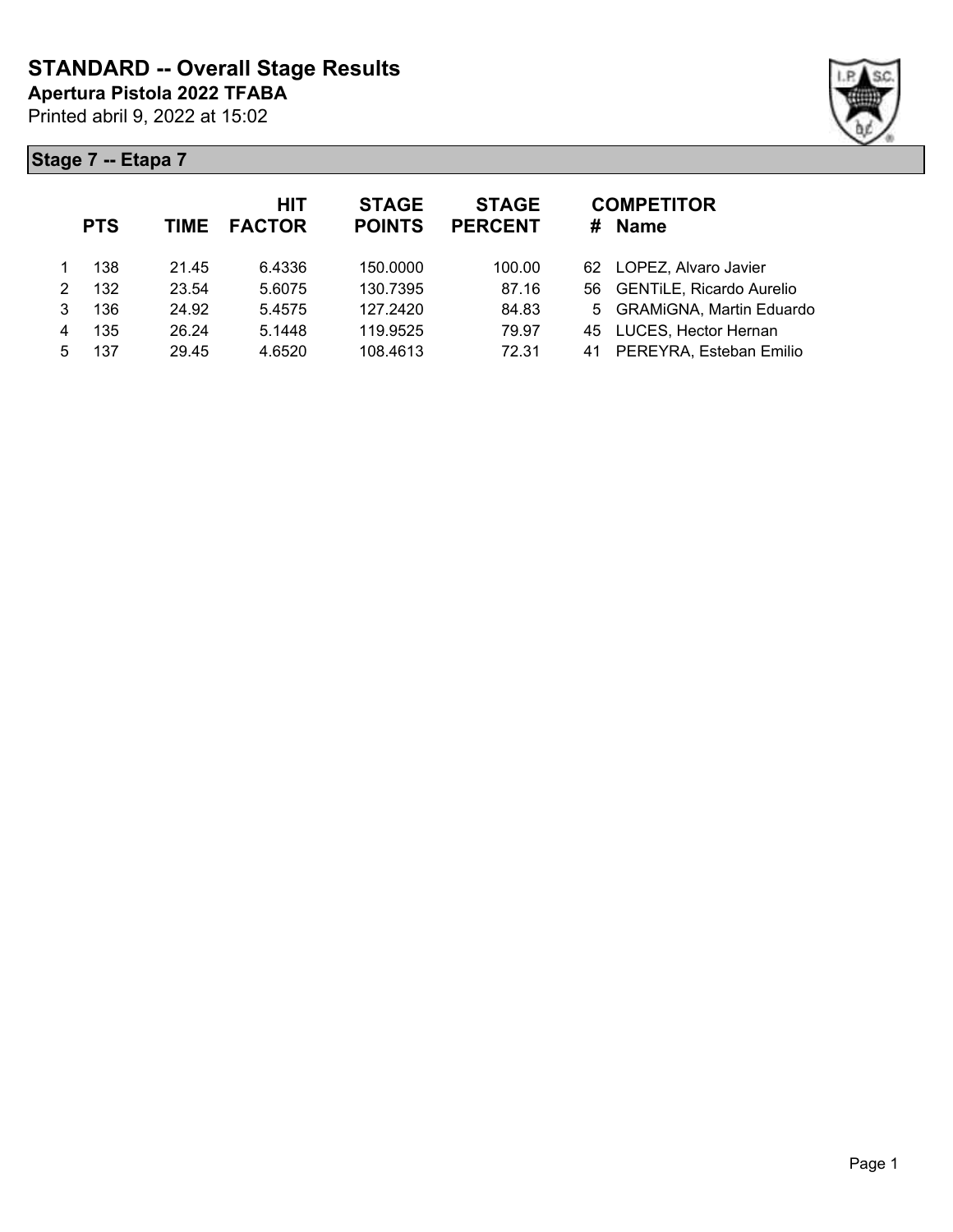**Apertura Pistola 2022 TFABA**

Printed abril 9, 2022 at 15:02



|                  | <b>PTS</b> | <b>TIME</b> | <b>HIT</b><br><b>FACTOR</b> | <b>STAGE</b><br><b>POINTS</b> | <b>STAGE</b><br><b>PERCENT</b> | #  | <b>COMPETITOR</b><br><b>Name</b>  |
|------------------|------------|-------------|-----------------------------|-------------------------------|--------------------------------|----|-----------------------------------|
| 1                | 138        | 18.08       | 7.6327                      | 150.0000                      | 100.00                         | 35 | GiNi, Sebastian Pedro             |
| $\overline{2}$   | 136        | 18.49       | 7.3553                      | 144.5482                      | 96.37                          | 49 | Zancaner, Federico                |
| $\mathsf 3$      | 136        | 18.75       | 7.2533                      | 142.5438                      | 95.03                          | 53 | Savarelli, Franco                 |
| 4                | 138        | 20.29       | 6.8014                      | 133.6619                      | 89.11                          | 84 | Meixner, Carlos                   |
| 5                | 134        | 19.88       | 6.7404                      | 132.4644                      | 88.31                          | 65 | <b>GENTILE, Diego Cesar</b>       |
| 6                | 132        | 19.66       | 6.7141                      | 131.9474                      | 87.96                          | 42 | Cassola, Federico                 |
| $\overline{7}$   | 124        | 20.50       | 6.0488                      | 118.8717                      | 79.25                          | 22 | GONZALEZ, Diego Fabian            |
| 8                | 120        | 19.91       | 6.0271                      | 118.4460                      | 78.96                          | 86 | Baigorria, Omar                   |
| $\boldsymbol{9}$ | 130        | 21.74       | 5.9798                      | 117.5153                      | 78.34                          | 83 | Bastiani, Juan Pablo              |
| 10               | 128        | 22.02       | 5.8129                      | 114.2361                      | 76.16                          | 81 | Farinha, Maximiliano              |
| 11               | 132        | 22.96       | 5.7491                      | 112.9829                      | 75.32                          | 29 | Fasci, Omar                       |
| 12               | 130        | 22.90       | 5.6769                      | 111.5626                      | 74.38                          | 82 | Palomba, Esteban                  |
| 13               | 134        | 23.65       | 5.6660                      | 111.3485                      | 74.23                          | 57 | ZAMANi, Ivan                      |
| 14               | 128        | 22.96       | 5.5749                      | 109.5592                      | 73.04                          | 72 | Tassara Arcieri, Francisco        |
| 15               | 136        | 24.53       | 5.5442                      | 108.9562                      | 72.64                          | 63 | <b>HEUSINGER, Carlos Valentin</b> |
| 16               | 126        | 22.87       | 5.5094                      | 108.2717                      | 72.18                          | 37 | LOPEZ, Jorge Alberto              |
| 17               | 142        | 27.41       | 5.1806                      | 101.8099                      | 67.87                          | 71 | NiKiFORUK, Nicolas Andres         |
| 18               | 136        | 26.32       | 5.1672                      | 101.5462                      | 67.70                          | 36 | SABACH, Marcelo Victor            |
| 19               | 134        | 27.66       | 4.8445                      | 95.2058                       | 63.47                          | 74 | ANZORENA, Pablo                   |
| 20               | 140        | 29.26       | 4.7847                      | 94.0295                       | 62.69                          | 34 | Valente, Luciano                  |
| 21               | 132        | 27.71       | 4.7636                      | 93.6155                       | 62.41                          | 4  | Hay Chaia, Matias                 |
| 22               | 118        | 24.88       | 4.7428                      | 93.2057                       | 62.14                          | 80 | ZiCCARELLi, Ziccarelli            |
| 23               | 130        | 29.40       | 4.4218                      | 86.8974                       | 57.93                          | 13 | TEJERINA, Eduardo Martin          |
| 24               | 132        | 29.99       | 4.4015                      | 86.4984                       | 57.67                          | 39 | Rodolfi, Walter                   |
| 25               | 136        | 32.19       | 4.2249                      | 83.0288                       | 55.35                          | 73 | ViLLA, Pablo Horacio              |
| 26               | 116        | 27.70       | 4.1877                      | 82.2979                       | 54.87                          | 48 | GARCIA, Xoan                      |
| 27               | 86         | 20.72       | 4.1506                      | 81.5679                       | 54.38                          | 87 | Ortiz, Facundo                    |
| 28               | 130        | 32.04       | 4.0574                      | 79.7373                       | 53.16                          | 3  | ALVAREZ BERRO, Aditardo Cesar     |
| 29               | 129        | 32.24       | 4.0012                      | 78.6331                       | 52.42                          | 40 | Rodolfi, Luciano                  |
| 30               | 120        | 30.00       | 4.0000                      | 78.6087                       | 52.41                          | 78 | ALTUNA, Jorge                     |
| 31               | 80         | 20.07       | 3.9860                      | 78.3345                       | 52.22                          |    | 54 CORREA, Leonardo               |
| 32               | 134        | 34.32       | 3.9044                      | 76.7305                       | 51.15                          | 55 | CORREA, Joaquin                   |
| 33               | 94         | 24.32       | 3.8651                      | 75.9582                       | 50.64                          | 91 | Miranda, Gonzalo                  |
| 34               | 128        | 33.52       | 3.8186                      | 75.0441                       | 50.03                          | 17 | RAFFO, Martin Alberto             |
| 35               | 142        | 37.21       | 3.8162                      | 74.9962                       | 50.00                          | 9  | PiACAMPO, Deborah Natalia         |
| 36               | 118        | 31.22       | 3.7796                      | 74.2779                       | 49.52                          | 46 | Couceiro, Fernando                |
| 37               | 117        | 31.54       | 3.7096                      | 72.9012                       | 48.60                          | 60 | RONCHi, Mateo ignacio             |
| 38               | 112        | 31.09       | 3.6024                      | 70.7959                       | 47.20                          | 61 | BOYACiYAN, Daniel Arturo          |
| 39               | 88         | 24.81       | 3.5470                      | 69.7054                       | 46.47                          | 11 | OJEDA, Lucas                      |
| 40               | 138        | 39.96       | 3.4535                      | 67.8679                       | 45.25                          | 47 | Molina, Christian                 |
| 41               | 116        | 33.84       | 3.4279                      | 67.3656                       | 44.91                          | 90 | Badaro, Joaquin                   |
| 42               | 105        | 31.47       | 3.3365                      | 65.5697                       | 43.71                          | 43 | FERNANDEZ, Mariana                |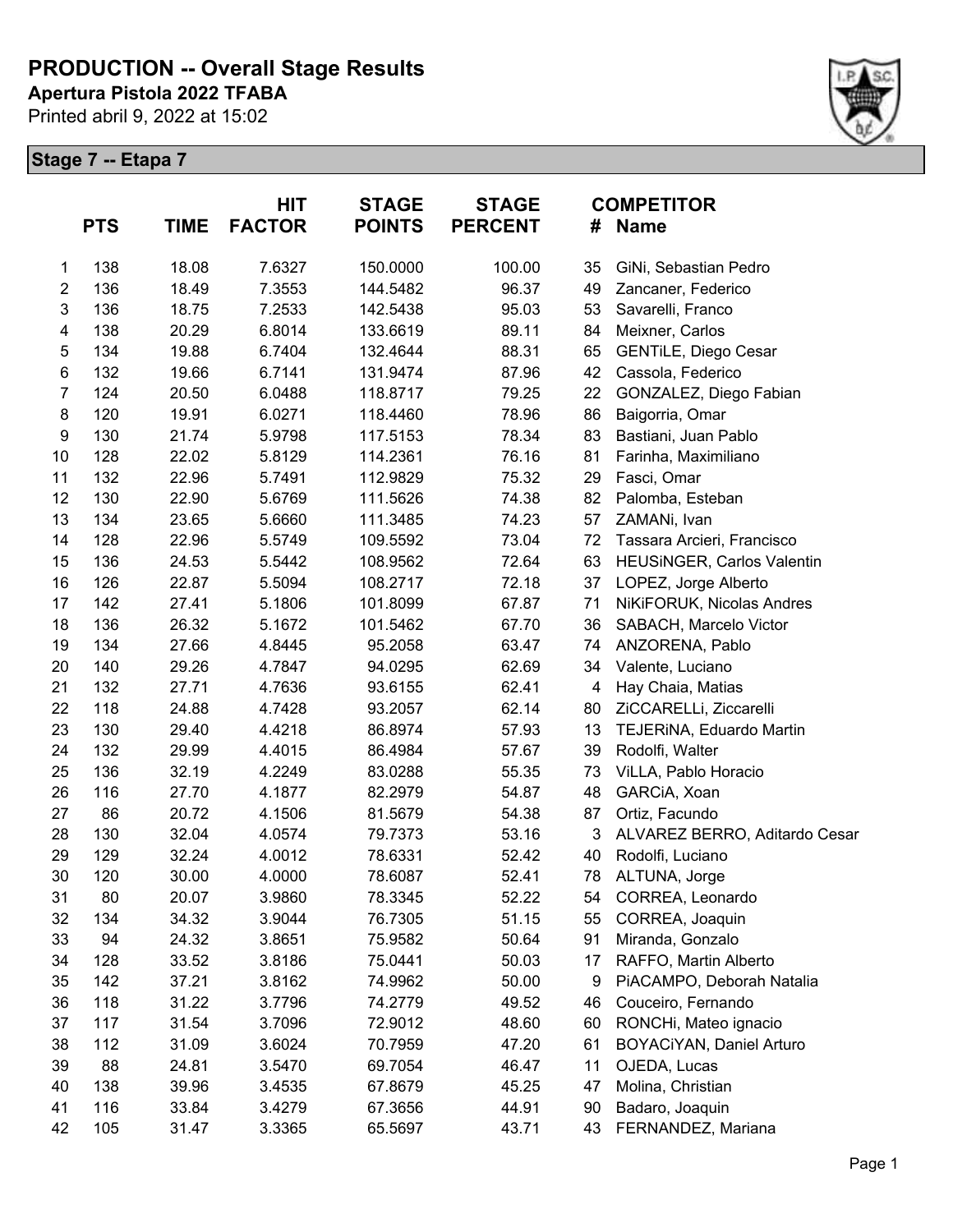**Apertura Pistola 2022 TFABA**

Printed abril 9, 2022 at 15:02



|    | <b>PTS</b>   | <b>TIME</b> | <b>HIT</b><br><b>FACTOR</b> | <b>STAGE</b><br><b>POINTS</b> | <b>STAGE</b><br><b>PERCENT</b> | #  | <b>COMPETITOR</b><br><b>Name</b> |
|----|--------------|-------------|-----------------------------|-------------------------------|--------------------------------|----|----------------------------------|
| 43 | 117          | 35.08       | 3.3352                      | 65.5446                       | 43.70                          | 27 | Salerno, Gustavo                 |
| 44 | 124          | 44.42       | 2.7915                      | 54.8597                       | 36.57                          | 75 | PEDROTTi, Francisco              |
| 45 | 110          | 39.48       | 2.7862                      | 54.7553                       | 36.50                          | 76 | SAN GREGORIO, Federico           |
| 46 | 73           | 26.94       | 2.7097                      | 53.2520                       | 35.50                          | 67 | FiRPO, Patricio Eduard           |
| 47 | 98           | 42.61       | 2.2999                      | 45.1986                       | 30.13                          | 92 | Fleischer, Marcelo               |
| 48 | 70           | 32.93       | 2.1257                      | 41.7750                       | 27.85                          | 14 | Saleh, Mouhamad                  |
| 49 | 88           | 48.61       | 1.8103                      | 35.5769                       | 23.72                          | 79 | ViLLA, Marcelo                   |
| 50 | 73           | 43.60       | 1.6743                      | 32.9039                       | 21.94                          | 85 | Siri, Hector                     |
| 51 | 51           | 36.27       | 1.4061                      | 27.6333                       | 18.42                          | 26 | Di PiETRO, Jorge Walter          |
| 52 | $\mathbf{0}$ | 0.01        | 0.0000                      | 0.0000                        | 0.00                           | 58 | Ponsiglione Rios, Giosue         |
| 53 | 0            | 0.00        | 0.0000                      | 0.0000                        | 0.00                           | 12 | LANEVE, Dante Miguel             |
|    |              |             |                             |                               |                                |    |                                  |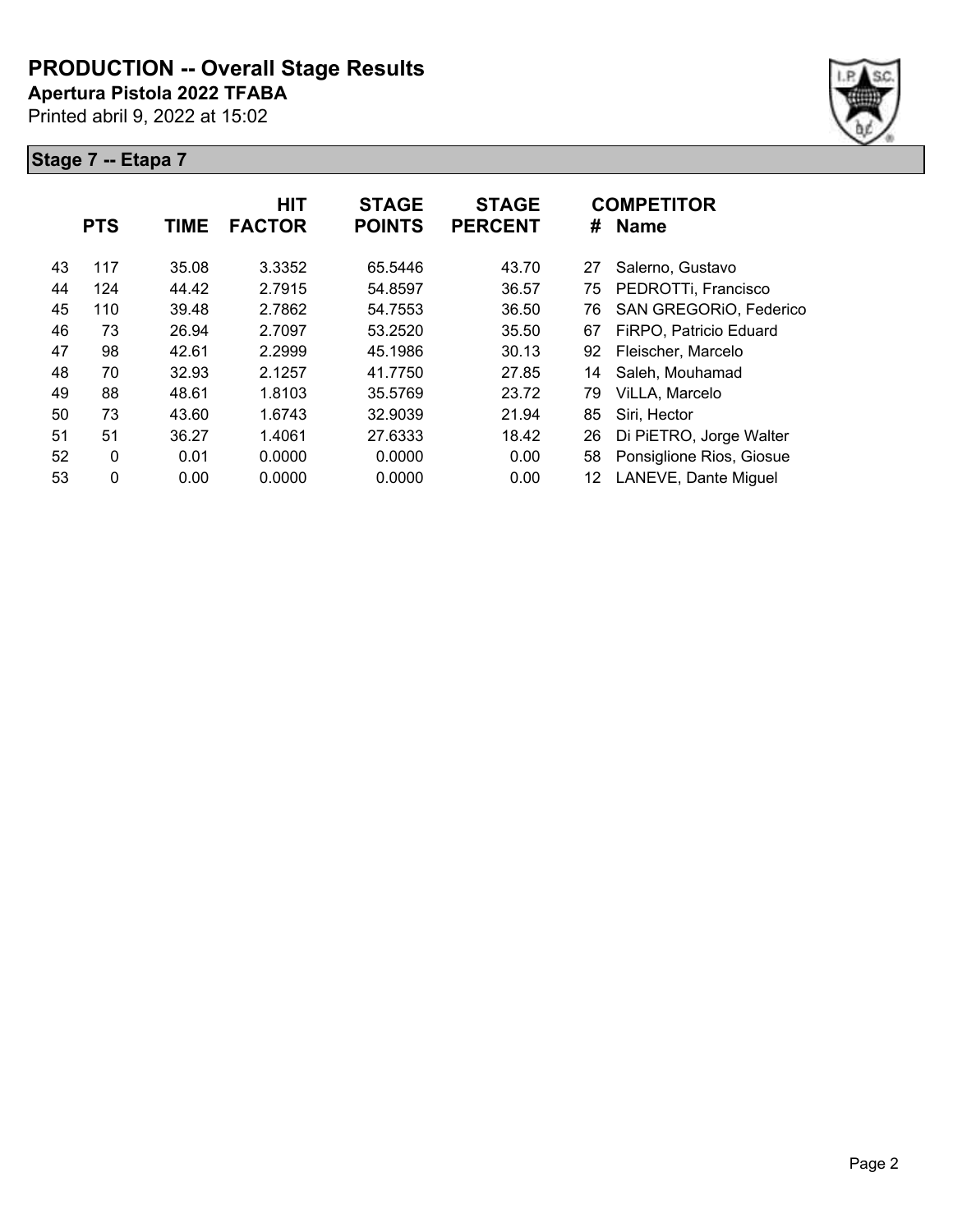**Apertura Pistola 2022 TFABA**

Printed abril 9, 2022 at 15:02

|    | <b>PTS</b> | TIME  | <b>HIT</b><br><b>FACTOR</b> | <b>STAGE</b><br><b>POINTS</b> | <b>STAGE</b><br><b>PERCENT</b> | <b>COMPETITOR</b><br><b>Name</b><br># |                           |
|----|------------|-------|-----------------------------|-------------------------------|--------------------------------|---------------------------------------|---------------------------|
|    | 144        | 17.50 | 8.2286                      | 150.0000                      | 100.00                         | 16                                    | QUINDI VALLERGA, Gaston   |
| 2  | 138        | 17.92 | 7.7009                      | 140.3809                      | 93.59                          | 18                                    | Gashu, Juan               |
| 3  | 142        | 22.75 | 6.2418                      | 113.7821                      | 75.85                          | 64                                    | PEREZ, Damian A.          |
| 4  | 115        | 19.28 | 5.9647                      | 108.7321                      | 72.49                          | 33                                    | Stamon, David             |
| 5  | 134        | 24.97 | 5.3664                      | 97.8257                       | 65.22                          | 44                                    | Lopo, Damian              |
| 6  | 132        | 30.92 | 4.2691                      | 77.8218                       | 51.88                          | 32                                    | Luberto, Juan Pablo       |
| 7  | 122        | 30.24 | 4.0344                      | 73.5436                       | 49.03                          | 25                                    | FERNANDEZ ALONSO, Gonzalo |
| 8  | 136        | 35.08 | 3.8769                      | 70.6718                       | 47.11                          | 31                                    | Galotto, Pablo            |
| 9  | 48         | 29.54 | 1.6249                      | 29.6209                       | 19.75                          | 30                                    | Cabanela, Sergio          |
| 10 | 0          | 5.72  | 0.0000                      | 0.0000                        | 0.00                           | 28                                    | QUINTIERI, Sergio Gabriel |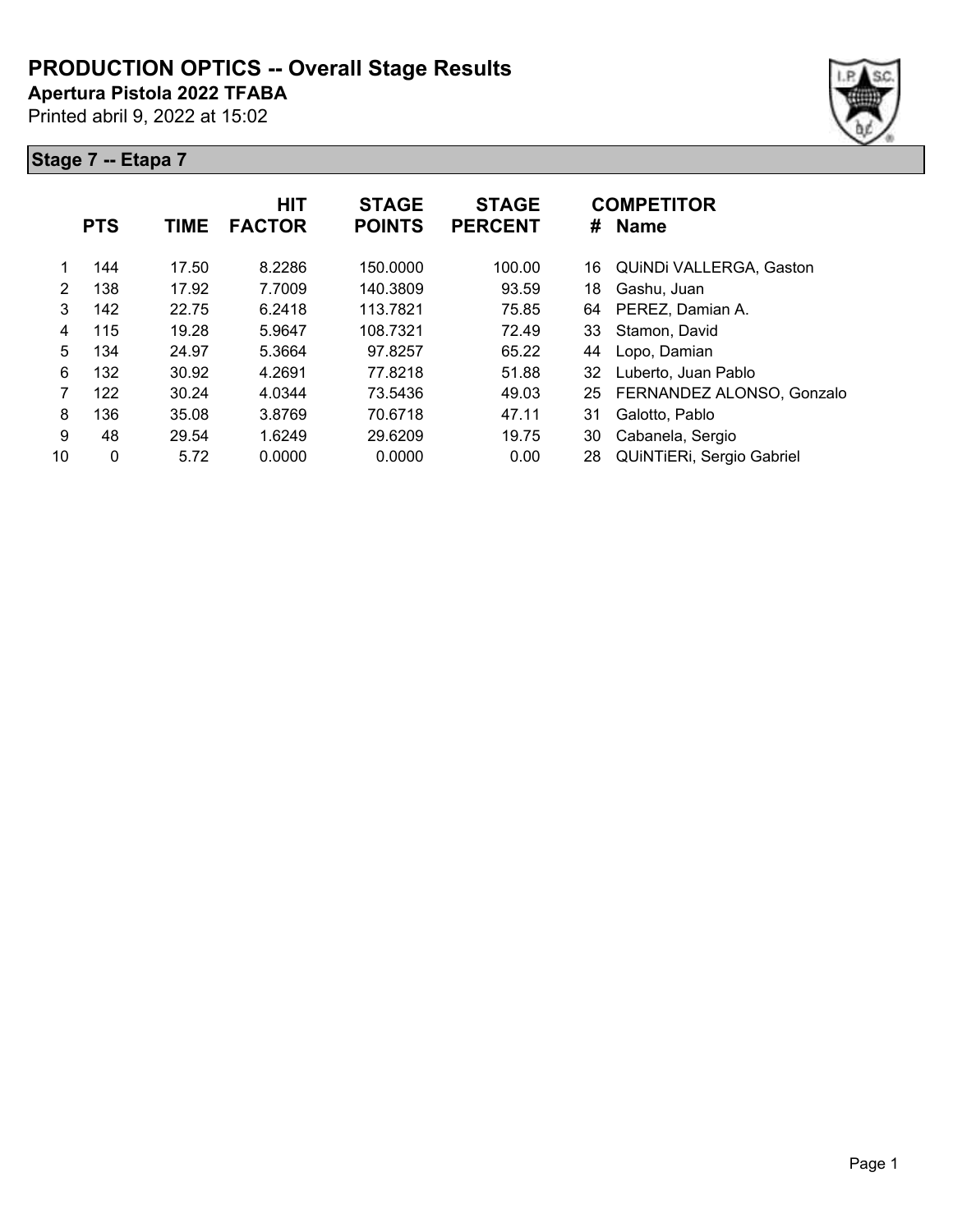

|   | <b>PTS</b> |       | HIT<br>TIME FACTOR | <b>STAGE</b><br><b>POINTS</b> | <b>STAGE</b><br><b>PERCENT</b> | #  | <b>COMPETITOR</b><br><b>Name</b> |
|---|------------|-------|--------------------|-------------------------------|--------------------------------|----|----------------------------------|
|   | 140        | 19.14 | 7.3145             | 150.0000                      | 100.00                         |    | 89 Gonzalez, Alejandro           |
| 2 | 132        | 25.21 | 5.2360             | 107.3758                      | 71.58                          |    | 50 Fontana, Alejandro            |
| 3 | 78         | 26.69 | 2.9224             | 59.9310                       | 39.95                          |    | 15 JAUREGUi, Martin              |
| 4 | 0          | 0.00  | 0.0000             | 0.0000                        | 0.00                           | 51 | MiLLARES, Carlos Alberto         |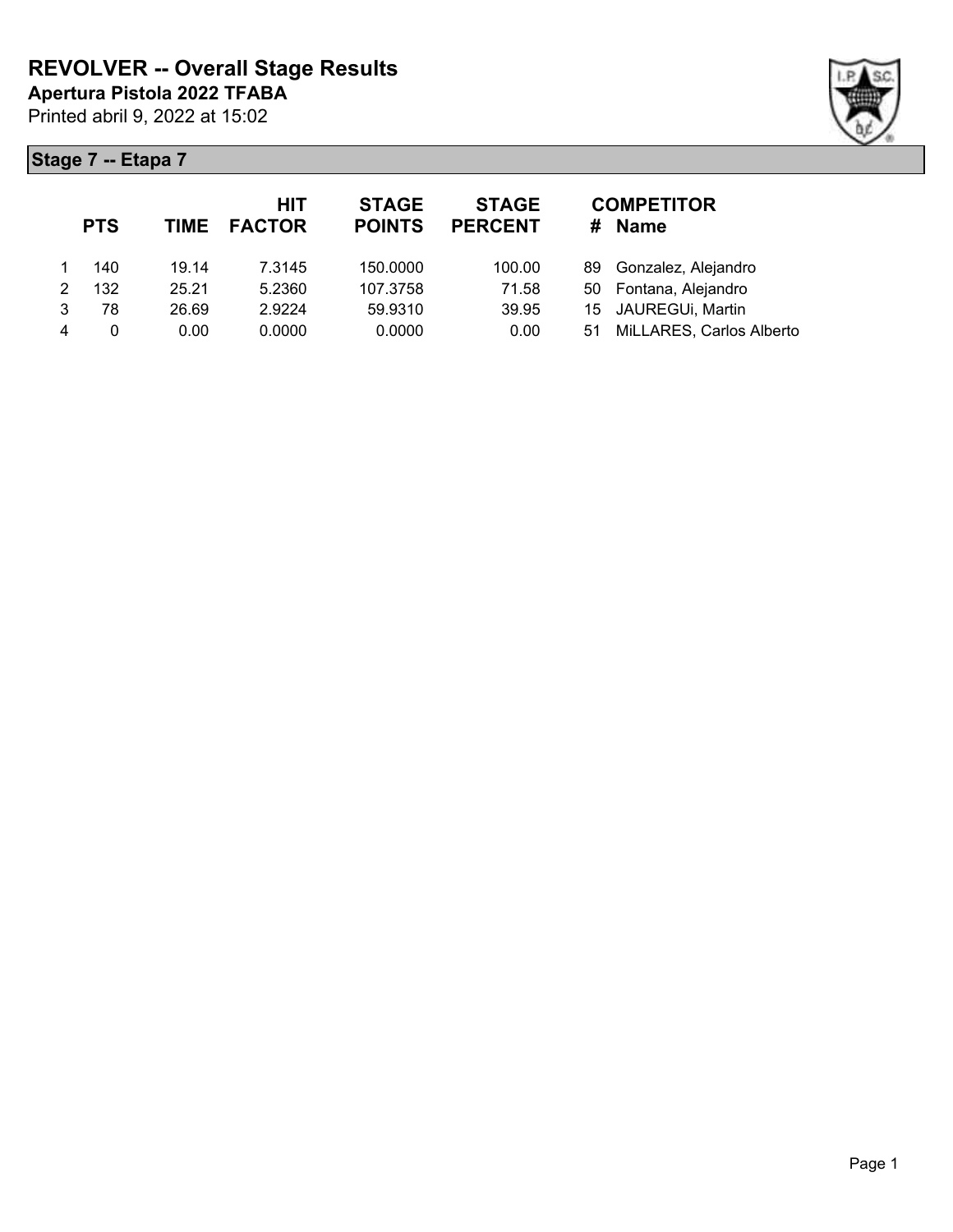

|                | <b>PTS</b> | <b>TIME</b> | <b>HIT</b><br><b>FACTOR</b> | <b>STAGE</b><br><b>POINTS</b> | <b>STAGE</b><br><b>PERCENT</b> | #  | <b>COMPETITOR</b><br><b>Name</b> |
|----------------|------------|-------------|-----------------------------|-------------------------------|--------------------------------|----|----------------------------------|
| 1              | 119        | 15.94       | 7.4655                      | 120.0000                      | 100.00                         | 6  | <b>BRONS, Martin Alfredo</b>     |
| $\overline{2}$ | 113        | 15.57       | 7.2575                      | 116.6574                      | 97.21                          | 2  | TONDINi, Claudio Oscar           |
| 3              | 111        | 16.36       | 6.7848                      | 109.0592                      | 90.88                          | 21 | KRUSZEWSKi, Marcos Hugo          |
| 4              | 114        | 17.32       | 6.5820                      | 105.7985                      | 88.17                          | 10 | CERIANI CERNADAS, Hernan         |
| 5              | 102        | 15.68       | 6.5051                      | 104.5627                      | 87.14                          |    | FANLO, Christian                 |
| 6              | 114        | 18.28       | 6.2363                      | 100.2424                      | 83.54                          | 59 | VALENTINI, Leonardo Javier       |
| 7              | 110        | 18.42       | 5.9718                      | 95.9899                       | 79.99                          | 8  | SiNARDi ANGIO, Jorge Horacio     |
| 8              | 83         | 15.05       | 5.5150                      | 88.6470                       | 73.87                          |    | <b>HEREDIA, Mauro Leonel</b>     |
| 9              | 117        | 23.58       | 4.9618                      | 79.7562                       | 66.46                          | 68 | FiLLOL, Eduardo Carlos           |
| 10             | 118        | 28.94       | 4.0774                      | 65.5399                       | 54.62                          | 88 | Villavedra, Tito                 |
| 11             | 87         | 34.70       | 2.5072                      | 40.3007                       | 33.58                          | 24 | LUCiUS, Diego Roberto            |
| 12             | 55         | 22.07       | 2.4921                      | 40.0574                       | 33.38                          | 69 | FANDINO, Roberto                 |
| 13             | 1          | 41.03       | 0.0244                      | 0.3918                        | 0.33                           | 20 | POLi, Carlos Daniel              |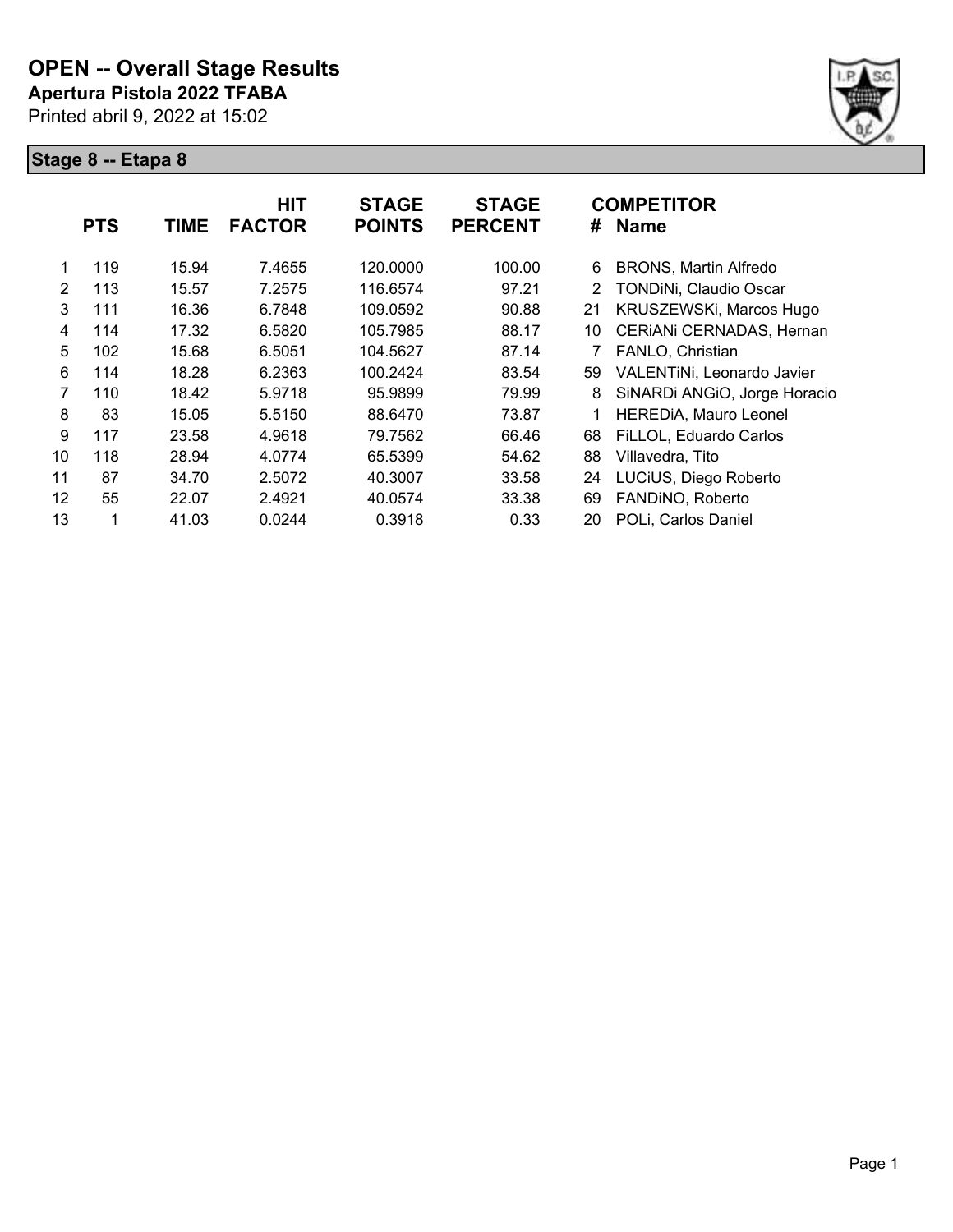

|   | <b>PTS</b> | <b>TIME</b> | <b>HIT</b><br><b>FACTOR</b> | <b>STAGE</b><br><b>POINTS</b> | <b>STAGE</b><br><b>PERCENT</b> | <b>COMPETITOR</b><br>Name<br># |
|---|------------|-------------|-----------------------------|-------------------------------|--------------------------------|--------------------------------|
|   | 116        | 18.56       | 6.2500                      | 120.0000                      | 100.00                         | 62 LOPEZ, Alvaro Javier        |
| 2 | 118        | 20.55       | 5.7421                      | 110.2482                      | 91.87                          | 5 GRAMiGNA, Martin Eduardo     |
| 3 | 112        | 21.07       | 5.3156                      | 102.0598                      | 85.05                          | 56 GENTILE, Ricardo Aurelio    |
| 4 | 93         | 18.10       | 5.1381                      | 98.6519                       | 82.21                          | PEREYRA, Esteban Emilio<br>41  |
| 5 | 93         | 19.58       | 4.7497                      | 91.1951                       | 76.00                          | 45 LUCES, Hector Hernan        |
|   |            |             |                             |                               |                                |                                |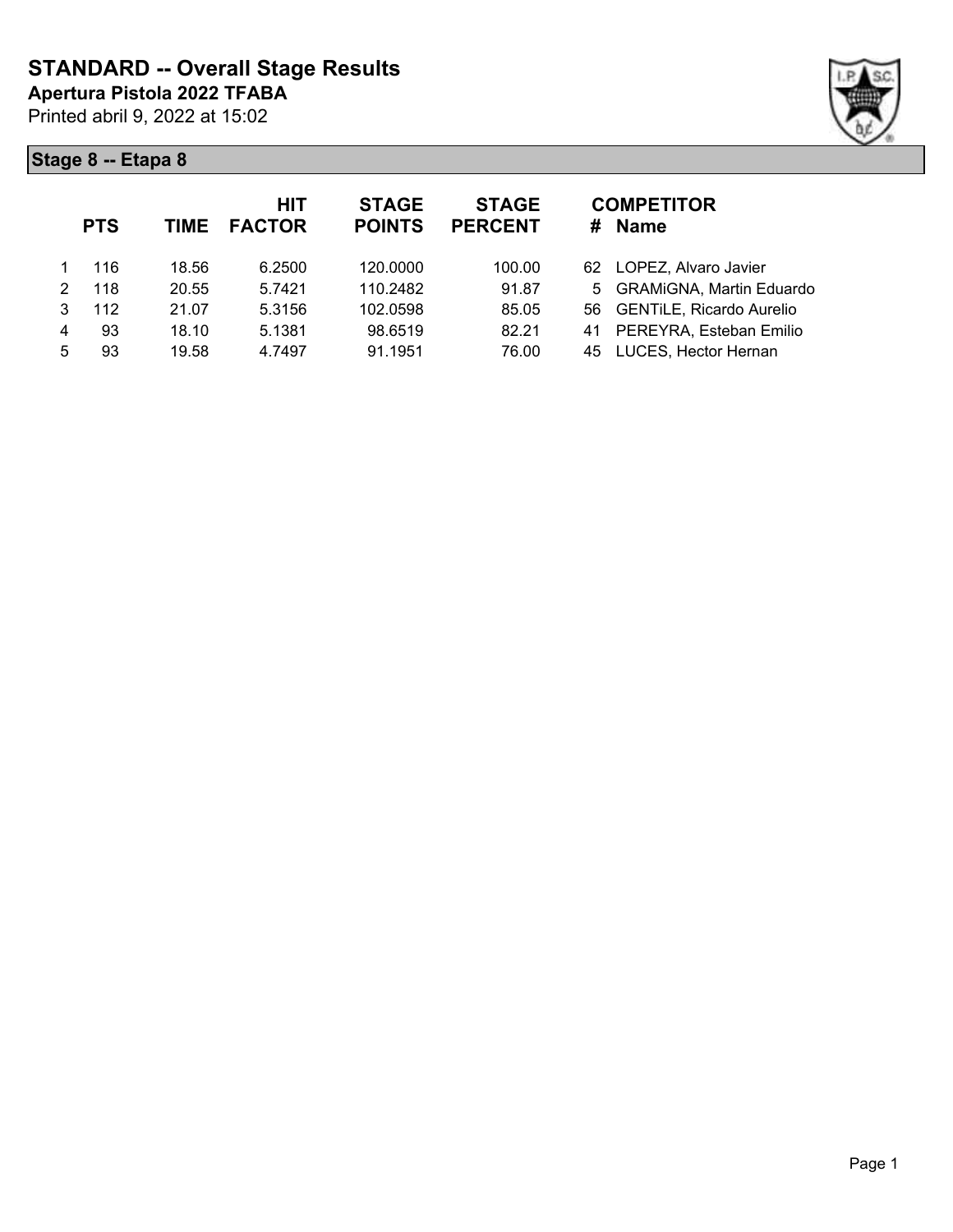**Apertura Pistola 2022 TFABA**

Printed abril 9, 2022 at 15:02



|                         | <b>PTS</b> | TIME  | HIT<br><b>FACTOR</b> | <b>STAGE</b><br><b>POINTS</b> | <b>STAGE</b><br><b>PERCENT</b> | #               | <b>COMPETITOR</b><br><b>Name</b> |
|-------------------------|------------|-------|----------------------|-------------------------------|--------------------------------|-----------------|----------------------------------|
| 1                       | 112        | 14.80 | 7.5676               | 120.0000                      | 100.00                         | 57              | ZAMANi, Ivan                     |
| $\boldsymbol{2}$        | 116        | 16.03 | 7.2364               | 114.7491                      | 95.62                          | 53              | Savarelli, Franco                |
| 3                       | 112        | 15.65 | 7.1565               | 113.4824                      | 94.57                          | 82              | Palomba, Esteban                 |
| $\overline{\mathbf{4}}$ | 108        | 15.23 | 7.0913               | 112.4472                      | 93.71                          | 35              | GiNi, Sebastian Pedro            |
| 5                       | 118        | 16.67 | 7.0786               | 112.2461                      | 93.54                          | 83              | Bastiani, Juan Pablo             |
| 6                       | 110        | 15.93 | 6.9052               | 109.4969                      | 91.25                          | 49              | Zancaner, Federico               |
| $\overline{7}$          | 112        | 17.69 | 6.3313               | 100.3957                      | 83.66                          | 84              | Meixner, Carlos                  |
| 8                       | 104        | 16.85 | 6.1721               | 97.8720                       | 81.56                          | 22              | GONZALEZ, Diego Fabian           |
| 9                       | 108        | 17.57 | 6.1468               | 97.4713                       | 81.23                          | 86              | Baigorria, Omar                  |
| 10                      | 106        | 17.30 | 6.1272               | 97.1594                       | 80.97                          | 65              | GENTILE, Diego Cesar             |
| 11                      | 104        | 17.25 | 6.0290               | 95.6025                       | 79.67                          | 37              | LOPEZ, Jorge Alberto             |
| 12                      | 106        | 17.62 | 6.0159               | 95.3948                       | 79.50                          | 63              | HEUSINGER, Carlos Valentin       |
| 13                      | 112        | 18.84 | 5.9448               | 94.2675                       | 78.56                          | 71              | NiKiFORUK, Nicolas Andres        |
| 14                      | 110        | 18.82 | 5.8448               | 92.6826                       | 77.24                          | 29              | Fasci, Omar                      |
| 15                      | 89         | 15.74 | 5.6544               | 89.6624                       | 74.72                          | 42              | Cassola, Federico                |
| 16                      | 118        | 21.29 | 5.5425               | 87.8883                       | 73.24                          | 74              | ANZORENA, Pablo                  |
| 17                      | 112        | 20.95 | 5.3461               | 84.7733                       | 70.64                          | 36              | SABACH, Marcelo Victor           |
| 18                      | 114        | 22.24 | 5.1259               | 81.2821                       | 67.74                          | 34              | Valente, Luciano                 |
| 19                      | 104        | 20.76 | 5.0096               | 79.4385                       | 66.20                          | 4               | Hay Chaia, Matias                |
| 20                      | 98         | 20.01 | 4.8976               | 77.6612                       | 64.72                          | 81              | Farinha, Maximiliano             |
| 21                      | 104        | 21.64 | 4.8059               | 76.2081                       | 63.51                          | 80              | ZiCCARELLi, Ziccarelli           |
| 22                      | 106        | 22.17 | 4.7812               | 75.8167                       | 63.18                          | 54              | CORREA, Leonardo                 |
| 23                      | 106        | 22.40 | 4.7321               | 75.0383                       | 62.53                          | 3               | ALVAREZ BERRO, Aditardo Cesar    |
| 24                      | 108        | 23.31 | 4.6332               | 73.4694                       | 61.22                          | 72              | Tassara Arcieri, Francisco       |
| 25                      | 89         | 19.88 | 4.4769               | 70.9902                       | 59.16                          | 87              | Ortiz, Facundo                   |
| 26                      | 106        | 23.79 | 4.4557               | 70.6539                       | 58.88                          | 39              | Rodolfi, Walter                  |
| 27                      | 100        | 22.48 | 4.4484               | 70.5389                       | 58.78                          | 60              | RONCHi, Mateo ignacio            |
| 28                      | 103        | 23.23 | 4.4339               | 70.3093                       | 58.59                          | 73              | ViLLA, Pablo Horacio             |
| 29                      | 114        | 25.80 | 4.4186               | 70.0665                       | 58.39                          | 9               | PiACAMPO, Deborah Natalia        |
| 30                      | 114        | 26.05 | 4.3762               | 69.3940                       | 57.83                          | 17 <sub>1</sub> | RAFFO, Martin Alberto            |
| 31                      | 95         | 21.78 | 4.3618               | 69.1657                       | 57.64                          | 58              | Ponsiglione Rios, Giosue         |
| 32                      | 92         | 21.24 | 4.3314               | 68.6844                       | 57.24                          | 13              | TEJERINA, Eduardo Martin         |
| 33                      | 104        | 24.48 | 4.2484               | 67.3670                       | 56.14                          | 78              | ALTUNA, Jorge                    |
| 34                      | 87         | 20.68 | 4.2070               | 66.7104                       | 55.59                          | 11              | OJEDA, Lucas                     |
| 35                      | 88         | 21.10 | 4.1706               | 66.1341                       | 55.11                          | 48              | GARCIA, Xoan                     |
| 36                      | 114        | 28.57 | 3.9902               | 63.2732                       | 52.73                          | 55              | CORREA, Joaquin                  |
| 37                      | 87         | 23.80 | 3.6555               | 57.9652                       | 48.30                          | 61              | BOYACiYAN, Daniel Arturo         |
| 38                      | 98         | 27.01 | 3.6283               | 57.5342                       | 47.95                          | 90              | Badaro, Joaquin                  |
| 39                      | 75         | 21.00 | 3.5714               | 56.6327                       | 47.19                          | 91              | Miranda, Gonzalo                 |
| 40                      | 89         | 27.62 | 3.2223               | 51.0965                       | 42.58                          | 67              | FiRPO, Patricio Eduard           |
| 41                      | 108        | 34.15 | 3.1625               | 50.1485                       | 41.79                          | 47              | Molina, Christian                |
| 42                      | 104        | 34.44 | 3.0197               | 47.8845                       | 39.90                          | 40              | Rodolfi, Luciano                 |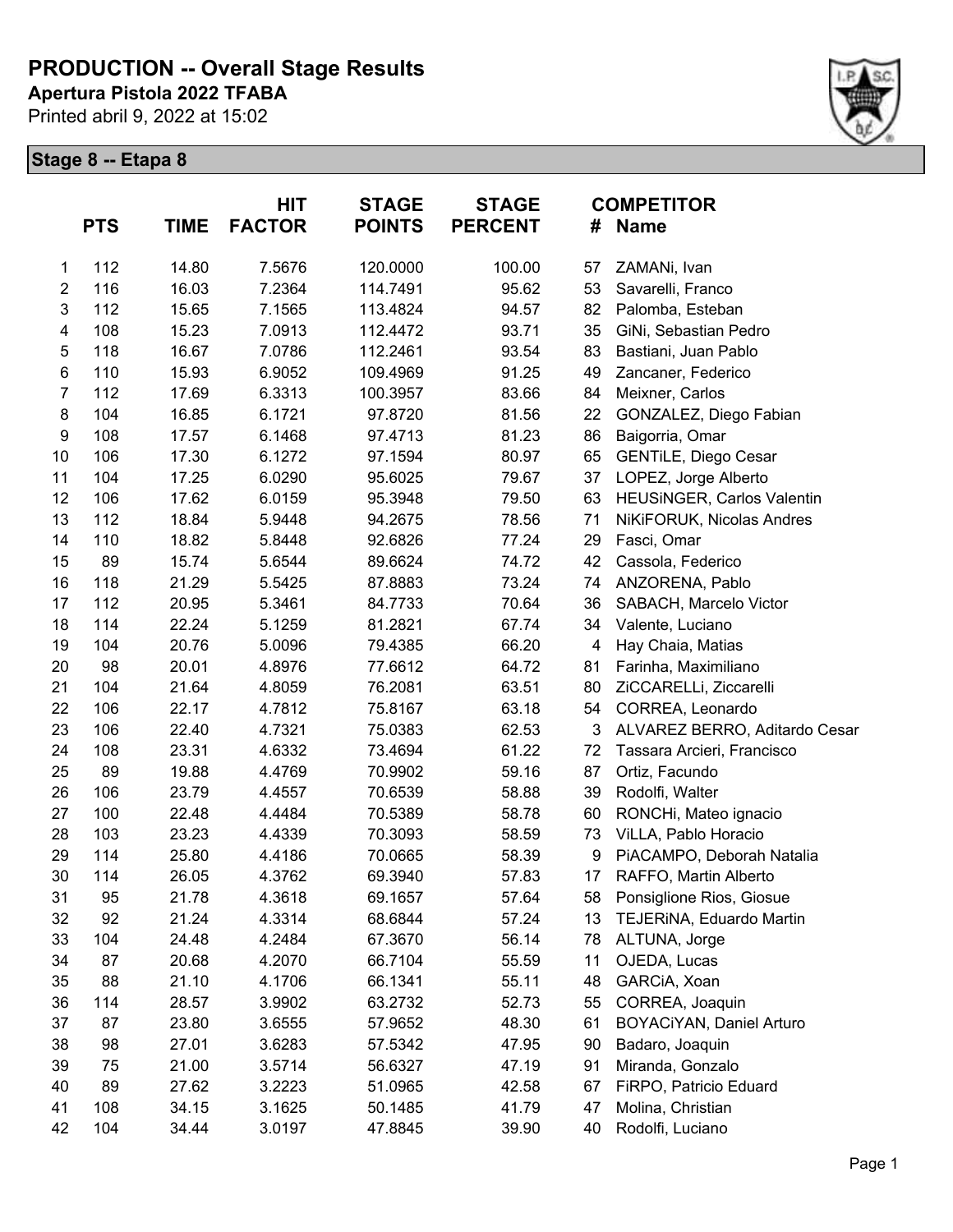**Apertura Pistola 2022 TFABA**

Printed abril 9, 2022 at 15:02



|    | <b>PTS</b> | <b>TIME</b> | <b>HIT</b><br><b>FACTOR</b> | <b>STAGE</b><br><b>POINTS</b> | <b>STAGE</b><br><b>PERCENT</b> | #  | <b>COMPETITOR</b><br><b>Name</b> |
|----|------------|-------------|-----------------------------|-------------------------------|--------------------------------|----|----------------------------------|
| 43 | 99         | 32.96       | 3.0036                      | 47.6292                       | 39.69                          | 92 | Fleischer, Marcelo               |
| 44 | 89         | 31.87       | 2.7926                      | 44.2826                       | 36.90                          | 43 | FERNANDEZ, Mariana               |
| 45 | 102        | 36.82       | 2.7702                      | 43.9280                       | 36.61                          | 26 | Di PiETRO, Jorge Walter          |
| 46 | 98         | 35.55       | 2.7567                      | 43.7131                       | 36.43                          | 27 | Salerno, Gustavo                 |
| 47 | 102        | 41.01       | 2.4872                      | 39.4399                       | 32.87                          | 75 | PEDROTTi, Francisco              |
| 48 | 70         | 33.69       | 2.0778                      | 32.9475                       | 27.46                          | 76 | SAN GREGORIO, Federico           |
| 49 | 74         | 36.37       | 2.0346                      | 32.2636                       | 26.89                          | 46 | Couceiro, Fernando               |
| 50 | 58         | 30.15       | 1.9237                      | 30.5046                       | 25.42                          | 14 | Saleh, Mouhamad                  |
| 51 | 20         | 34.38       | 0.5817                      | 9.2246                        | 7.69                           | 79 | ViLLA, Marcelo                   |
| 52 | 20         | 0.00        | 0.0000                      | 0.0000                        | 0.00                           | 12 | LANEVE, Dante Miguel             |
| 53 | 0          | 36.19       | 0.0000                      | 0.0000                        | 0.00                           | 85 | Siri, Hector                     |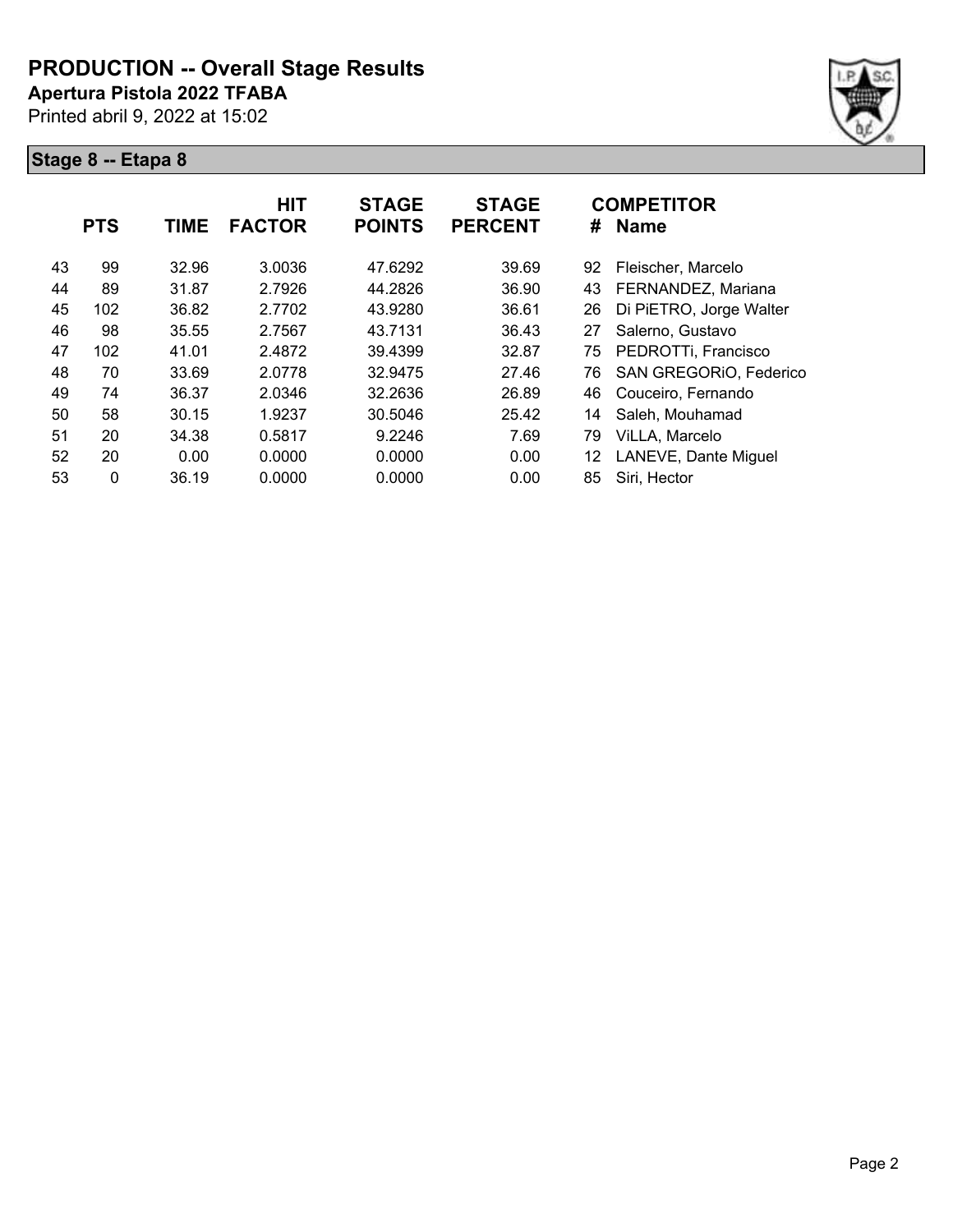**Apertura Pistola 2022 TFABA**

Printed abril 9, 2022 at 15:02





|    | <b>PTS</b> | TIME  | <b>HIT</b><br><b>FACTOR</b> | <b>STAGE</b><br><b>POINTS</b> | <b>STAGE</b><br><b>PERCENT</b> | #  | <b>COMPETITOR</b><br><b>Name</b> |
|----|------------|-------|-----------------------------|-------------------------------|--------------------------------|----|----------------------------------|
| 1  | 118        | 14.63 | 8.0656                      | 120.0000                      | 100.00                         | 16 | <b>QUINDI VALLERGA, Gaston</b>   |
| 2  | 108        | 14.20 | 7.6056                      | 113.1564                      | 94.30                          | 18 | Gashu, Juan                      |
| 3  | 98         | 14.94 | 6.5596                      | 97.5931                       | 81.33                          | 33 | Stamon, David                    |
| 4  | 110        | 18.19 | 6.0473                      | 89.9712                       | 74.98                          | 44 | Lopo, Damian                     |
| 5  | 106        | 17.54 | 6.0433                      | 89.9125                       | 74.93                          | 28 | QUINTIERI, Sergio Gabriel        |
| 6  | 110        | 20.96 | 5.2481                      | 78.0809                       | 65.07                          | 64 | PEREZ, Damian A.                 |
| 7  | 99         | 25.04 | 3.9537                      | 58.8226                       | 49.02                          | 32 | Luberto, Juan Pablo              |
| 8  | 104        | 26.82 | 3.8777                      | 57.6923                       | 48.08                          | 25 | FERNANDEZ ALONSO, Gonzalo        |
| 9  | 110        | 34.33 | 3.2042                      | 47.6719                       | 39.73                          | 31 | Galotto, Pablo                   |
| 10 | 92         | 31.62 | 2.9096                      | 43.2882                       | 36.07                          | 30 | Cabanela, Sergio                 |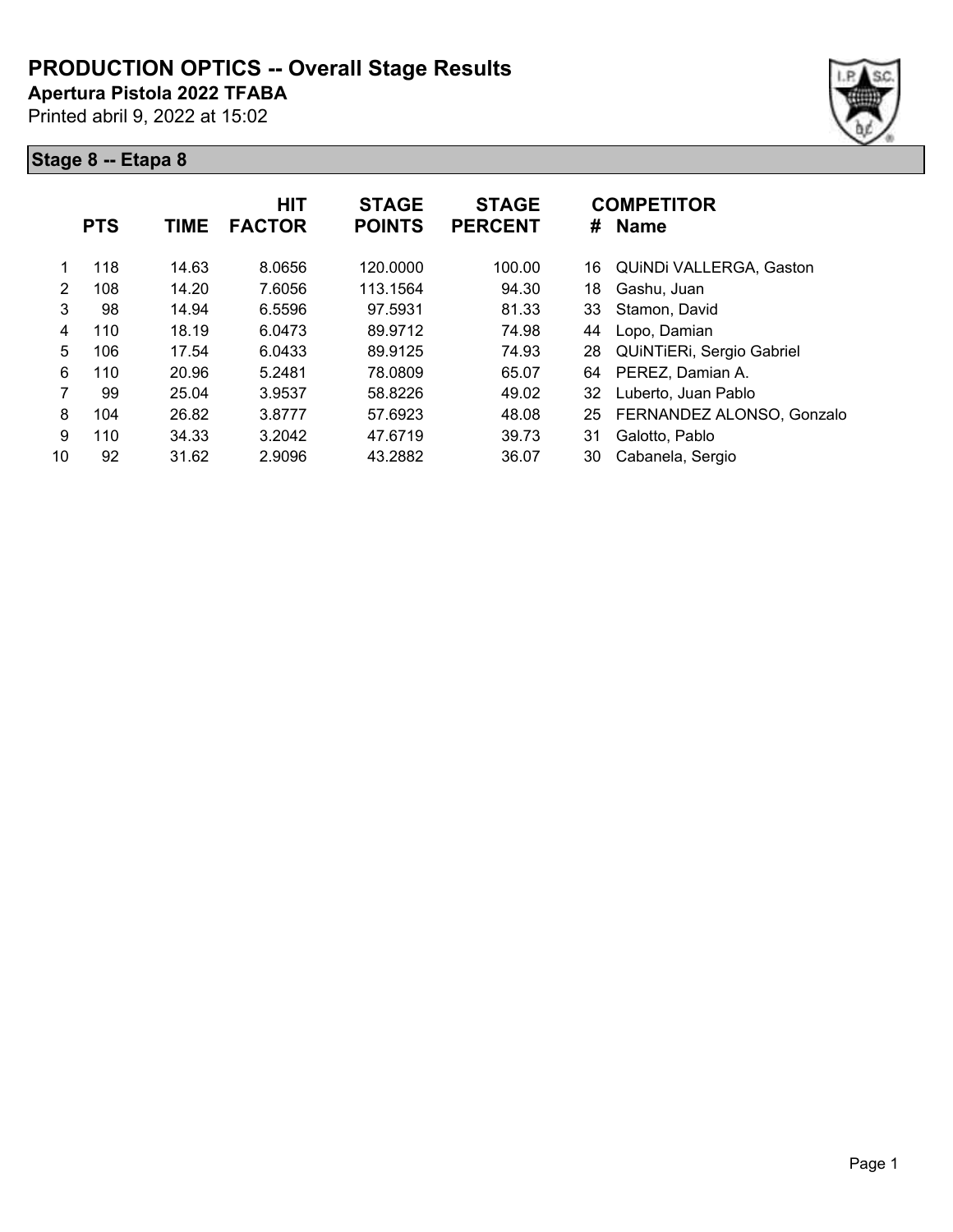

|   | <b>PTS</b> |       | HIT<br>TIME FACTOR | <b>STAGE</b><br><b>POINTS</b> | <b>STAGE</b><br><b>PERCENT</b> | #  | <b>COMPETITOR</b><br><b>Name</b> |
|---|------------|-------|--------------------|-------------------------------|--------------------------------|----|----------------------------------|
|   | 114        | 14.33 | 7.9553             | 120.0000                      | 100.00                         |    | 89 Gonzalez, Alejandro           |
| 2 | 114        | 16.89 | 6.7496             | 101.8117                      | 84.84                          |    | 50 Fontana, Alejandro            |
| 3 | 95         | 20.21 | 4.7006             | 70.9055                       | 59.09                          |    | 15 JAUREGUi, Martin              |
|   | 20         | 0.00  | 0.0000             | 0.0000                        | 0.00                           | 51 | MiLLARES, Carlos Alberto         |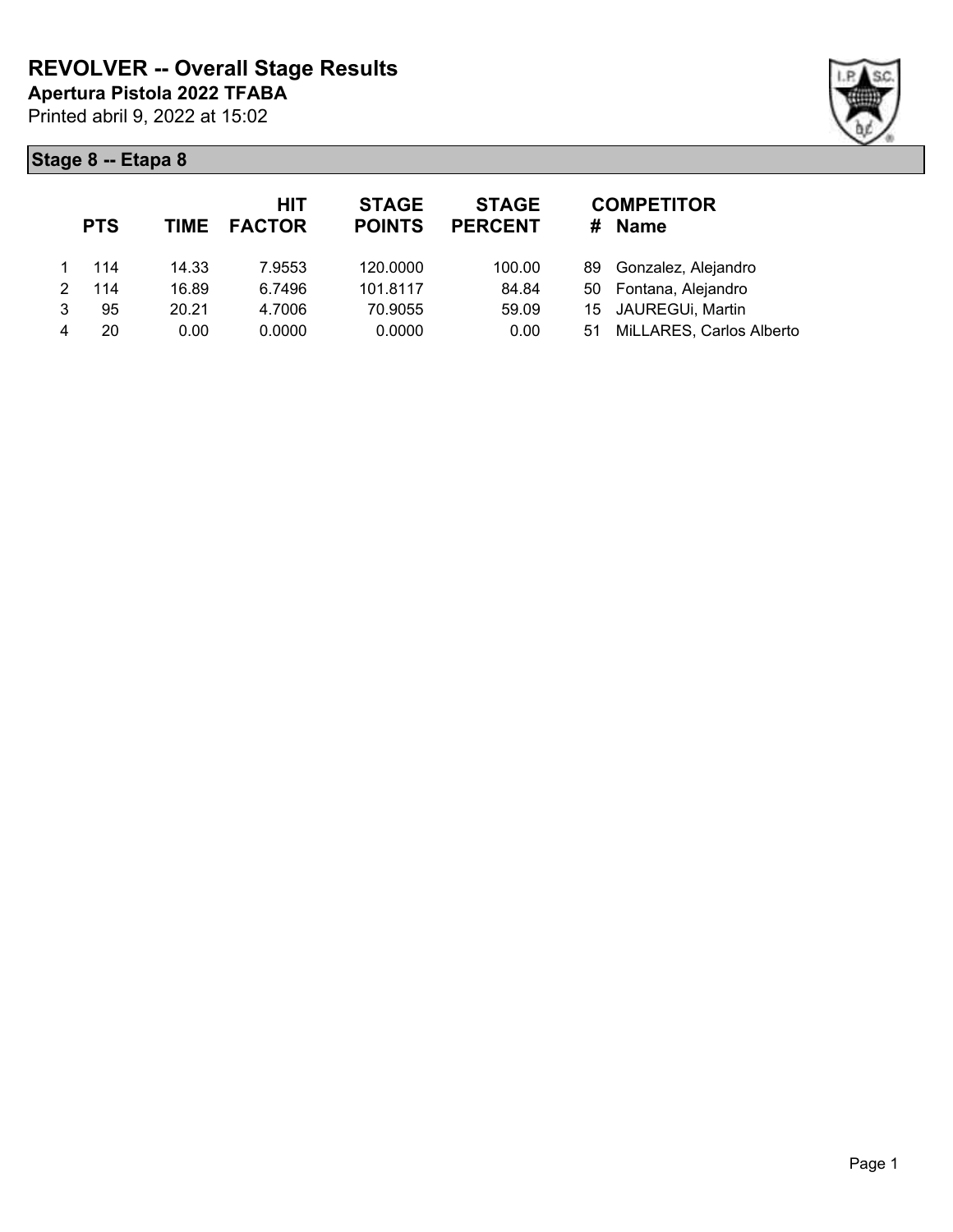

|                |            |             | <b>HIT</b>    | <b>STAGE</b>  | <b>STAGE</b>   |                | <b>COMPETITOR</b>            |
|----------------|------------|-------------|---------------|---------------|----------------|----------------|------------------------------|
|                | <b>PTS</b> | <b>TIME</b> | <b>FACTOR</b> | <b>POINTS</b> | <b>PERCENT</b> | #              | <b>Name</b>                  |
|                |            |             |               |               |                |                |                              |
| 1              | 59         | 9.54        | 6.1845        | 60.0000       | 100.00         | 59             | VALENTINI, Leonardo Javier   |
| $\overline{2}$ | 58         | 10.47       | 5.5396        | 53.7439       | 89.57          | 6              | <b>BRONS, Martin Alfredo</b> |
| 3              | 59         | 12.22       | 4.8282        | 46.8412       | 78.07          | 10             | CERIANI CERNADAS, Hernan     |
| 4              | 55         | 11.41       | 4.8203        | 46.7654       | 77.94          | $\overline{2}$ | TONDINi, Claudio Oscar       |
| 5              | 58         | 12.08       | 4.8013        | 46.5810       | 77.63          | 8              | SiNARDi ANGIO, Jorge Horacio |
| 6              | 55         | 11.54       | 4.7660        | 46.2386       | 77.06          |                | FANLO, Christian             |
| 7              | 55         | 13.52       | 4.0680        | 39.4670       | 65.78          |                | <b>HEREDIA, Mauro Leonel</b> |
| 8              | 52         | 13.89       | 3.7437        | 36.3202       | 60.53          | 69             | FANDINO, Roberto             |
| 9              | 38         | 11.16       | 3.4050        | 33.0344       | 55.06          | 21             | KRUSZEWSKi, Marcos Hugo      |
| 10             | 56         | 20.68       | 2.7079        | 26.2715       | 43.79          | 88             | Villavedra, Tito             |
| 11             | 41         | 15.97       | 2.5673        | 24.9073       | 41.51          | 24             | LUCiUS, Diego Roberto        |
| 12             | 45         | 20.81       | 2.1624        | 20.9792       | 34.97          | 68             | FiLLOL, Eduardo Carlos       |
| 13             | 9          | 35.04       | 0.2568        | 2.4919        | 4.15           | 20             | POLi, Carlos Daniel          |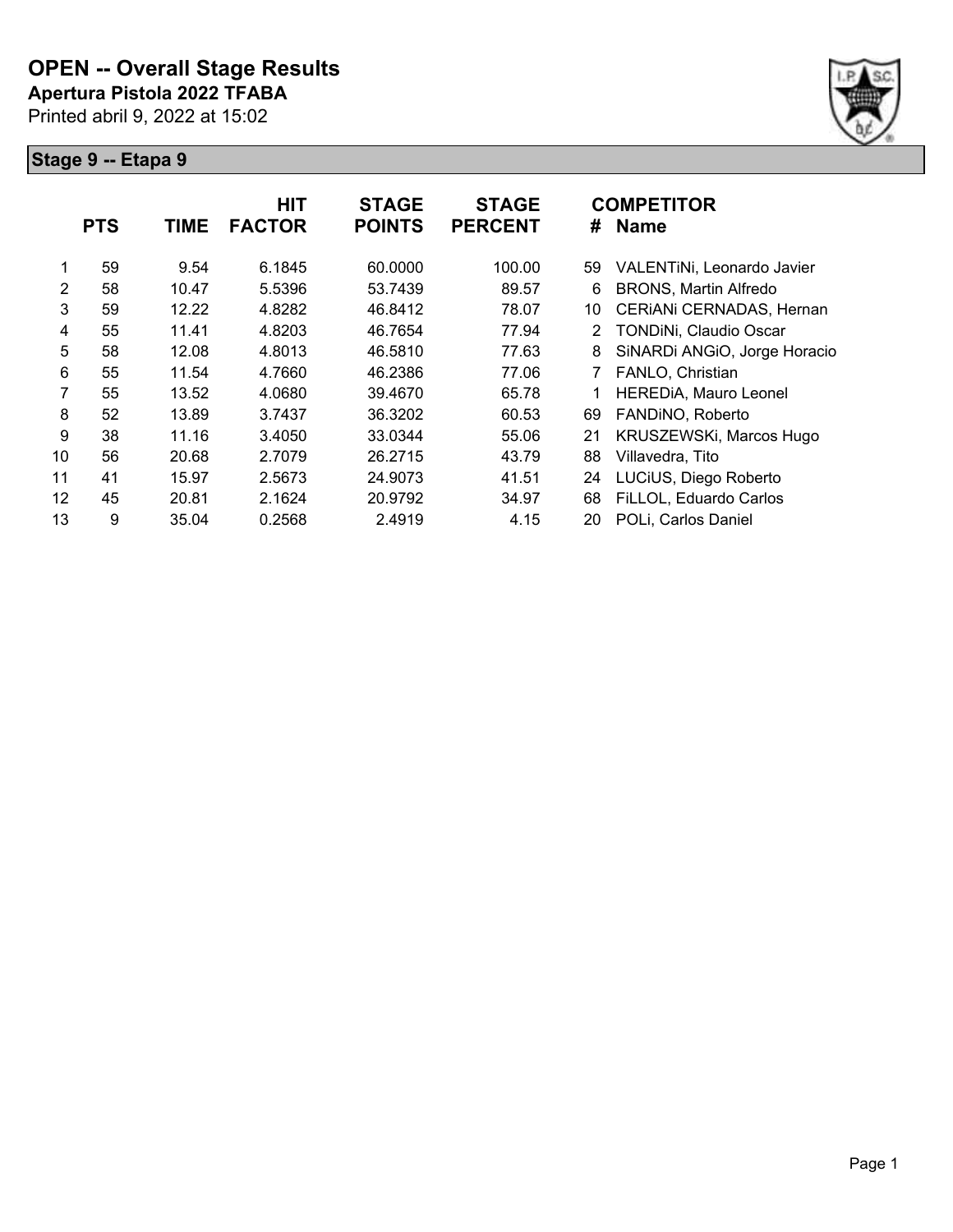

| <b>PTS</b> | TIME  | <b>HIT</b><br><b>FACTOR</b> | <b>STAGE</b><br><b>POINTS</b> | <b>STAGE</b><br><b>PERCENT</b> | <b>COMPETITOR</b><br><b>Name</b><br># |
|------------|-------|-----------------------------|-------------------------------|--------------------------------|---------------------------------------|
| 45         | 11.24 | 4.0036                      | 60.0000                       | 100.00                         | 56 GENTILE, Ricardo Aurelio           |
| 58         | 14.72 | 3.9402                      | 59.0507                       | 98.42                          | LOPEZ, Alvaro Javier<br>62            |
| 59         | 16.18 | 3.6465                      | 54.6485                       | 91.08                          | 45 LUCES, Hector Hernan               |
| 45         | 15.64 | 2.8772                      | 43.1202                       | 71.87                          | 5 GRAMiGNA, Martin Eduardo            |
| 43         | 19.38 | 2.2188                      | 33.2522                       | 55.42                          | PEREYRA, Esteban Emilio<br>41         |
|            |       |                             |                               |                                |                                       |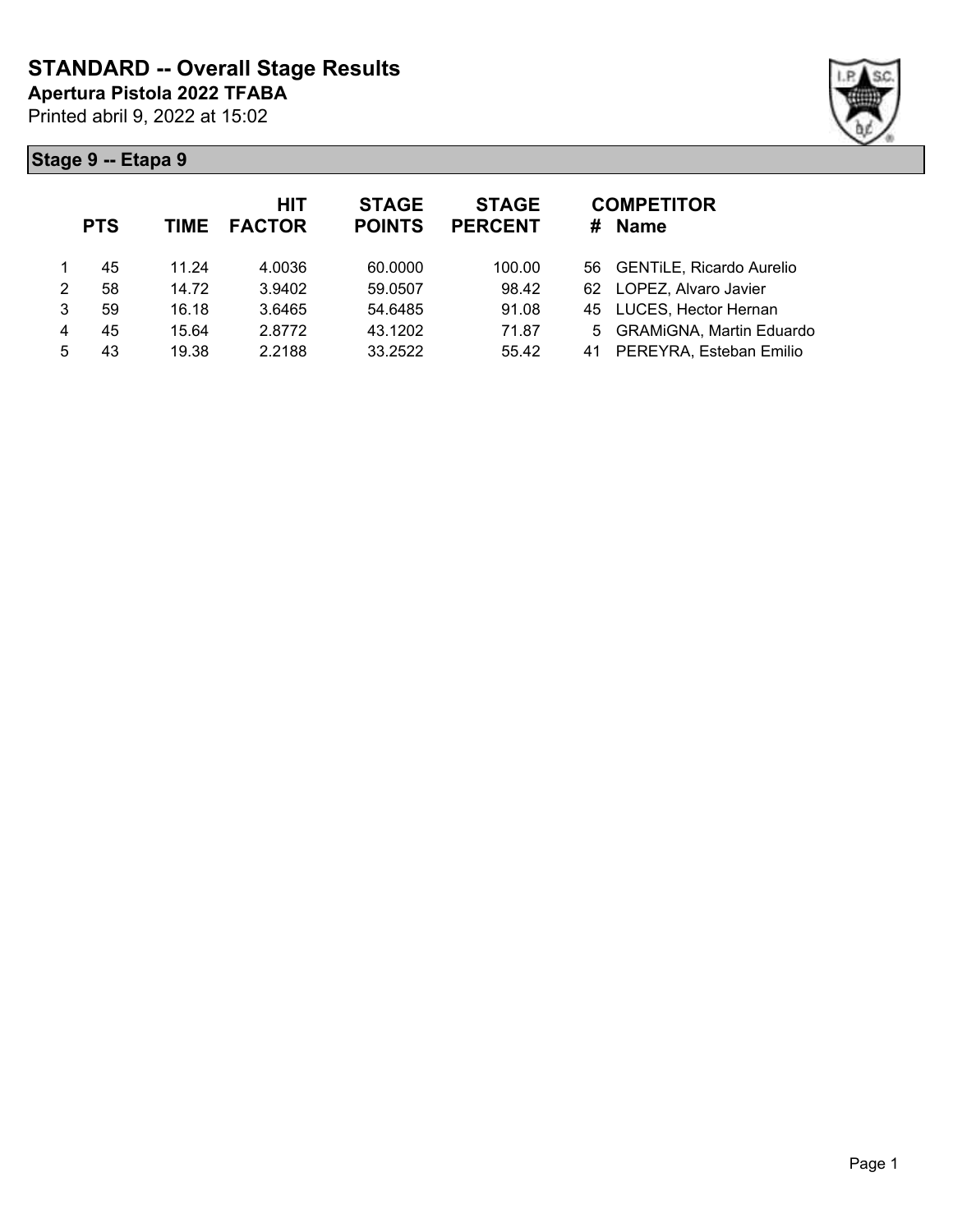**Apertura Pistola 2022 TFABA**

Printed abril 9, 2022 at 15:02



|                  | <b>PTS</b> | <b>TIME</b> | HIT<br><b>FACTOR</b> | <b>STAGE</b><br><b>POINTS</b> | <b>STAGE</b><br><b>PERCENT</b> | <b>COMPETITOR</b><br><b>Name</b><br># |                               |  |
|------------------|------------|-------------|----------------------|-------------------------------|--------------------------------|---------------------------------------|-------------------------------|--|
| 1                | 56         | 11.07       | 5.0587               | 60.0000                       | 100.00                         | 57                                    | ZAMANi, Ivan                  |  |
| 2                | 52         | 11.25       | 4.6222               | 54.8229                       | 91.37                          | 83                                    | Bastiani, Juan Pablo          |  |
| 3                | 52         | 11.36       | 4.5775               | 54.2920                       | 90.49                          | 71                                    | NiKiFORUK, Nicolas Andres     |  |
| 4                | 52         | 11.58       | 4.4905               | 53.2605                       | 88.77                          | 65                                    | <b>GENTILE, Diego Cesar</b>   |  |
| 5                | 50         | 11.16       | 4.4803               | 53.1394                       | 88.57                          | 42                                    | Cassola, Federico             |  |
| $\,6$            | 52         | 12.23       | 4.2518               | 50.4299                       | 84.05                          | 84                                    | Meixner, Carlos               |  |
| $\overline{7}$   | 56         | 13.38       | 4.1854               | 49.6413                       | 82.74                          | 72                                    | Tassara Arcieri, Francisco    |  |
| $\bf 8$          | 56         | 13.44       | 4.1667               | 49.4196                       | 82.37                          | 86                                    | Baigorria, Omar               |  |
| $\boldsymbol{9}$ | 50         | 12.00       | 4.1667               | 49.4196                       | 82.37                          | 82                                    | Palomba, Esteban              |  |
| 10               | 54         | 13.02       | 4.1475               | 49.1919                       | 81.99                          | 38                                    | CAVIA, Miguel                 |  |
| 11               | 56         | 13.87       | 4.0375               | 47.8875                       | 79.81                          | 11                                    | OJEDA, Lucas                  |  |
| 12               | 56         | 14.35       | 3.9024               | 46.2857                       | 77.14                          | 29                                    | Fasci, Omar                   |  |
| 13               | 58         | 15.13       | 3.8334               | 45.4674                       | 75.78                          | 80                                    | ZiCCARELLi, Ziccarelli        |  |
| 14               | 52         | 13.59       | 3.8263               | 45.3832                       | 75.64                          | 63                                    | HEUSINGER, Carlos Valentin    |  |
| 15               | 52         | 13.60       | 3.8235               | 45.3498                       | 75.58                          | 22                                    | GONZALEZ, Diego Fabian        |  |
| 16               | 54         | 14.31       | 3.7736               | 44.7574                       | 74.60                          | 37                                    | LOPEZ, Jorge Alberto          |  |
| 17               | 50         | 13.32       | 3.7538               | 44.5222                       | 74.20                          | 54                                    | CORREA, Leonardo              |  |
| 18               | 43         | 12.40       | 3.4677               | 41.1299                       | 68.55                          | 53                                    | Savarelli, Franco             |  |
| 19               | 50         | 14.45       | 3.4602               | 41.0405                       | 68.40                          | 49                                    | Zancaner, Federico            |  |
| 20               | 56         | 16.62       | 3.3694               | 39.9639                       | 66.61                          | 9                                     | PiACAMPO, Deborah Natalia     |  |
| 21               | 52         | 15.68       | 3.3163               | 39.3340                       | 65.56                          | 34                                    | Valente, Luciano              |  |
| 22               | 58         | 18.13       | 3.1991               | 37.9438                       | 63.24                          | 17                                    | RAFFO, Martin Alberto         |  |
| 23               | 37         | 11.68       | 3.1678               | 37.5725                       | 62.62                          | 35                                    | GiNi, Sebastian Pedro         |  |
| 24               | 54         | 17.17       | 3.1450               | 37.3022                       | 62.17                          | 78                                    | ALTUNA, Jorge                 |  |
| 25               | 48         | 15.65       | 3.0671               | 36.3779                       | 60.63                          | 87                                    | Ortiz, Facundo                |  |
| 26               | 50         | 16.63       | 3.0066               | 35.6606                       | 59.43                          | 81                                    | Farinha, Maximiliano          |  |
| 27               | 56         | 19.02       | 2.9443               | 34.9211                       | 58.20                          | 3                                     | ALVAREZ BERRO, Aditardo Cesar |  |
| 28               | 52         | 18.05       | 2.8809               | 34.1694                       | 56.95                          | 39                                    | Rodolfi, Walter               |  |
| 29               | 41         | 14.51       | 2.8256               | 33.5141                       | 55.86                          | 36                                    | SABACH, Marcelo Victor        |  |
| 30               | 56         | 20.42       | 2.7424               | 32.5269                       | 54.21                          | 92                                    | Fleischer, Marcelo            |  |
| 31               | 48         | 18.64       | 2.5751               | 30.5426                       | 50.90                          | 40                                    | Rodolfi, Luciano              |  |
| 32               | 39         | 15.78       | 2.4715               | 29.3136                       | 48.86                          | 60                                    | RONCHi, Mateo ignacio         |  |
| 33               | 37         | 15.63       | 2.3672               | 28.0772                       | 46.80                          | 67                                    | FiRPO, Patricio Eduard        |  |
| 34               | 56         | 24.28       | 2.3064               | 27.3559                       | 45.59                          | 47                                    | Molina, Christian             |  |
| 35               | 35         | 16.25       | 2.1538               | 25.5462                       | 42.58                          | 4                                     | Hay Chaia, Matias             |  |
| 36               | 48         | 22.47       | 2.1362               | 25.3366                       | 42.23                          | 75                                    | PEDROTTi, Francisco           |  |
| 37               | 28         | 13.15       | 2.1293               | 25.2548                       | 42.09                          | 13                                    | TEJERINA, Eduardo Martin      |  |
| 38               | 48         | 23.09       | 2.0788               | 24.6563                       | 41.09                          | 26                                    | Di PiETRO, Jorge Walter       |  |
| 39               | 37         | 19.75       | 1.8734               | 22.2201                       | 37.03                          | 43                                    | FERNANDEZ, Mariana            |  |
| 40               | 39         | 20.95       | 1.8616               | 22.0796                       | 36.80                          | 46                                    | Couceiro, Fernando            |  |
| 41               | 30         | 16.37       | 1.8326               | 21.7362                       | 36.23                          | 74                                    | ANZORENA, Pablo               |  |
| 42               | 35         | 20.00       | 1.7500               | 20.7562                       | 34.59                          | 55                                    | CORREA, Joaquin               |  |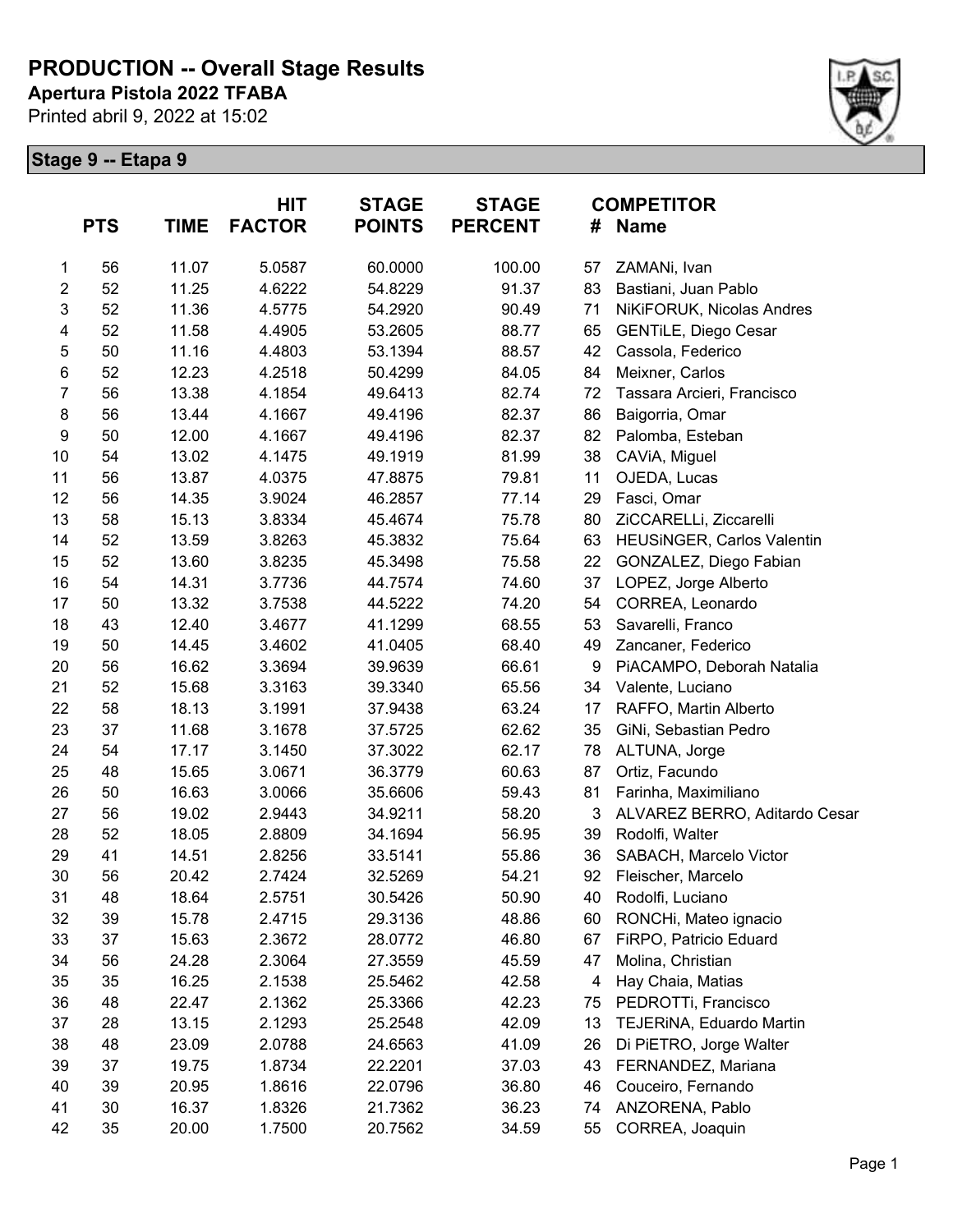**Apertura Pistola 2022 TFABA**

Printed abril 9, 2022 at 15:02



|    | <b>PTS</b> | <b>TIME</b> | <b>HIT</b><br><b>FACTOR</b> | <b>STAGE</b><br><b>POINTS</b> | <b>STAGE</b><br><b>PERCENT</b> | #  | <b>COMPETITOR</b><br><b>Name</b> |
|----|------------|-------------|-----------------------------|-------------------------------|--------------------------------|----|----------------------------------|
| 43 | 33         | 19.22       | 1.7170                      | 20.3644                       | 33.94                          | 91 | Miranda, Gonzalo                 |
| 44 | 31         | 20.05       | 1.5461                      | 18.3383                       | 30.56                          | 73 | ViLLA, Pablo Horacio             |
| 45 | 52         | 37.14       | 1.4001                      | 16.6063                       | 27.68                          | 76 | SAN GREGORIO, Federico           |
| 46 | 28         | 22.39       | 1.2506                      | 14.8325                       | 24.72                          | 85 | Siri, Hector                     |
| 47 | 24         | 19.81       | 1.2115                      | 14.3694                       | 23.95                          | 90 | Badaro, Joaquin                  |
| 48 | 20         | 17.36       | 1.1521                      | 13.6644                       | 22.77                          | 48 | GARCIA, Xoan                     |
| 49 | 24         | 21.83       | 1.0994                      | 13.0397                       | 21.73                          | 27 | Salerno, Gustavo                 |
| 50 | 20         | 19.97       | 1.0015                      | 11.8785                       | 19.80                          | 14 | Saleh, Mouhamad                  |
| 51 | 20         | 20.78       | 0.9625                      | 11.4155                       | 19.03                          | 61 | BOYACiYAN, Daniel Arturo         |
| 52 | 24         | 34.16       | 0.7026                      | 8.3331                        | 13.89                          | 79 | ViLLA, Marcelo                   |
| 53 | 20         | 0.00        | 0.0000                      | 0.0000                        | 0.00                           | 58 | Ponsiglione Rios, Giosue         |
| 54 | 20         | 0.00        | 0.0000                      | 0.0000                        | 0.00                           | 12 | LANEVE, Dante Miguel             |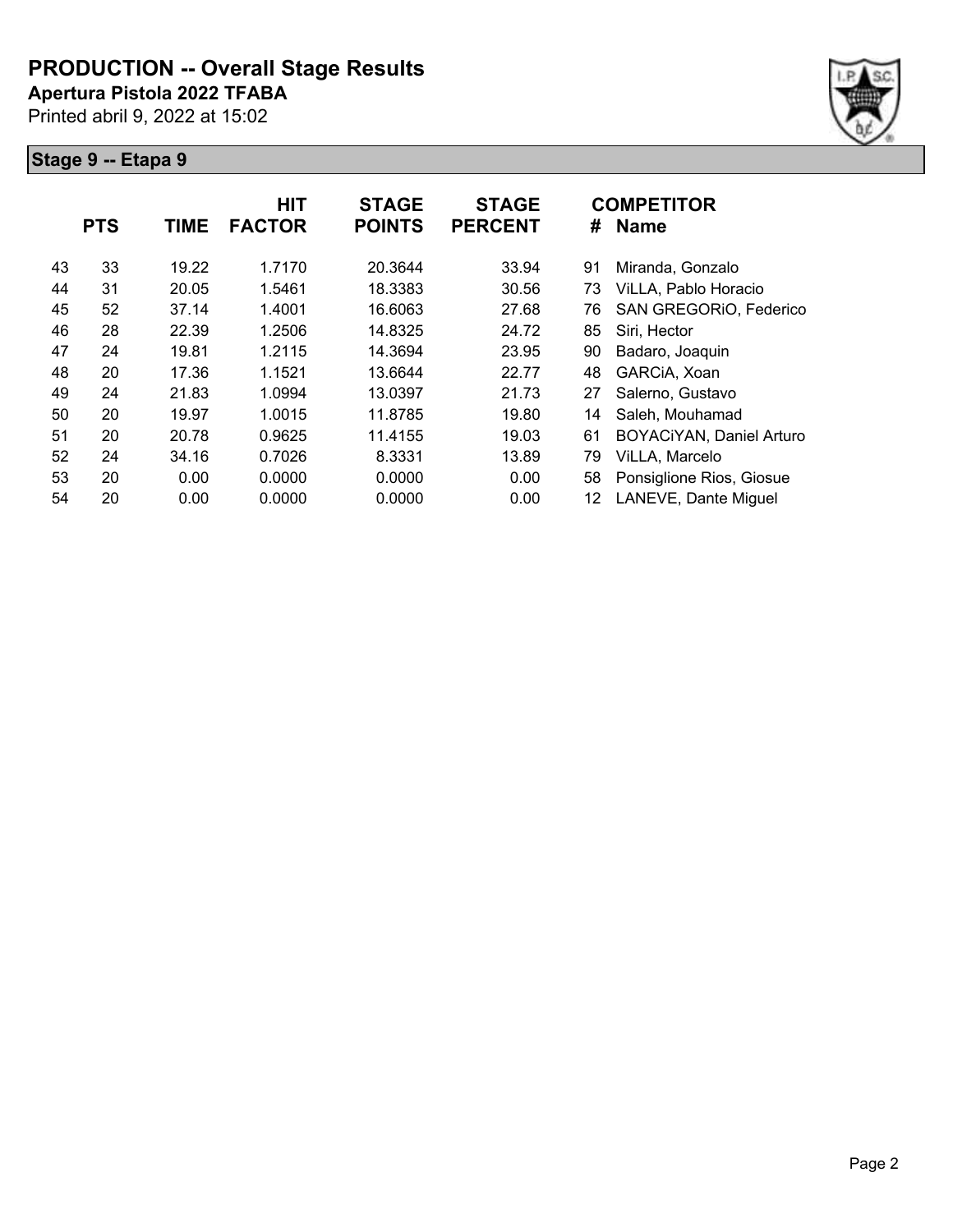**Apertura Pistola 2022 TFABA**

Printed abril 9, 2022 at 15:02





|    | <b>PTS</b> | <b>TIME</b> | <b>HIT</b><br><b>FACTOR</b> | <b>STAGE</b><br><b>POINTS</b> | <b>STAGE</b><br><b>PERCENT</b> | #  | <b>COMPETITOR</b><br><b>Name</b> |
|----|------------|-------------|-----------------------------|-------------------------------|--------------------------------|----|----------------------------------|
| 1  | 56         | 10.33       | 5.4211                      | 60.0000                       | 100.00                         | 16 | QUINDI VALLERGA, Gaston          |
| 2  | 58         | 12.22       | 4.7463                      | 52.5316                       | 87.55                          | 64 | PEREZ, Damian A.                 |
| 3  | 56         | 12.50       | 4.4800                      | 49.5840                       | 82.64                          | 28 | QUINTIERI, Sergio Gabriel        |
| 4  | 48         | 10.93       | 4.3916                      | 48.6054                       | 81.01                          | 33 | Stamon, David                    |
| 5  | 50         | 15.41       | 3.2446                      | 35.9113                       | 59.85                          | 32 | Luberto, Juan Pablo              |
| 6  | 52         | 16.15       | 3.2198                      | 35.6364                       | 59.39                          | 44 | Lopo, Damian                     |
| 7  | 54         | 18.11       | 2.9818                      | 33.0019                       | 55.00                          | 31 | Galotto, Pablo                   |
| 8  | 22         | 10.78       | 2.0408                      | 22.5875                       | 37.65                          | 18 | Gashu, Juan                      |
| 9  | 35         | 17.70       | 1.9774                      | 21.8856                       | 36.48                          | 30 | Cabanela, Sergio                 |
| 10 | 33         | 24.10       | 1.3693                      | 15.1552                       | 25.26                          | 25 | FERNANDEZ ALONSO, Gonzalo        |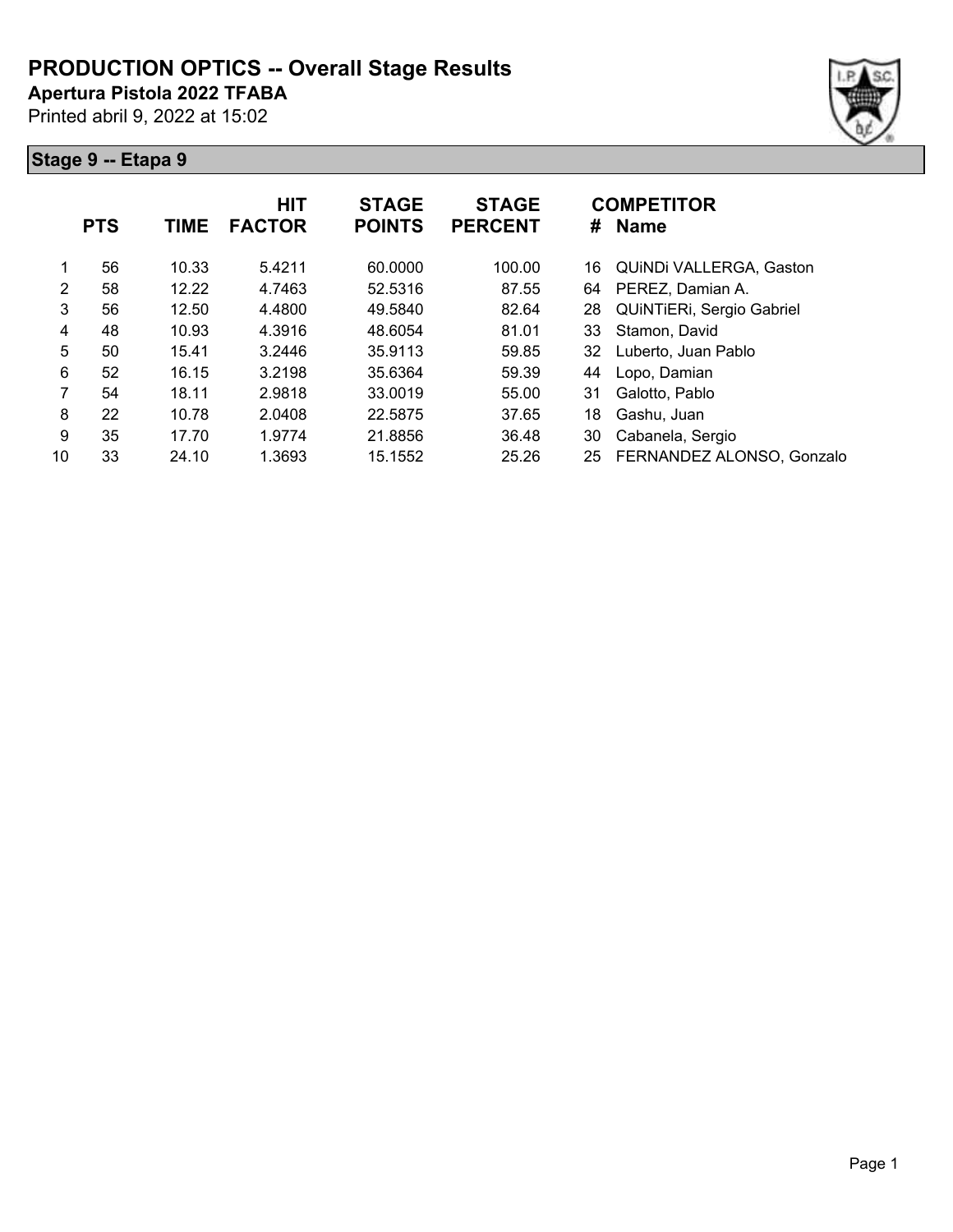

|   | <b>PTS</b> |       | <b>HIT</b><br>TIME FACTOR | <b>STAGE</b><br><b>POINTS</b> | <b>STAGE</b><br><b>PERCENT</b> | #   | <b>COMPETITOR</b><br><b>Name</b> |
|---|------------|-------|---------------------------|-------------------------------|--------------------------------|-----|----------------------------------|
|   | 58         | 12.71 | 4.5633                    | 60.0000                       | 100.00                         |     | 50 Fontana, Alejandro            |
| 2 | 52         | 12.77 | 4.0720                    | 53.5404                       | 89.23                          |     | 15 JAUREGUi, Martin              |
| 3 | 48         | 12.33 | 3.8929                    | 51.1855                       | 85.31                          | 89. | Gonzalez, Alejandro              |
|   | 20         | 0.00  | 0.0000                    | 0.0000                        | 0.00                           | 51  | MiLLARES, Carlos Alberto         |